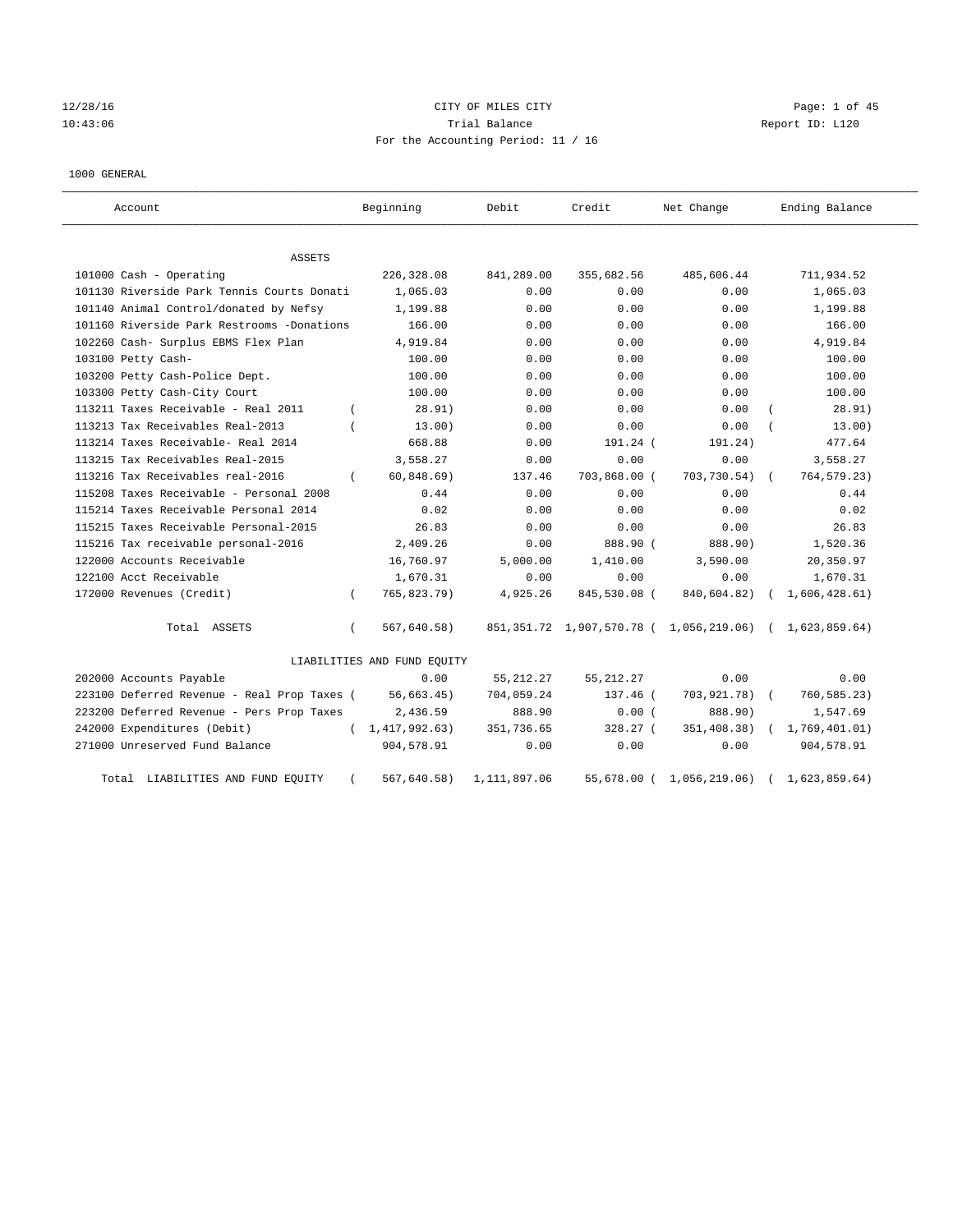# 12/28/16 CITY OF MILES CITY Page: 2 of 45 10:43:06 Report ID: L120 For the Accounting Period: 11 / 16

### 2220 LIBRARY

| Account                                    | Beginning                   | Debit     | Credit      | Net Change      | Ending Balance |
|--------------------------------------------|-----------------------------|-----------|-------------|-----------------|----------------|
| <b>ASSETS</b>                              |                             |           |             |                 |                |
| 101000 Cash - Operating                    | 17,265.69                   | 24,699.75 | 25,595.53 ( | 895.78)         | 16,369.91      |
| 101032 Cash- Library Board of Trustees Mul | 32,209.59                   | 0.00      | 0.00        | 0.00            | 32,209.59      |
| 103000 Petty Cash                          | 75.00                       | 0.00      | 0.00        | 0.00            | 75.00          |
| 172000 Revenues (Credit)                   | 101,851.22)                 | 0.00      | 24,699.75 ( | $24,699.75$ ) ( | 126,550.97)    |
| Total ASSETS                               | 52,300.94)                  | 24,699.75 | 50,295.28 ( | 25,595.53) (    | 77,896.47)     |
|                                            | LIABILITIES AND FUND EQUITY |           |             |                 |                |
| 202000 Accounts Payable                    | 0.00                        | 1,241.79  | 1,241.79    | 0.00            | 0.00           |
| 242000 Expenditures (Debit)                | 111,666.16)<br>$\sqrt{2}$   | 25,595.53 | 0.00(       | $25,595.53$ (   | 137,261.69)    |
| 271000 Unreserved Fund Balance             | 59,365.22                   | 0.00      | 0.00        | 0.00            | 59, 365. 22    |
| Total LIABILITIES AND FUND EQUITY          | 52,300.94)                  | 26,837.32 | 1,241.79 (  | 25,595.53) (    | 77,896.47)     |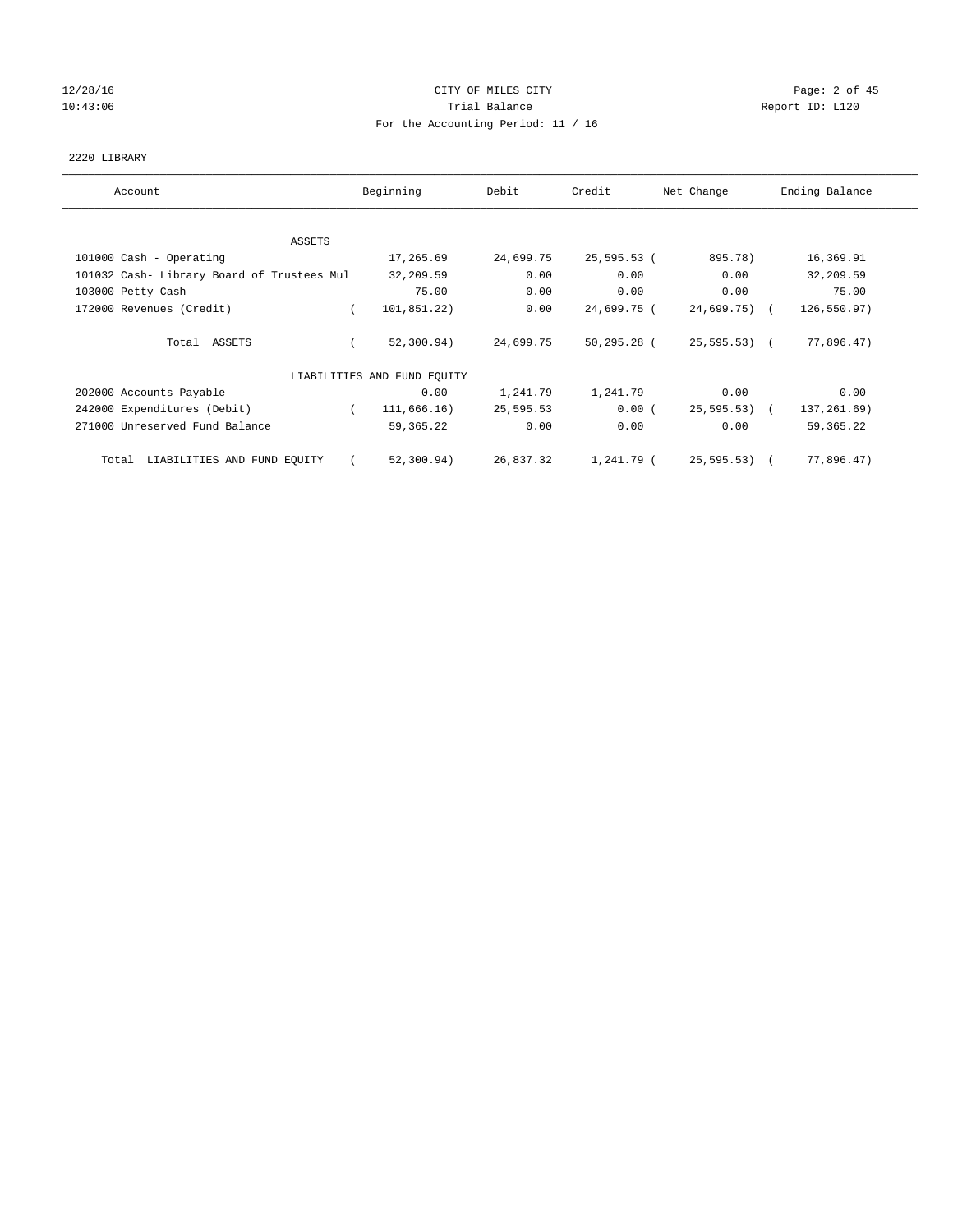# 12/28/16 CITY OF MILES CITY Page: 3 of 45 10:43:06 Trial Balance Report ID: L120 For the Accounting Period: 11 / 16

2260 EMERGENCY DISASTER

| Account                                   | Beginning                   | Debit     | Credit        | Net Change | Ending Balance |
|-------------------------------------------|-----------------------------|-----------|---------------|------------|----------------|
|                                           |                             |           |               |            |                |
| ASSETS                                    |                             |           |               |            |                |
| 101000 Cash - Operating                   | 22,588.48                   | 0.20      | $22,500.00$ ( | 22,499.80) | 88.68          |
| 113211 Taxes Receivable - Real 2011       | 3.46                        | 0.00      | 0.00          | 0.00       | 3.46           |
| 172000 Revenues (Credit)                  | 22,507.86)                  | 22,500.00 | 0.20          | 22,499.80  | 8.06)          |
| Total ASSETS                              | 84.08                       | 22,500.20 | 22,500.20     | 0.00       | 84.08          |
|                                           | LIABILITIES AND FUND EQUITY |           |               |            |                |
| 223100 Deferred Revenue - Real Prop Taxes | 3.46                        | 0.00      | 0.00          | 0.00       | 3.46           |
| 271000 Unreserved Fund Balance            | 80.62                       | 0.00      | 0.00          | 0.00       | 80.62          |
| LIABILITIES AND FUND EQUITY<br>Total      | 84.08                       | 0.00      | 0.00          | 0.00       | 84.08          |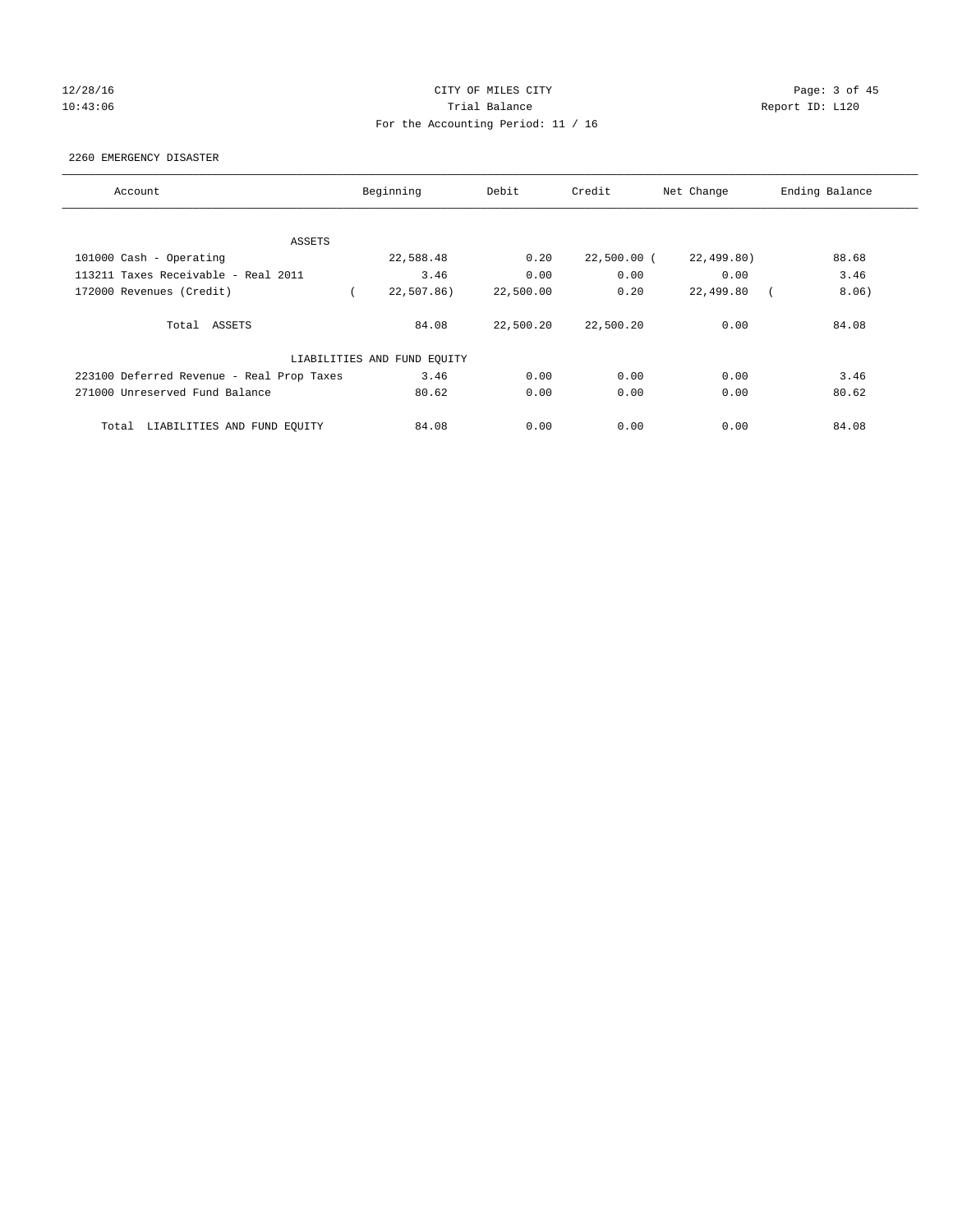| 12/28/16 |  |
|----------|--|
| 10:43:06 |  |

# CITY OF MILES CITY CONTROL CONTROL CITY CONTROL PAGE: 4 of 45 10:43:06 Report ID: L120 For the Accounting Period: 11 / 16

### 2270 Health

| Account                              | Beginning                   | Debit | Credit | Net Change | Ending Balance |
|--------------------------------------|-----------------------------|-------|--------|------------|----------------|
| ASSETS                               |                             |       |        |            |                |
| 101000 Cash - Operating              | 28, 297.30                  | 0.00  | 0.00   | 0.00       | 28, 297.30     |
| Total ASSETS                         | 28, 297.30                  | 0.00  | 0.00   | 0.00       | 28,297.30      |
|                                      | LIABILITIES AND FUND EQUITY |       |        |            |                |
| 271000 Unreserved Fund Balance       | 28, 297.30                  | 0.00  | 0.00   | 0.00       | 28,297.30      |
| LIABILITIES AND FUND EQUITY<br>Total | 28, 297, 30                 | 0.00  | 0.00   | 0.00       | 28,297.30      |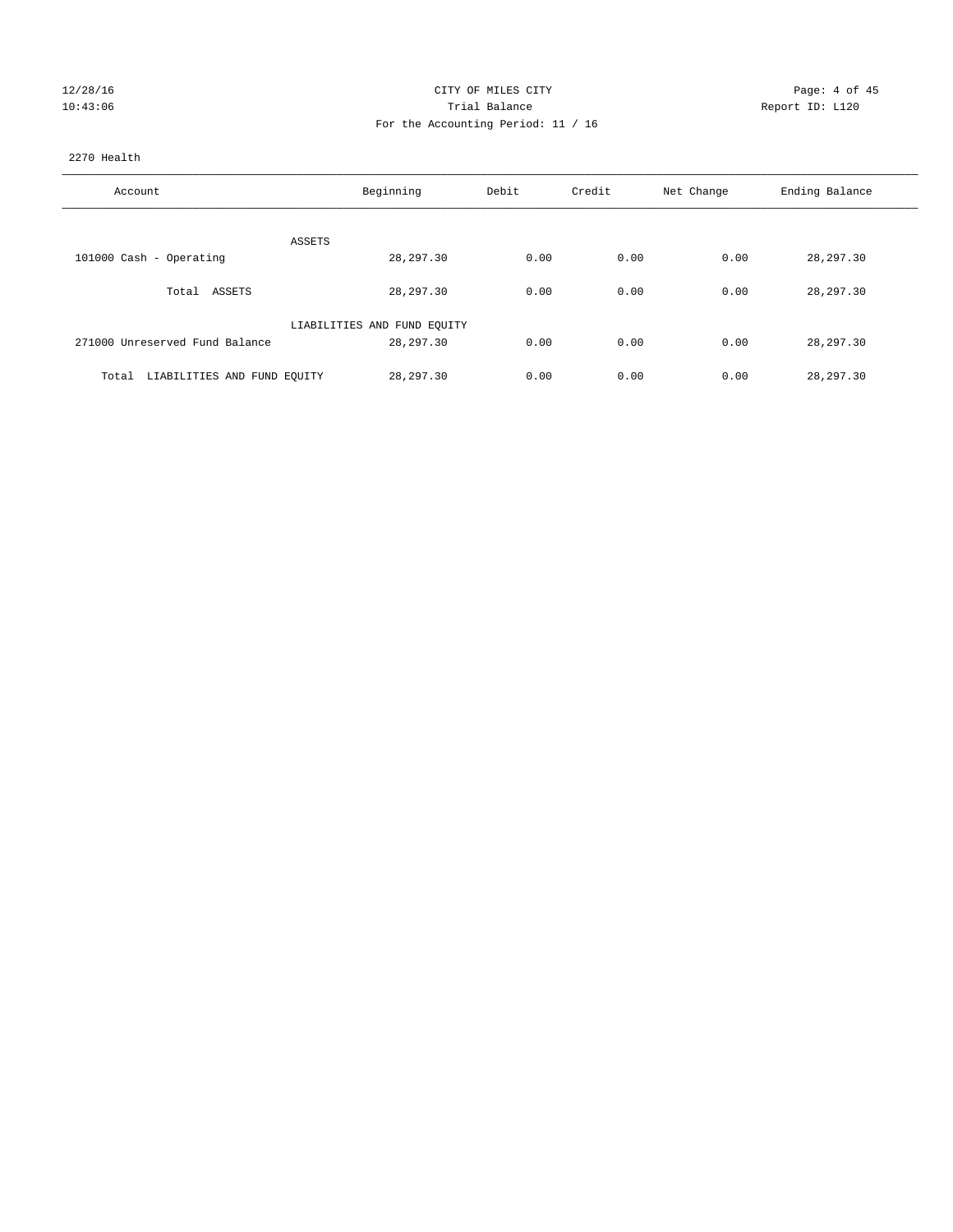# 12/28/16 CITY OF MILES CITY Page: 5 of 45 10:43:06 Report ID: L120 For the Accounting Period: 11 / 16

#### 2310 TIFD-Downtown

| Account                              |        | Beginning                   | Debit    | Credit       | Net Change | Ending Balance |
|--------------------------------------|--------|-----------------------------|----------|--------------|------------|----------------|
|                                      | ASSETS |                             |          |              |            |                |
| 101000 Cash - Operating              |        | 9,000.00                    | 0.00     | $1,750.00$ ( | 1,750.00)  | 7,250.00       |
| Total ASSETS                         |        | 9,000.00                    | 0.00     | $1,750.00$ ( | 1,750.00)  | 7,250.00       |
|                                      |        | LIABILITIES AND FUND EQUITY |          |              |            |                |
| 202000 Accounts Payable              |        | 0.00                        | 1,750.00 | 1,750.00     | 0.00       | 0.00           |
| 242000 Expenditures (Debit)          |        | 3,000.00)                   | 1,750.00 | 0.00(        | 1,750.00)  | 4,750.00       |
| 271000 Unreserved Fund Balance       |        | 12,000.00                   | 0.00     | 0.00         | 0.00       | 12,000.00      |
| LIABILITIES AND FUND EQUITY<br>Total |        | 9,000.00                    | 3,500.00 | $1,750.00$ ( | 1,750.00)  | 7,250.00       |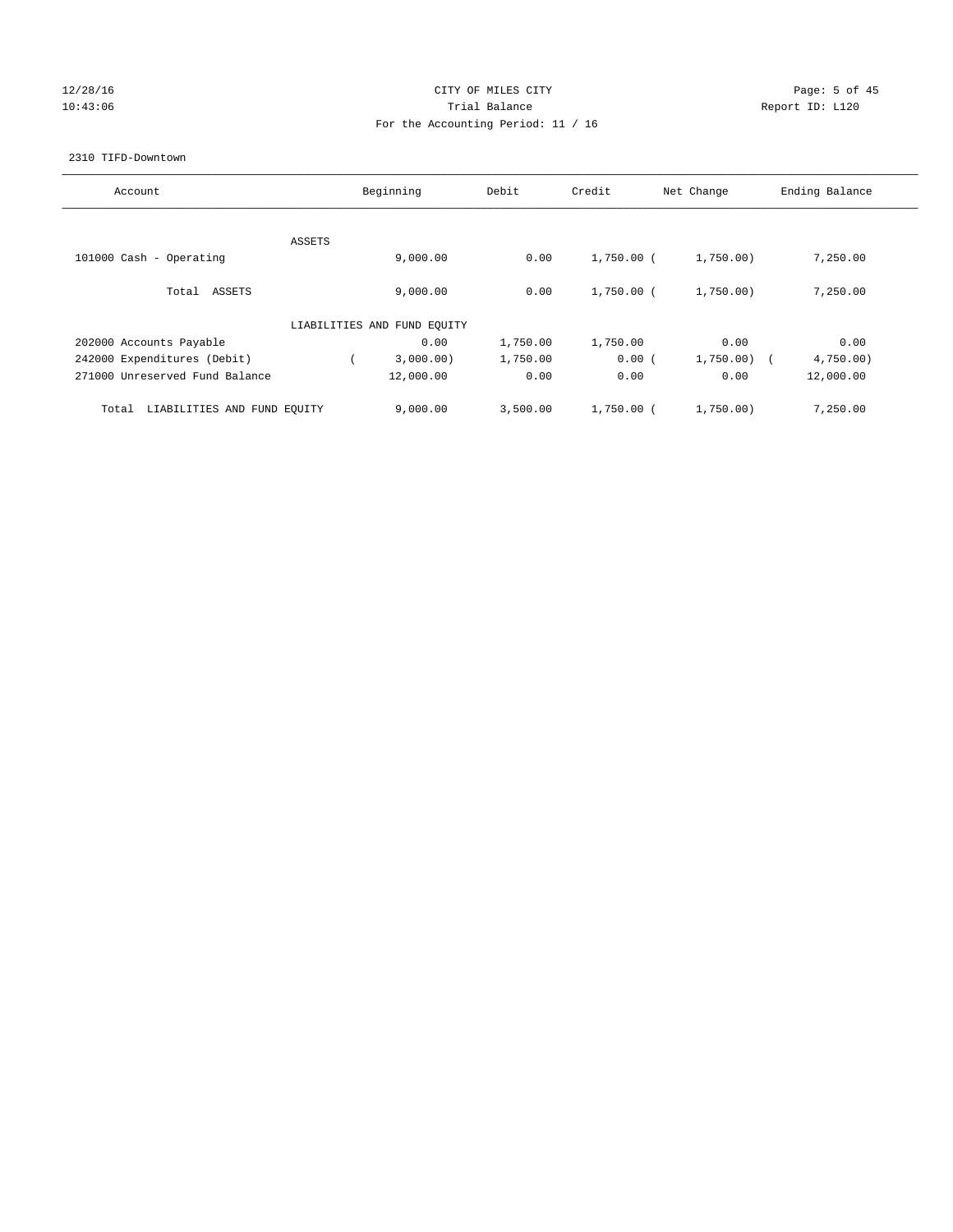# 12/28/16 CITY OF MILES CITY Page: 6 of 45 10:43:06 Trial Balance Report ID: L120 For the Accounting Period: 11 / 16

# 2350 Local Government/Study Commission

| Account                                   | Beginning                   | Debit | Credit    | Net Change | Ending Balance |
|-------------------------------------------|-----------------------------|-------|-----------|------------|----------------|
|                                           |                             |       |           |            |                |
| <b>ASSETS</b>                             |                             |       |           |            |                |
| 101000 Cash - Operating                   | 7,852.78                    | 5.98  | 0.00      | 5.98       | 7,858.76       |
| 113214 Taxes Receivable- Real 2014        | 3.21                        | 0.00  | $0.92$ (  | 0.92)      | 2.29           |
| 113215 Tax Receivables Real-2015          | 20.25                       | 0.00  | 0.00      | 0.00       | 20.25          |
| 115215 Taxes Receivable Personal-2015     | 0.12                        | 0.00  | 0.00      | 0.00       | 0.12           |
| 115216 Tax receivable personal-2016       | 13.71                       | 0.00  | $5.06$ (  | 5.06)      | 8.65           |
| 172000 Revenues (Credit)                  | 82.06)                      | 0.00  | $5.98$ (  | $5.98$ $($ | 88.04)         |
| Total ASSETS                              | 7,808.01                    | 5.98  | $11.96$ ( | 5.98)      | 7,802.03       |
|                                           | LIABILITIES AND FUND EQUITY |       |           |            |                |
| 223100 Deferred Revenue - Real Prop Taxes | 23.46                       | 0.92  | 0.00(     | 0.92)      | 22.54          |
| 223200 Deferred Revenue - Pers Prop Taxes | 13.83                       | 5.06  | 0.00(     | 5.06)      | 8.77           |
| 242000 Expenditures (Debit)               | 3,237.58)                   | 0.00  | 0.00      | 0.00       | 3, 237.58)     |
| 271000 Unreserved Fund Balance            | 11,008.30                   | 0.00  | 0.00      | 0.00       | 11,008.30      |
| LIABILITIES AND FUND EQUITY<br>Total      | 7,808.01                    | 5.98  | 0.00(     | 5.98)      | 7,802.03       |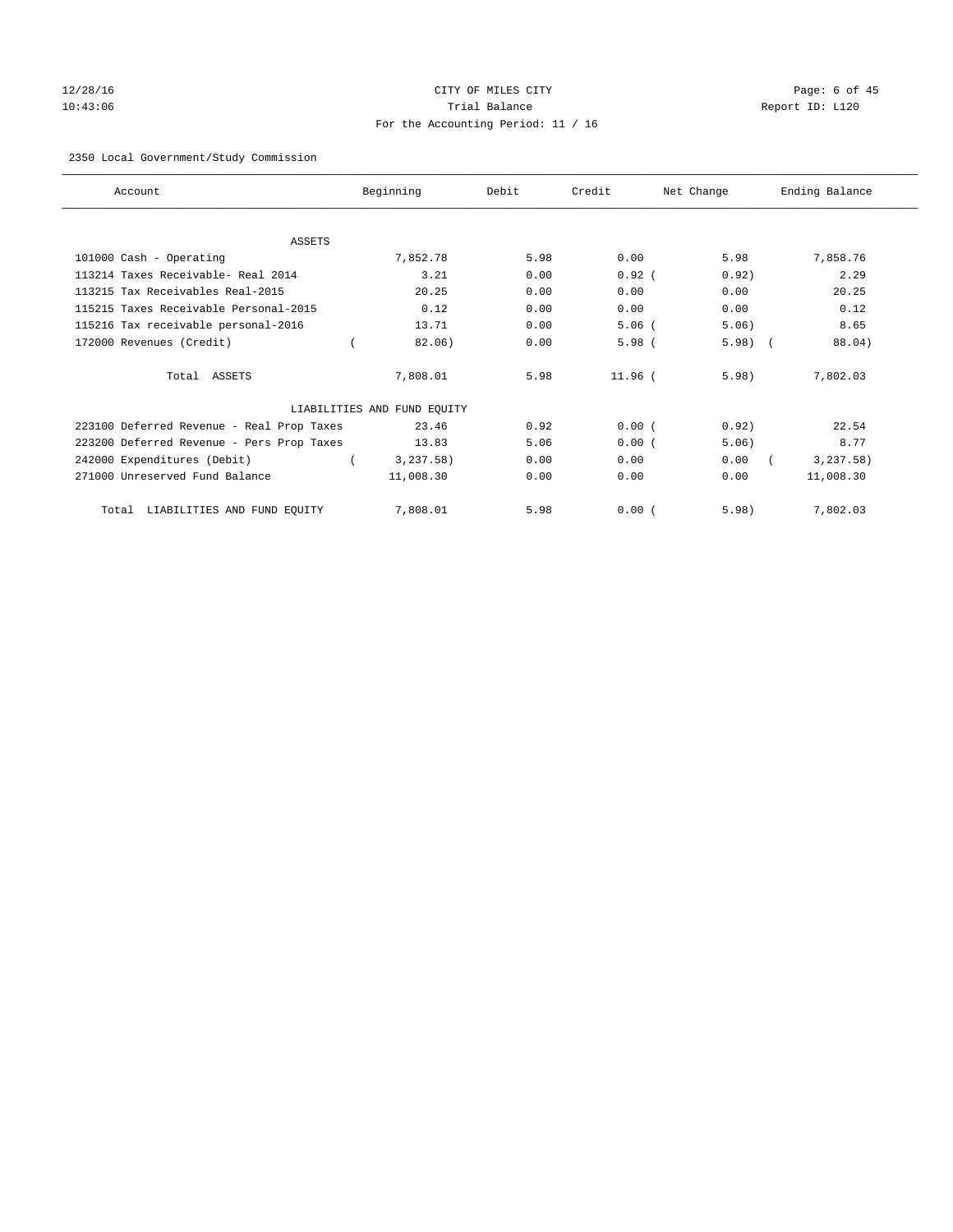# 12/28/16 CITY OF MILES CITY Page: 7 of 45 10:43:06 Report ID: L120 For the Accounting Period: 11 / 16

2372 Permissive Medical Levy

| Account                                     | Beginning                   | Debit     | Credit        | Net Change   | Ending Balance |
|---------------------------------------------|-----------------------------|-----------|---------------|--------------|----------------|
| <b>ASSETS</b>                               |                             |           |               |              |                |
| 101000 Cash - Operating                     | 8,527.79                    | 80,100.53 | 15.62         | 80,084.91    | 88,612.70      |
| 113211 Taxes Receivable - Real 2011         | 5.80)                       | 0.00      | 0.00          | 0.00         | 5.80)          |
| 113213 Tax Receivables Real-2013            | 1.25)                       | 0.00      | 0.00          | 0.00         | 1.25)          |
| 113214 Taxes Receivable- Real 2014          | 73.40                       | 0.00      | $20.98$ $($   | 20.98        | 52.42          |
| 113215 Tax Receivables Real-2015            | 391.14                      | 0.00      | 0.00          | 0.00         | 391.14         |
| 113216 Tax Receivables real-2016            | 6, 914.29)                  | 15.62     | 79,981.13 (   | 79,965.51) ( | 86,879.80)     |
| 115214 Taxes Receivable Personal 2014       | 0.01)                       | 0.00      | 0.00          | 0.00         | 0.01)          |
| 115215 Taxes Receivable Personal-2015       | 2.93                        | 0.00      | 0.00          | 0.00         | 2.93           |
| 115216 Tax receivable personal-2016         | 264.82                      | 0.00      | 97.72 (       | 97.72)       | 167.10         |
| 172000 Revenues (Credit)                    | 8,527.79)                   | 15.62     | $80,100.53$ ( | 80,084.91) ( | 88,612.70)     |
| Total ASSETS                                | 6, 189.06)                  | 80,131.77 | 160,215.98 (  | 80,084.21) ( | 86, 273. 27)   |
|                                             | LIABILITIES AND FUND EQUITY |           |               |              |                |
| 223100 Deferred Revenue - Real Prop Taxes ( | 6,456.83)                   | 80,002.11 | $15.62$ (     | 79,986.49) ( | 86, 443. 32)   |
| 223200 Deferred Revenue - Pers Prop Taxes   | 265.14                      | 97.72     | 0.00(         | 97.72)       | 167.42         |
| 271000 Unreserved Fund Balance              | 2.63                        | 0.00      | 0.00          | 0.00         | 2.63           |
| Total LIABILITIES AND FUND EQUITY           | 6, 189.06)                  | 80,099.83 | $15.62$ (     | 80,084.21)   | 86, 273. 27)   |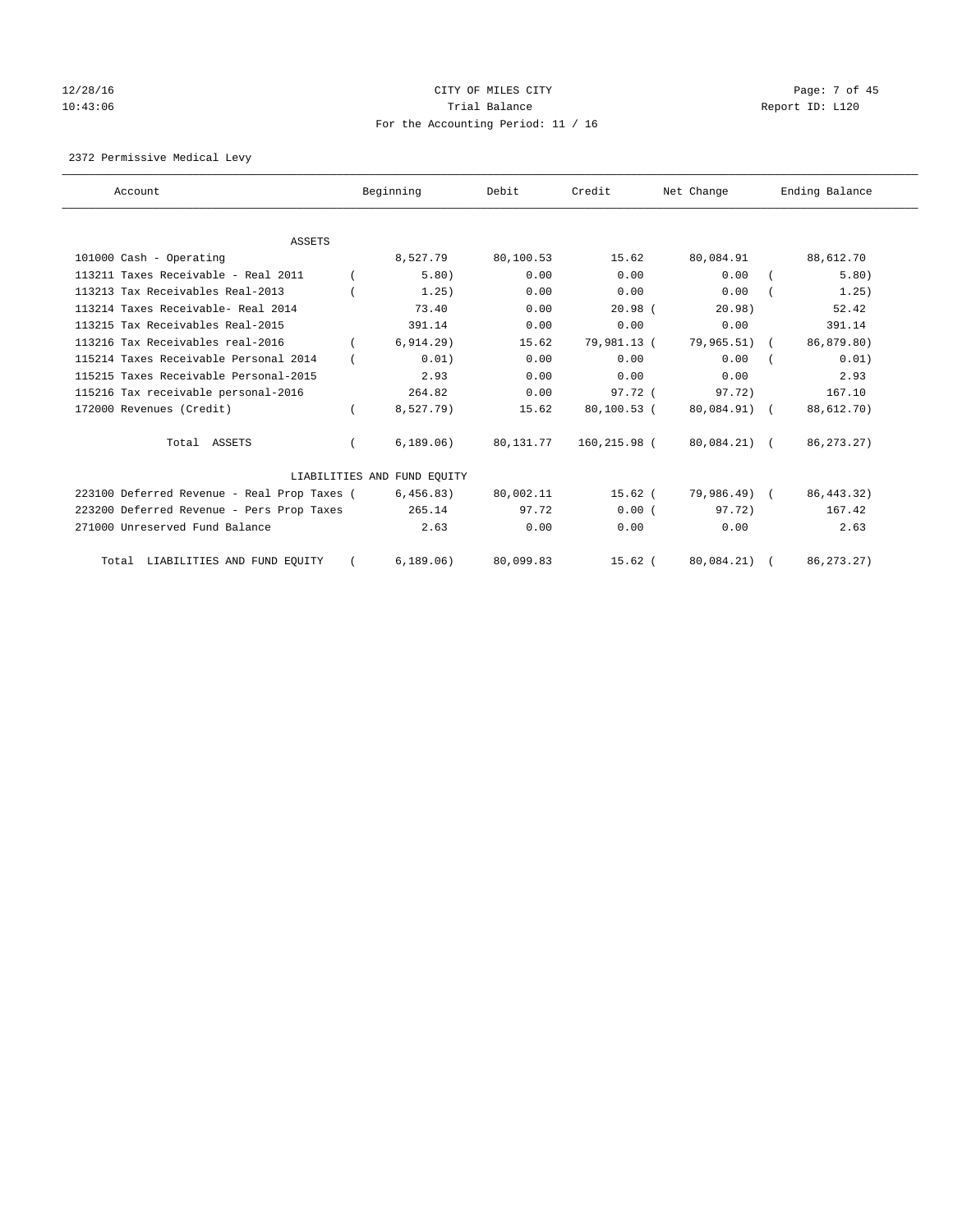# 12/28/16 CITY OF MILES CITY Page: 8 of 45 10:43:06 Trial Balance Report ID: L120 For the Accounting Period: 11 / 16

#### 2394 BUILDING CODE ENFORCEMENT

| Account                              |        | Beginning                   | Debit     | Credit       | Net Change     | Ending Balance |
|--------------------------------------|--------|-----------------------------|-----------|--------------|----------------|----------------|
|                                      |        |                             |           |              |                |                |
|                                      | ASSETS |                             |           |              |                |                |
| 101000 Cash - Operating              |        | 116,381.54                  | 3,990.00  | 14,513.39 (  | 10, 523.39)    | 105,858.15     |
| 172000 Revenues (Credit)             |        | 50, 158.33)                 | 0.00      | $3,990.00$ ( | $3,990.00)$ (  | 54, 148. 33)   |
| Total ASSETS                         |        | 66,223.21                   | 3,990.00  | 18,503.39 (  | 14,513.39)     | 51,709.82      |
|                                      |        | LIABILITIES AND FUND EQUITY |           |              |                |                |
| 202000 Accounts Payable              |        | 0.00                        | 12,365.04 | 12,365.04    | 0.00           | 0.00           |
| 242000 Expenditures (Debit)          |        | 41,528.33)                  | 14,513.39 | 0.00(        | $14, 513.39$ ( | 56,041.72)     |
| 271000 Unreserved Fund Balance       |        | 107,751.54                  | 0.00      | 0.00         | 0.00           | 107,751.54     |
| LIABILITIES AND FUND EQUITY<br>Total |        | 66,223.21                   | 26,878.43 | 12,365.04 (  | 14,513.39)     | 51,709.82      |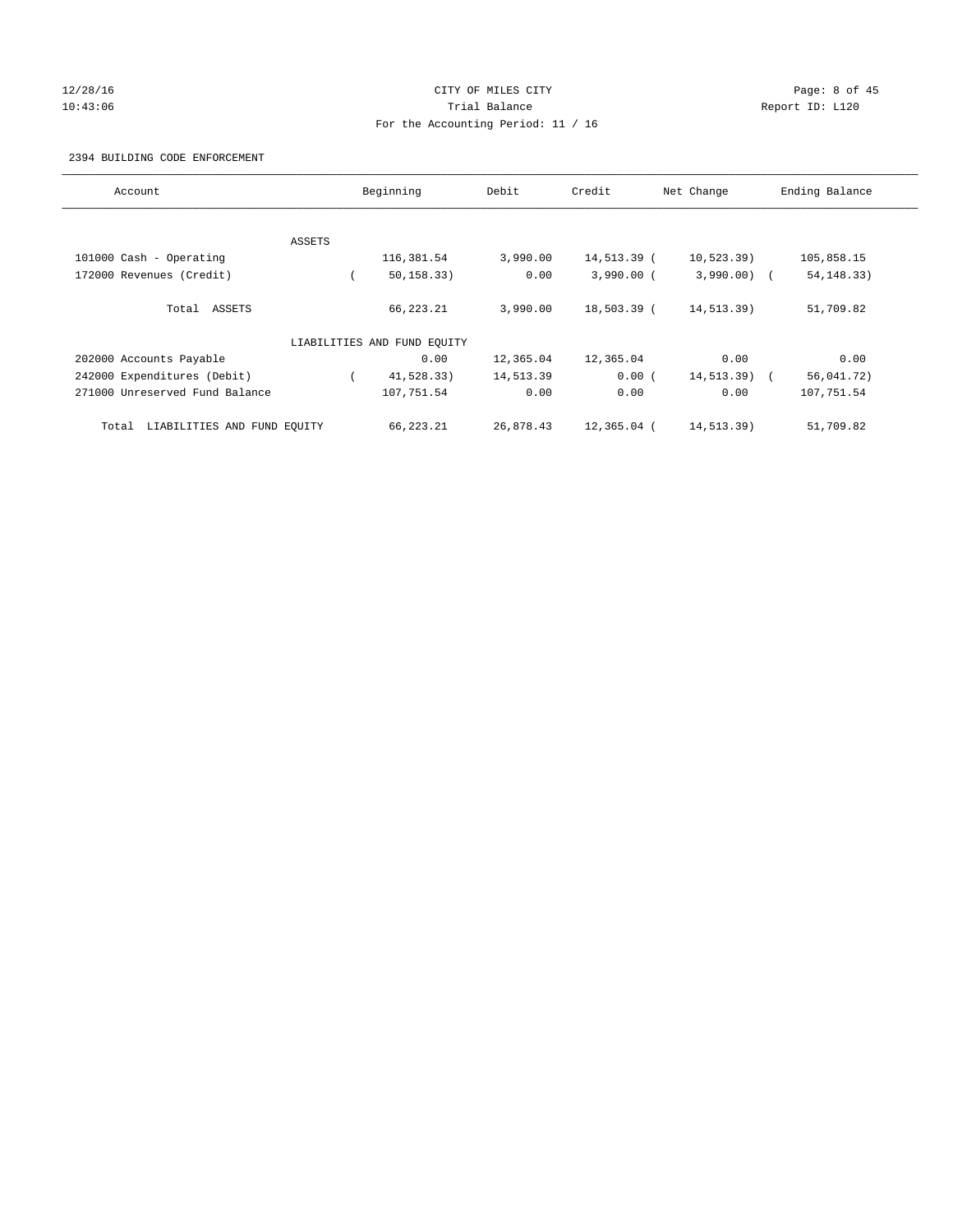# 12/28/16 CITY OF MILES CITY Page: 9 of 45 10:43:06 Trial Balance Report ID: L120 For the Accounting Period: 11 / 16

2400 LTG M D#165-(Gen City)

| Account                                     | Beginning                   | Debit      | Credit       | Net Change         | Ending Balance |
|---------------------------------------------|-----------------------------|------------|--------------|--------------------|----------------|
|                                             |                             |            |              |                    |                |
| <b>ASSETS</b>                               |                             |            |              |                    |                |
| 101000 Cash - Operating                     | 579.48)                     | 86,788.06  | 13,811.83    | 72,976.23          | 72,396.75      |
| 118130 Special Assessments Receivable 2013  | 21.45                       | 0.00       | 0.00         | 0.00               | 21.45          |
| 118140 Special Assessments Receivables-201  | 177.99                      | 0.00       | 0.00         | 0.00               | 177.99         |
| 118150 Special Assessments Receivables-201  | 1,335.09                    | 0.00       | $36.58$ (    | 36.58)             | 1,298.51       |
| 118160 Special Assessments Receivables-201( | 7,384.55)                   | 0.00       | 86,749.06 (  | 86,749.06) (       | 94, 133.61)    |
| 172000 Revenues (Credit)                    | 9,998.52)                   | 0.00       | 86,788.06 (  | 86,788.06) (       | 96,786.58)     |
| Total ASSETS                                | 16,428.02)                  | 86,788.06  | 187,385.53 ( | $100, 597, 47$ ) ( | 117,025.49)    |
|                                             | LIABILITIES AND FUND EQUITY |            |              |                    |                |
| 202000 Accounts Payable                     | 0.00                        | 13,811.83  | 13,811.83    | 0.00               | 0.00           |
| 223000 Deferred Revenue/Uncollected Taxes ( | 5,848.66)                   | 86,785.64  | 0.00(        | 86,785.64) (       | 92,634.30)     |
| 242000 Expenditures (Debit)                 | 58,692.76)                  | 13,811.83  | 0.00(        | $13.811.83$ (      | $72, 504.59$ ) |
| 271000 Unreserved Fund Balance              | 48,113.40                   | 0.00       | 0.00         | 0.00               | 48,113.40      |
| Total LIABILITIES AND FUND EQUITY           | 16,428.02)                  | 114,409.30 | 13,811.83 (  | 100,597.47)        | 117,025.49)    |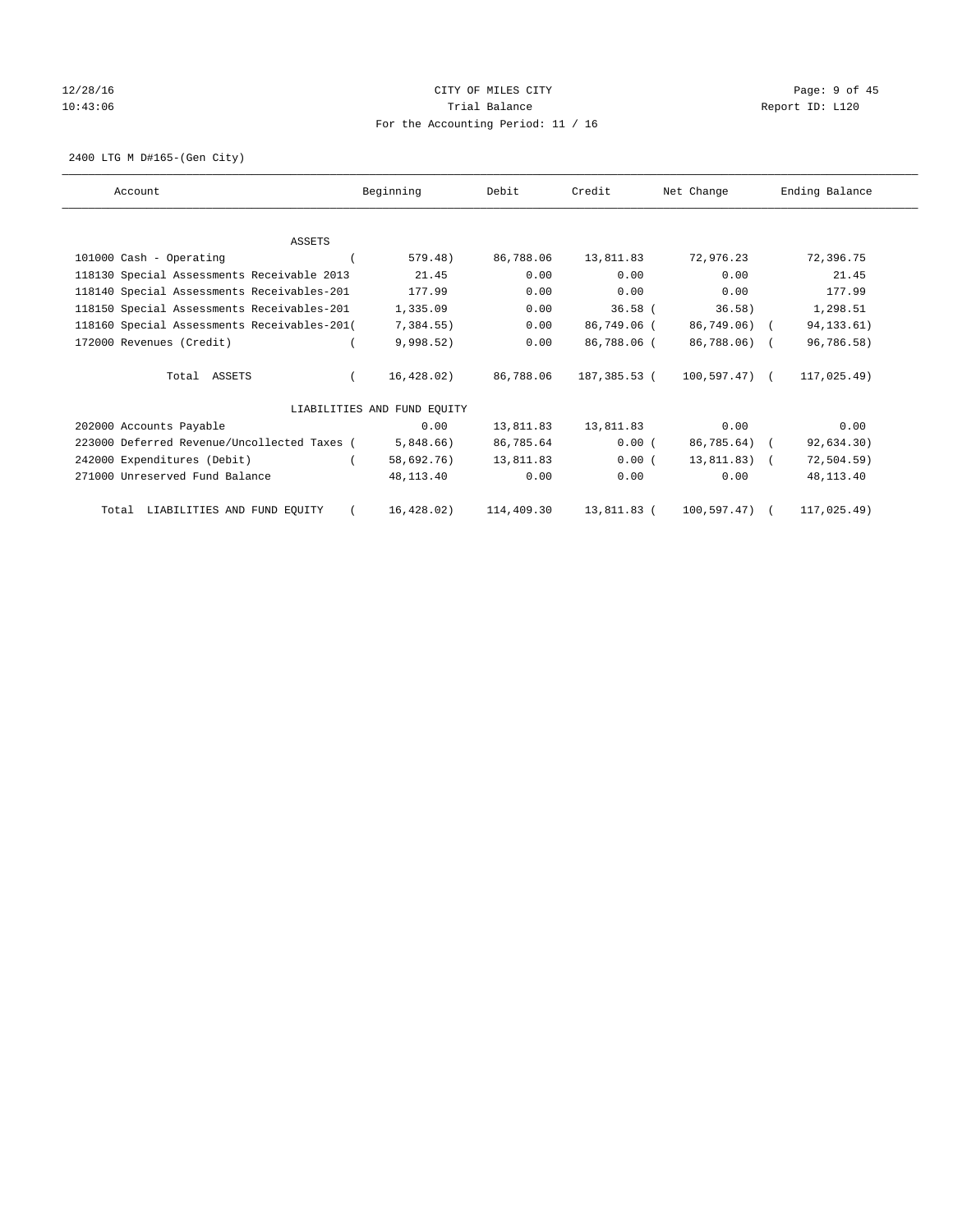# 12/28/16 Page: 10 of 45 10:43:06 Trial Balance Report ID: L120 For the Accounting Period: 11 / 16

2420 LTG M D#167-(MilesAddn Etc)

| Account                                     | Beginning                   | Debit     | Credit      | Net Change   | Ending Balance |
|---------------------------------------------|-----------------------------|-----------|-------------|--------------|----------------|
| ASSETS                                      |                             |           |             |              |                |
| 101000 Cash - Operating                     | 5,919.44                    | 13,806.02 | 2,286.99    | 11,519.03    | 17,438.47      |
| 118160 Special Assessments Receivables-201( | 1, 290.52)                  | 0.00      | 13,803.79 ( | 13,803.79) ( | 15,094.31)     |
| 172000 Revenues (Credit)                    | 2,520.14)                   | 0.00      | 13,806.02 ( | 13,806.02) ( | 16, 326.16)    |
| Total ASSETS                                | 2,108.78                    | 13,806.02 | 29,896.80 ( | 16,090.78) ( | 13,982.00)     |
|                                             | LIABILITIES AND FUND EQUITY |           |             |              |                |
| 202000 Accounts Payable                     | 0.00                        | 2,286.99  | 2,286.99    | 0.00         | 0.00           |
| 223000 Deferred Revenue/Uncollected Taxes ( | 1,290.52)                   | 13,803.79 | 0.00(       | 13,803.79) ( | 15,094.31)     |
| 242000 Expenditures (Debit)                 | 10,587.36)                  | 2,286.99  | 0.00(       | $2,286.99$ ( | 12,874.35)     |
| 271000 Unreserved Fund Balance              | 13,986.66                   | 0.00      | 0.00        | 0.00         | 13,986.66      |
| LIABILITIES AND FUND EQUITY<br>Total        | 2,108.78                    | 18,377.77 | 2,286.99 (  | 16,090.78) ( | 13,982.00)     |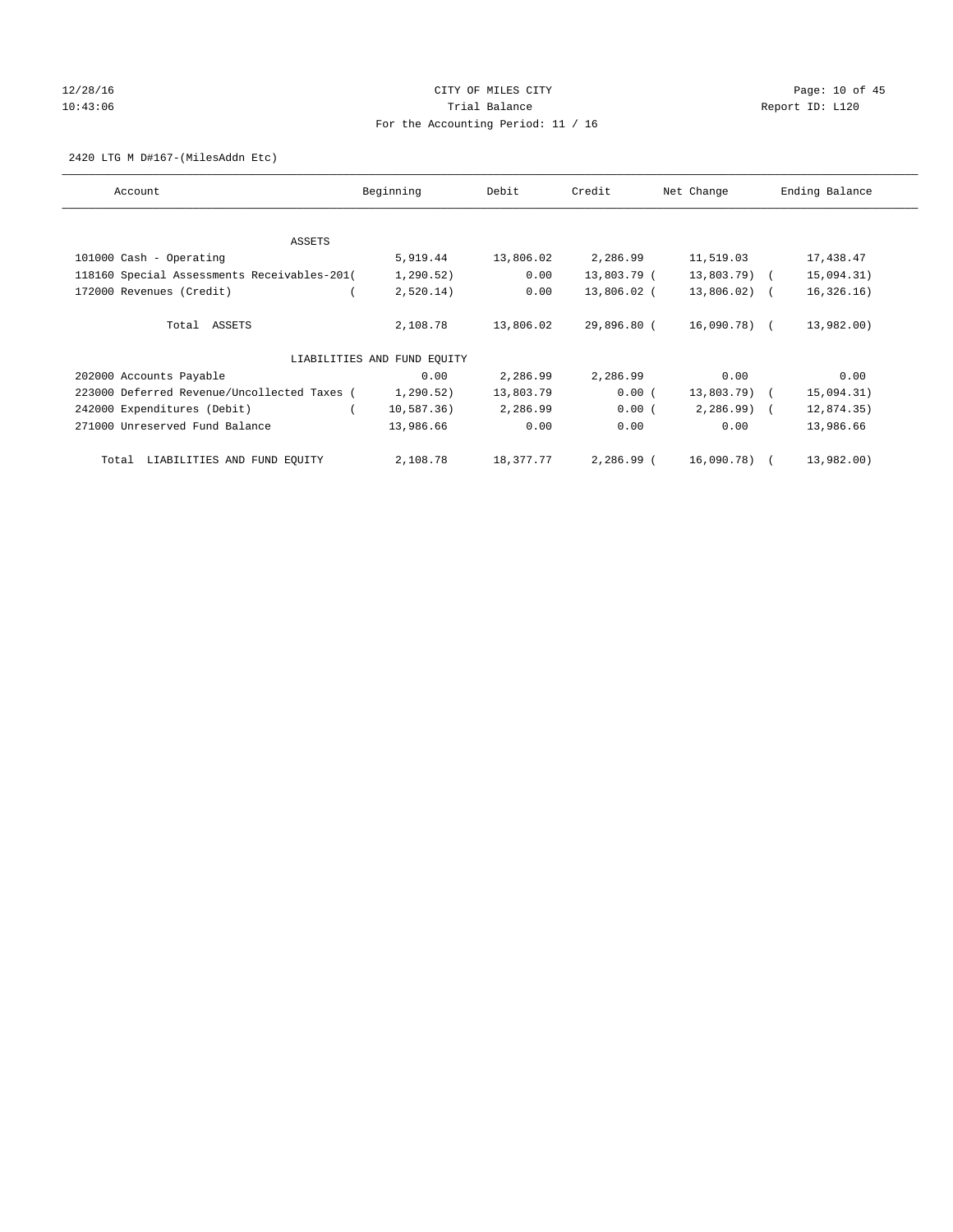# 12/28/16 Page: 11 of 45 10:43:06 Report ID: L120 For the Accounting Period: 11 / 16

2430 LTG M D#171-(Balsam Est)

| Account                                     | Beginning                   | Debit    | Credit       | Net Change   | Ending Balance |
|---------------------------------------------|-----------------------------|----------|--------------|--------------|----------------|
| ASSETS                                      |                             |          |              |              |                |
| 101000 Cash - Operating                     | 372.63)                     | 2,480.75 | 113.66       | 2,367.09     | 1,994.46       |
| 118160 Special Assessments Receivables-201( | 306.14)                     | 0.00     | 2,480.75 (   | $2,480.75$ ( | 2,786.89)      |
| 172000 Revenues (Credit)                    | 306.67)                     | 0.00     | 2,480.75 (   | $2,480.75$ ( | 2,787.42)      |
| Total ASSETS                                | 985.44)                     | 2,480.75 | $5.075.16$ ( | $2,594.41$ ( | 3, 579.85)     |
|                                             | LIABILITIES AND FUND EQUITY |          |              |              |                |
| 202000 Accounts Payable                     | 0.00                        | 113.66   | 113.66       | 0.00         | 0.00           |
| 223000 Deferred Revenue/Uncollected Taxes ( | 306.14)                     | 2,480.75 | 0.00(        | $2,480.75$ ( | 2,786.89)      |
| 242000 Expenditures (Debit)                 | 1,925.30)                   | 113.66   | 0.00(        | $113.66$ ) ( | 2,038.96)      |
| 271000 Unreserved Fund Balance              | 1,246.00                    | 0.00     | 0.00         | 0.00         | 1,246.00       |
| LIABILITIES AND FUND EQUITY<br>Total        | 985.44)                     | 2,708.07 | $113.66$ (   | 2,594.41)    | 3, 579.85)     |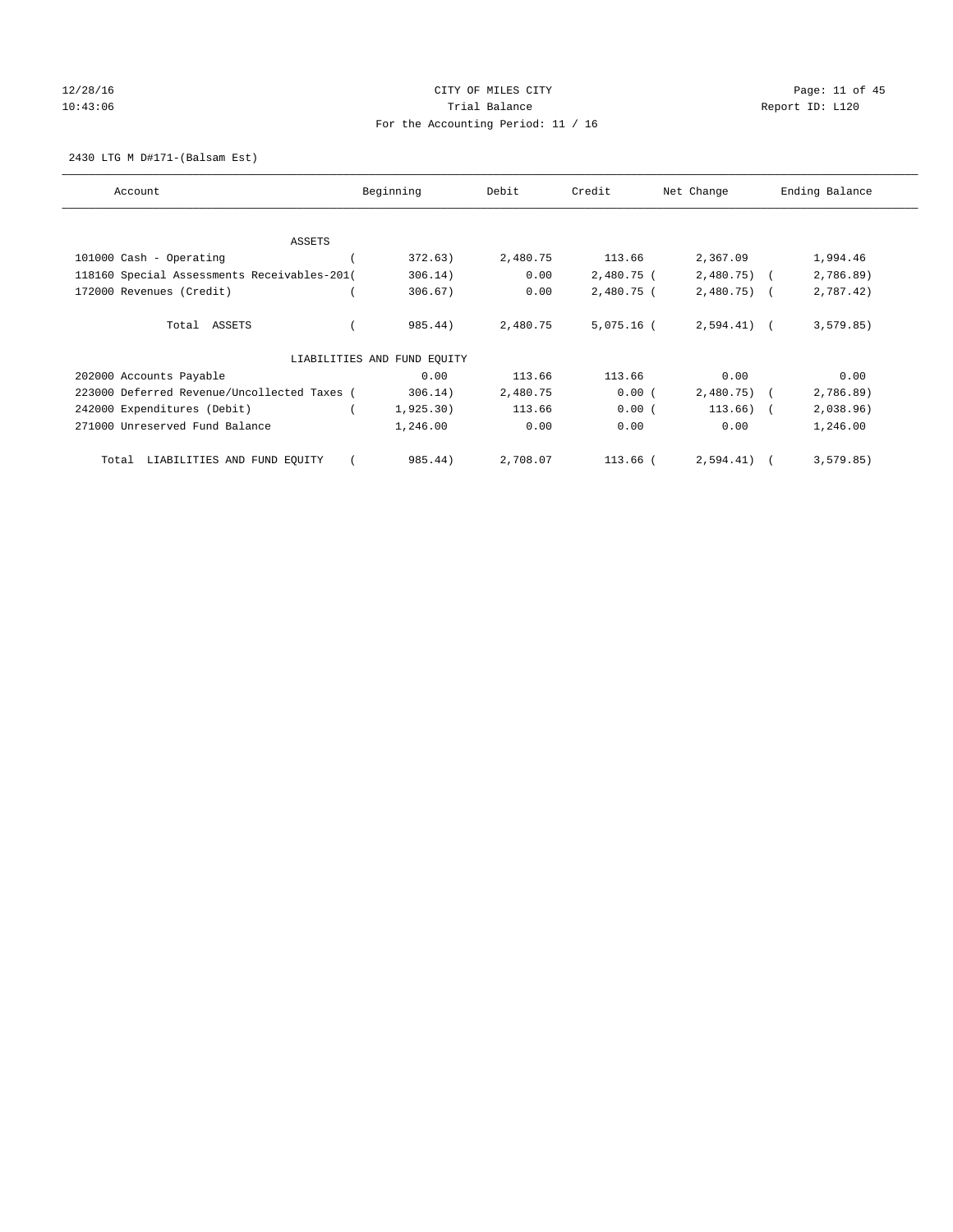# 12/28/16 Page: 12 of 45 10:43:06 Report ID: L120 For the Accounting Period: 11 / 16

2440 LTG M D#172-(Main Str)

| Account                                     | Beginning                   | Debit      | Credit      | Net Change     | Ending Balance |
|---------------------------------------------|-----------------------------|------------|-------------|----------------|----------------|
| ASSETS                                      |                             |            |             |                |                |
| 101000 Cash - Operating                     | 4,460.47                    | 8,373.38   | 1,252.55    | 7,120.83       | 11,581.30      |
| 118160 Special Assessments Receivables-201( | 1, 269.35)                  | 0.00       | 8,371.70 (  | 8,371.70) (    | 9,641.05)      |
| 172000 Revenues (Credit)                    | 1,664.22)                   | 0.00       | 8,373.38 (  | 8,373.38) (    | 10,037.60)     |
| Total ASSETS                                | 1,526.90                    | 8, 373, 38 | 17,997.63 ( | $9,624.25$ (   | 8,097.35)      |
|                                             | LIABILITIES AND FUND EQUITY |            |             |                |                |
| 202000 Accounts Payable                     | 0.00                        | 1,252.55   | 1,252.55    | 0.00           | 0.00           |
| 223000 Deferred Revenue/Uncollected Taxes ( | 1, 269.35)                  | 8,371.70   | 0.00(       | 8,371.70) (    | 9,641.05)      |
| 242000 Expenditures (Debit)                 | 5,428.06)                   | 1,252.55   | 0.00(       | $1,252.55$ ) ( | 6,680.61)      |
| 271000 Unreserved Fund Balance              | 8,224.31                    | 0.00       | 0.00        | 0.00           | 8,224.31       |
| LIABILITIES AND FUND EQUITY<br>Total        | 1,526.90                    | 10,876.80  | 1,252.55 (  | $9,624.25$ (   | 8,097.35)      |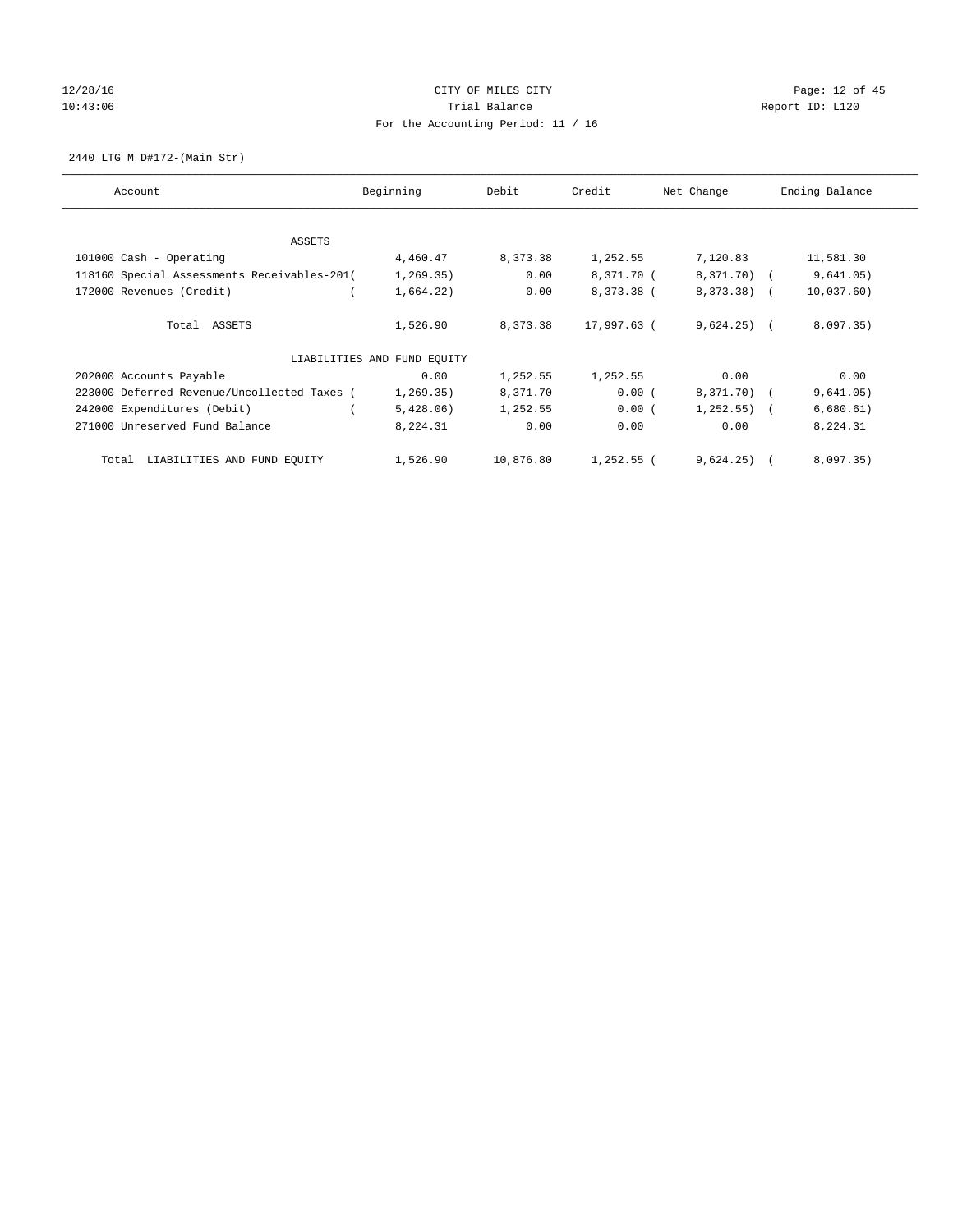# 12/28/16 Page: 13 of 45 10:43:06 Report ID: L120 For the Accounting Period: 11 / 16

2450 LTG M D#195-(SG-Trico)

| Account                                     | Beginning                   | Debit<br>Credit |              | Net Change   | Ending Balance |  |
|---------------------------------------------|-----------------------------|-----------------|--------------|--------------|----------------|--|
| ASSETS                                      |                             |                 |              |              |                |  |
| 101000 Cash - Operating                     | 316.74                      | 2,393.74        | 401.84       | 1,991.90     | 2,308.64       |  |
| 118160 Special Assessments Receivables-201( | 78.15)                      | 0.00            | $2,393.62$ ( | $2,393.62$ ( | 2,471.77)      |  |
| 172000 Revenues (Credit)                    | 158.65)                     | 0.00            | 2,393.74 (   | $2,393.74$ ( | 2,552.39       |  |
| Total ASSETS                                | 79.94                       | 2,393.74        | $5,189.20$ ( | $2,795.46$ ( | 2,715.52)      |  |
|                                             | LIABILITIES AND FUND EQUITY |                 |              |              |                |  |
| 202000 Accounts Payable                     | 0.00                        | 401.84          | 401.84       | 0.00         | 0.00           |  |
| 223000 Deferred Revenue/Uncollected Taxes ( | 78.15)                      | 2,393.62        | 0.00(        | $2,393.62$ ( | 2,471.77)      |  |
| 242000 Expenditures (Debit)                 | 2,607.36)                   | 401.84          | 0.00(        | 401.84) (    | 3,009.20)      |  |
| 271000 Unreserved Fund Balance              | 2,765.45                    | 0.00            | 0.00         | 0.00         | 2,765.45       |  |
| LIABILITIES AND FUND EQUITY<br>Total        | 79.94                       | 3,197.30        | 401.84 (     | 2,795.46)    | 2,715.52)      |  |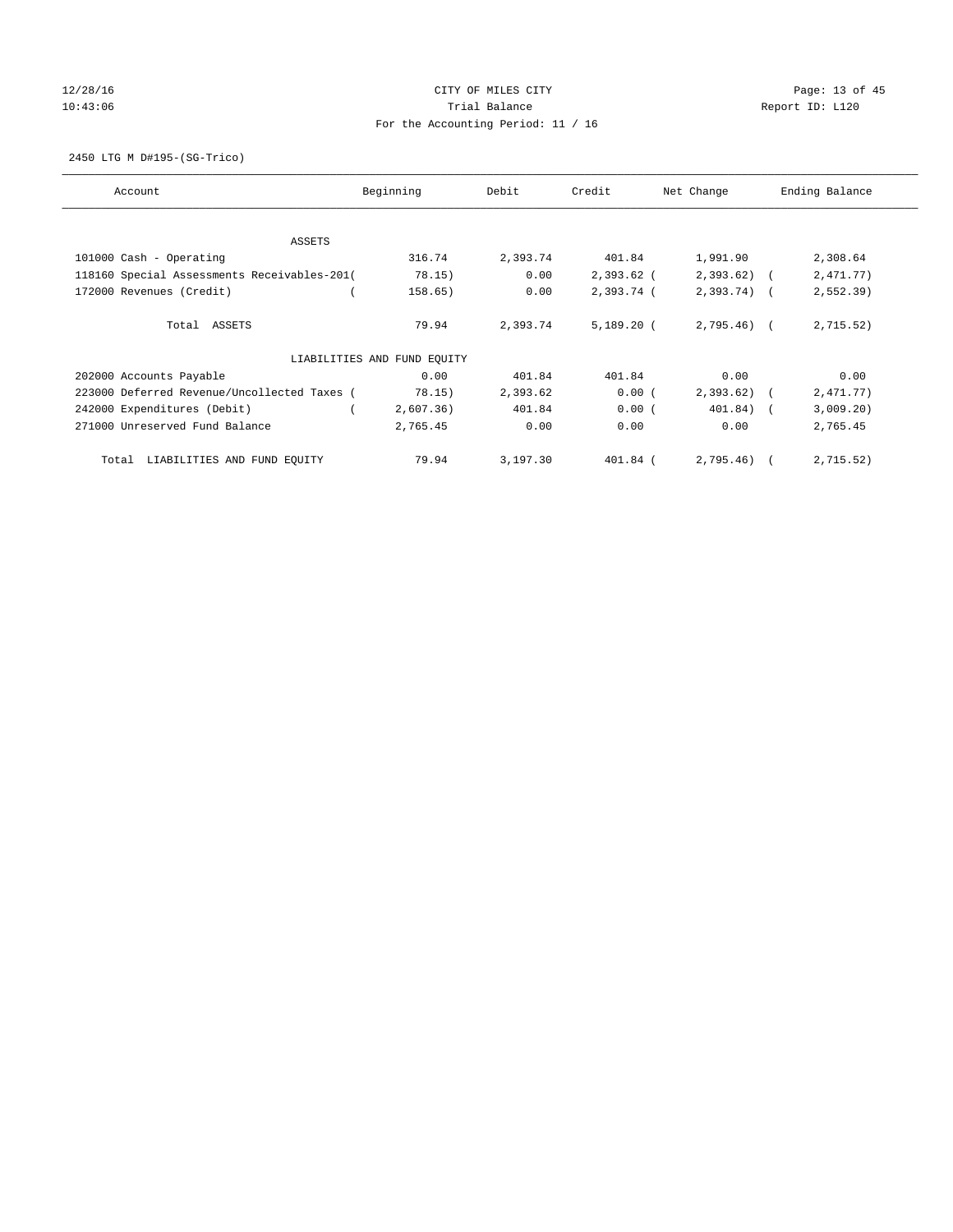# $12/28/16$  Page: 14 of 45 10:43:06 Report ID: L120 For the Accounting Period: 11 / 16

2470 LTG M D#202-(SG-MDU&NV)

| Account                                     | Beginning                   | Debit    | Credit       | Net Change   | Ending Balance |
|---------------------------------------------|-----------------------------|----------|--------------|--------------|----------------|
| ASSETS                                      |                             |          |              |              |                |
| 101000 Cash - Operating                     | 171.84                      | 3,855.53 | 548.56       | 3,306.97     | 3,478.81       |
| 118160 Special Assessments Receivables-201( | 188.58)                     | 0.00     | $3,855.47$ ( | $3,855.47$ ( | 4,044.05)      |
| 172000 Revenues (Credit)                    | 520.80)                     | 0.00     | $3,855.53$ ( | $3,855.53$ ( | 4,376.33)      |
| Total ASSETS                                | 537.54)                     | 3,855.53 | 8,259.56 (   | $4,404.03$ ( | 4,941.57)      |
|                                             | LIABILITIES AND FUND EQUITY |          |              |              |                |
| 202000 Accounts Payable                     | 0.00                        | 548.56   | 548.56       | 0.00         | 0.00           |
| 223000 Deferred Revenue/Uncollected Taxes ( | 188.58)                     | 3,855.47 | 0.00(        | $3,855.47$ ( | 4,044.05)      |
| 242000 Expenditures (Debit)                 | 3, 271. 76)                 | 548.56   | 0.00(        | 548.56)      | 3,820.32)      |
| 271000 Unreserved Fund Balance              | 2,922.80                    | 0.00     | 0.00         | 0.00         | 2,922.80       |
| LIABILITIES AND FUND EQUITY<br>Total        | 537.54)                     | 4,952.59 | 548.56 (     | $4,404.03$ ( | 4,941.57)      |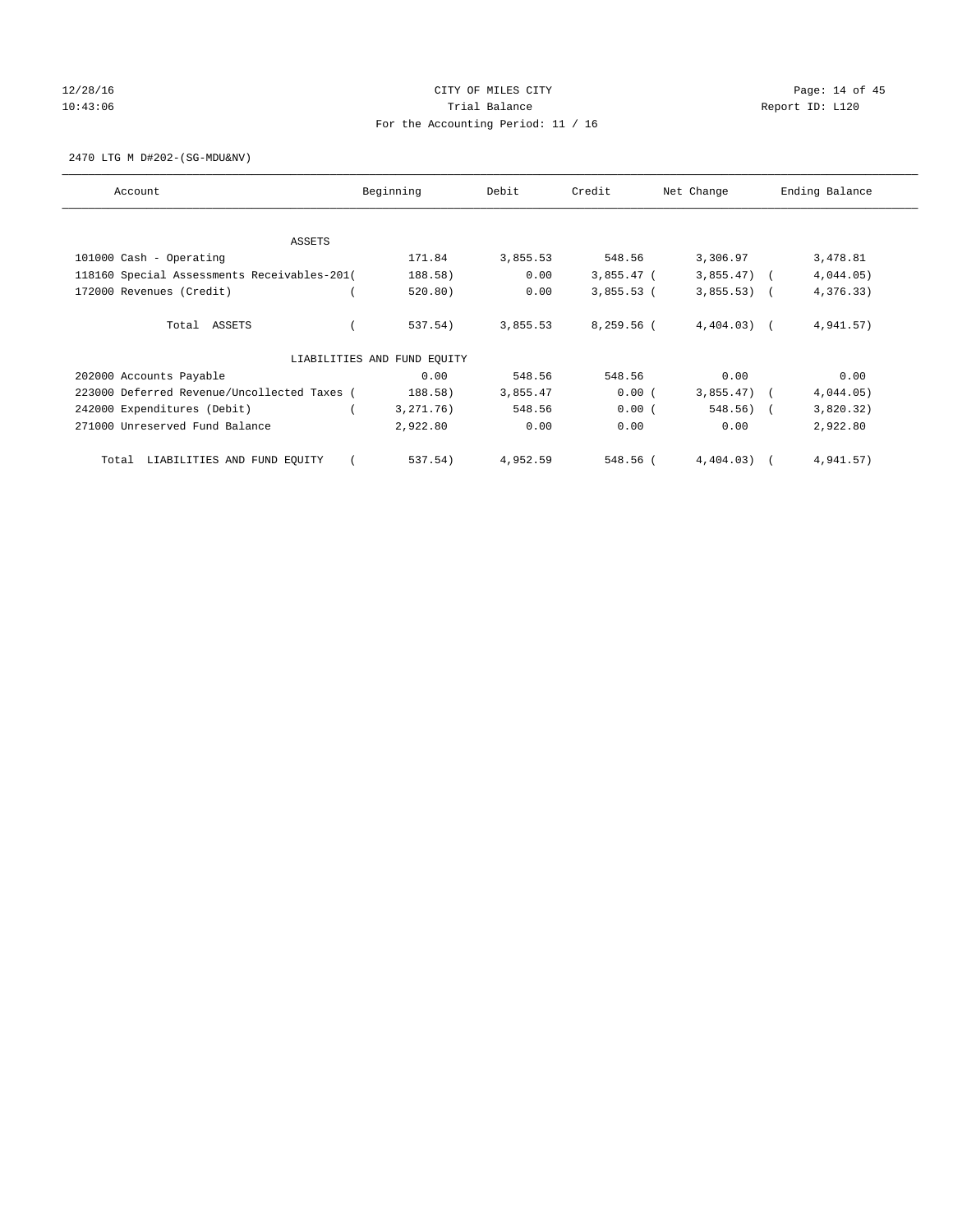# 12/28/16 Page: 15 of 45 10:43:06 Report ID: L120 For the Accounting Period: 11 / 16

#### 2480 LTG M M#173-(Milestown Estates)

| Account                                     | Beginning                   | Debit<br>Credit |              | Net Change   | Ending Balance |  |
|---------------------------------------------|-----------------------------|-----------------|--------------|--------------|----------------|--|
| ASSETS                                      |                             |                 |              |              |                |  |
| 101000 Cash - Operating                     | 771.11                      | 953.29          | 94.05        | 859.24       | 1,630.35       |  |
| 118160 Special Assessments Receivables-201( | 44.70)                      | 0.00            | $953.00$ (   | 953.00)      | 997.70)        |  |
| 172000 Revenues (Credit)                    | 46.77)                      | 0.00            | $953.29$ (   | $953.29$ (   | 1,000.06)      |  |
| Total ASSETS                                | 679.64                      | 953.29          | $2,000.34$ ( | $1,047.05$ ( | 367.41)        |  |
|                                             | LIABILITIES AND FUND EQUITY |                 |              |              |                |  |
| 202000 Accounts Payable                     | 0.00                        | 94.05           | 94.05        | 0.00         | 0.00           |  |
| 223000 Deferred Revenue/Uncollected Taxes ( | 44.70)                      | 953.00          | 0.00(        | $953.00$ (   | 997.70)        |  |
| 242000 Expenditures (Debit)                 | 867.88)                     | 94.05           | 0.00(        | $94.05)$ (   | 961.93)        |  |
| 271000 Unreserved Fund Balance              | 1,592.22                    | 0.00            | 0.00         | 0.00         | 1,592.22       |  |
| LIABILITIES AND FUND EQUITY<br>Total        | 679.64                      | 1,141.10        | $94.05$ (    | 1,047.05)    | 367.41)        |  |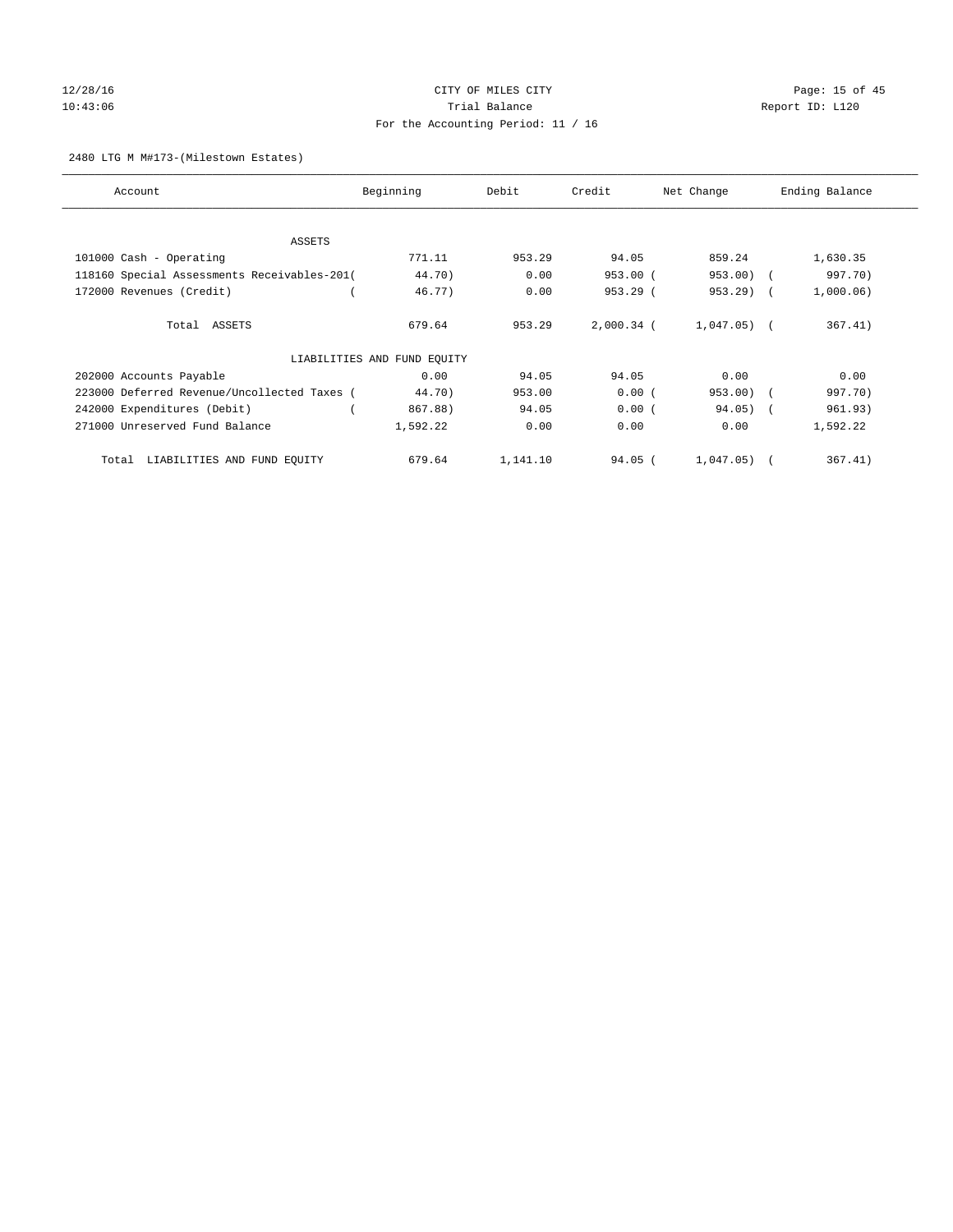# $12/28/16$  Page: 16 of 45 10:43:06 Report ID: L120 For the Accounting Period: 11 / 16

2510 STR MAINT DIST #204

| Account                                     | Beginning                   | Debit      | Credit                    | Net Change     | Ending Balance |
|---------------------------------------------|-----------------------------|------------|---------------------------|----------------|----------------|
|                                             |                             |            |                           |                |                |
| <b>ASSETS</b>                               |                             |            |                           |                |                |
| 101000 Cash - Operating                     | 129,738.41                  | 562,913.96 | 46,323.76                 | 516,590.20     | 646,328.61     |
| 118130 Special Assessments Receivable 2013  | 426.56                      | 0.00       | 0.00                      | 0.00           | 426.56         |
| 118140 Special Assessments Receivables-201  | 664.64                      | 0.00       | 0.00                      | 0.00           | 664.64         |
| 118150 Special Assessments Receivables-201  | 4,034.27                    | 0.00       | 0.00                      | 0.00           | 4,034.27       |
| 118160 Special Assessments Receivables-201( | 41,563.78)                  | 0.00       | 562,865.08 (              | $562,865.08$ ( | 604, 428.86)   |
| 172000 Revenues (Credit)                    | 58,129.93)                  | 0.00       | 562,913.96 (              | 562,913.96) (  | 621,043.89)    |
| Total ASSETS                                | 35,170.17                   |            | 562,913.96 1,172,102.80 ( | 609,188.84) (  | 574,018.67)    |
|                                             | LIABILITIES AND FUND EQUITY |            |                           |                |                |
| 202000 Accounts Payable                     | 0.00                        | 11,829.17  | 11,829.17                 | 0.00           | 0.00           |
| 223000 Deferred Revenue/Uncollected Taxes ( | 36,438.30)                  | 562,865.08 | 0.00(                     | 562,865.08) (  | 599,303.38)    |
| 242000 Expenditures (Debit)                 | 291,824.01)                 | 46,323.76  | 0.00(                     | $46,323.76$ (  | 338, 147. 77)  |
| 271000 Unreserved Fund Balance              | 363,432.48                  | 0.00       | 0.00                      | 0.00           | 363, 432.48    |
| Total LIABILITIES AND FUND EQUITY           | 35,170.17                   | 621,018.01 | 11,829.17 (               | 609,188.84) (  | 574,018.67)    |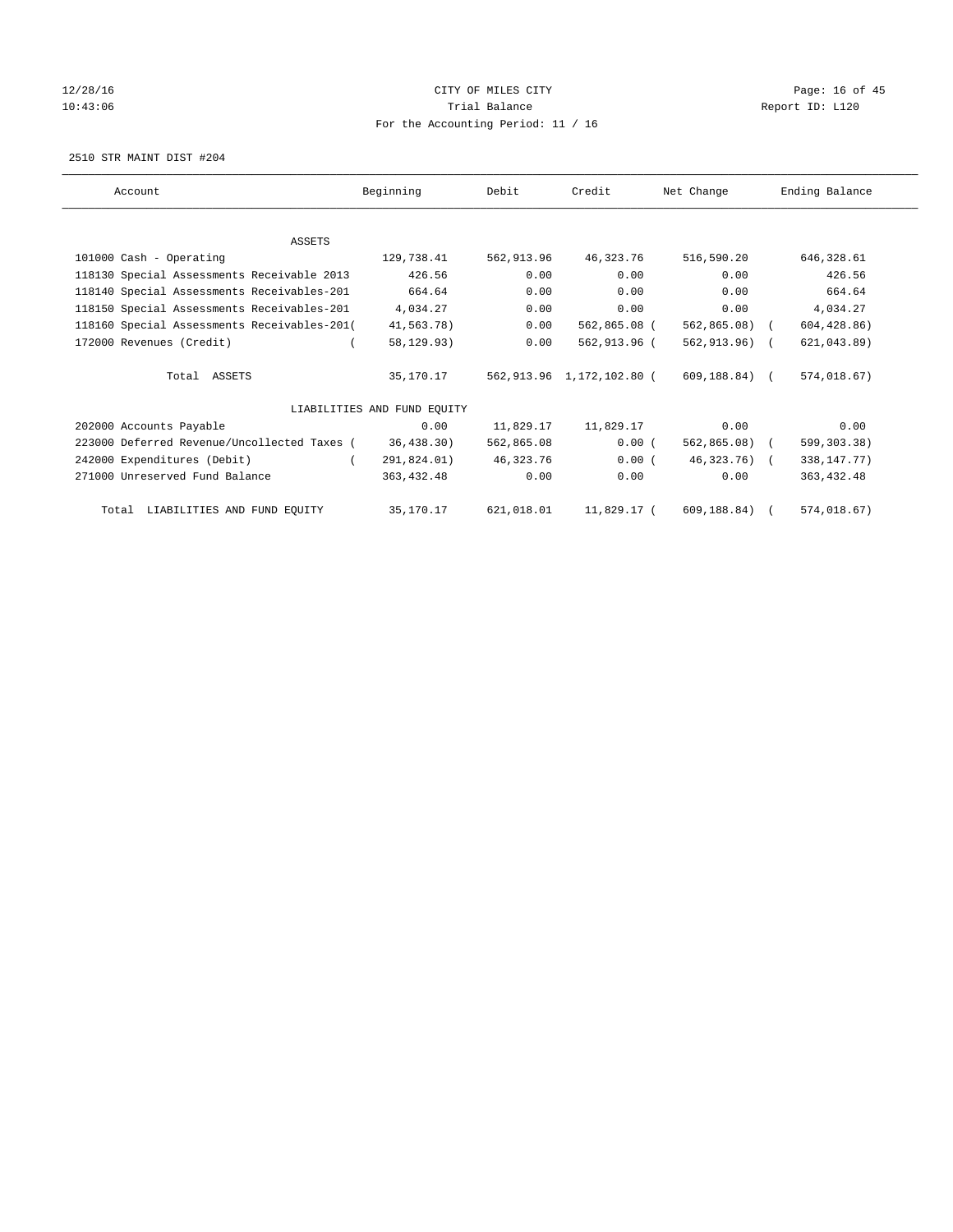# 12/28/16 Page: 17 of 45 10:43:06 Report ID: L120 For the Accounting Period: 11 / 16

2520 STR MAINT DIST #205

| Account                                     | Beginning                   | Debit      | Credit       | Net Change     | Ending Balance |
|---------------------------------------------|-----------------------------|------------|--------------|----------------|----------------|
|                                             |                             |            |              |                |                |
| <b>ASSETS</b>                               |                             |            |              |                |                |
| 101000 Cash - Operating                     | 181,623.98                  | 122,870.42 | 13,824.57    | 109,045.85     | 290,669.83     |
| 118130 Special Assessments Receivable 2013( | 45.28)                      | 0.00       | 0.00         | 0.00           | 45.28)         |
| 118140 Special Assessments Receivables-201  | 604.50                      | 0.00       | 0.00         | 0.00           | 604.50         |
| 118150 Special Assessments Receivables-201  | 3,851.28                    | 0.00       | 188.63 (     | 188.63)        | 3,662.65       |
| 118160 Special Assessments Receivables-201( | 14,277.09)                  | 0.00       | 122,600.86 ( | $122,600.86$ ( | 136,877.95)    |
| 172000 Revenues (Credit)                    | 22,132.08)                  | 0.00       | 122,870.42 ( | $122,870.42$ ( | 145,002.50)    |
| Total ASSETS                                | 149,625.31                  | 122,870.42 | 259,484.48 ( | 136,614.06)    | 13,011.25      |
|                                             | LIABILITIES AND FUND EQUITY |            |              |                |                |
| 202000 Accounts Payable                     | 0.00                        | 3,257.82   | 3,257.82     | 0.00           | 0.00           |
| 223000 Deferred Revenue/Uncollected Taxes ( | 9,866.75)                   | 122,789.49 | 0.00(        | $122,789.49$ ( | 132,656.24)    |
| 242000 Expenditures (Debit)                 | 64,203.54)                  | 13,824.57  | 0.00(        | 13,824.57) (   | 78,028.11)     |
| 271000 Unreserved Fund Balance              | 223,695.60                  | 0.00       | 0.00         | 0.00           | 223,695.60     |
| Total LIABILITIES AND FUND EQUITY           | 149,625.31                  | 139,871.88 | 3,257.82 (   | 136,614.06)    | 13,011.25      |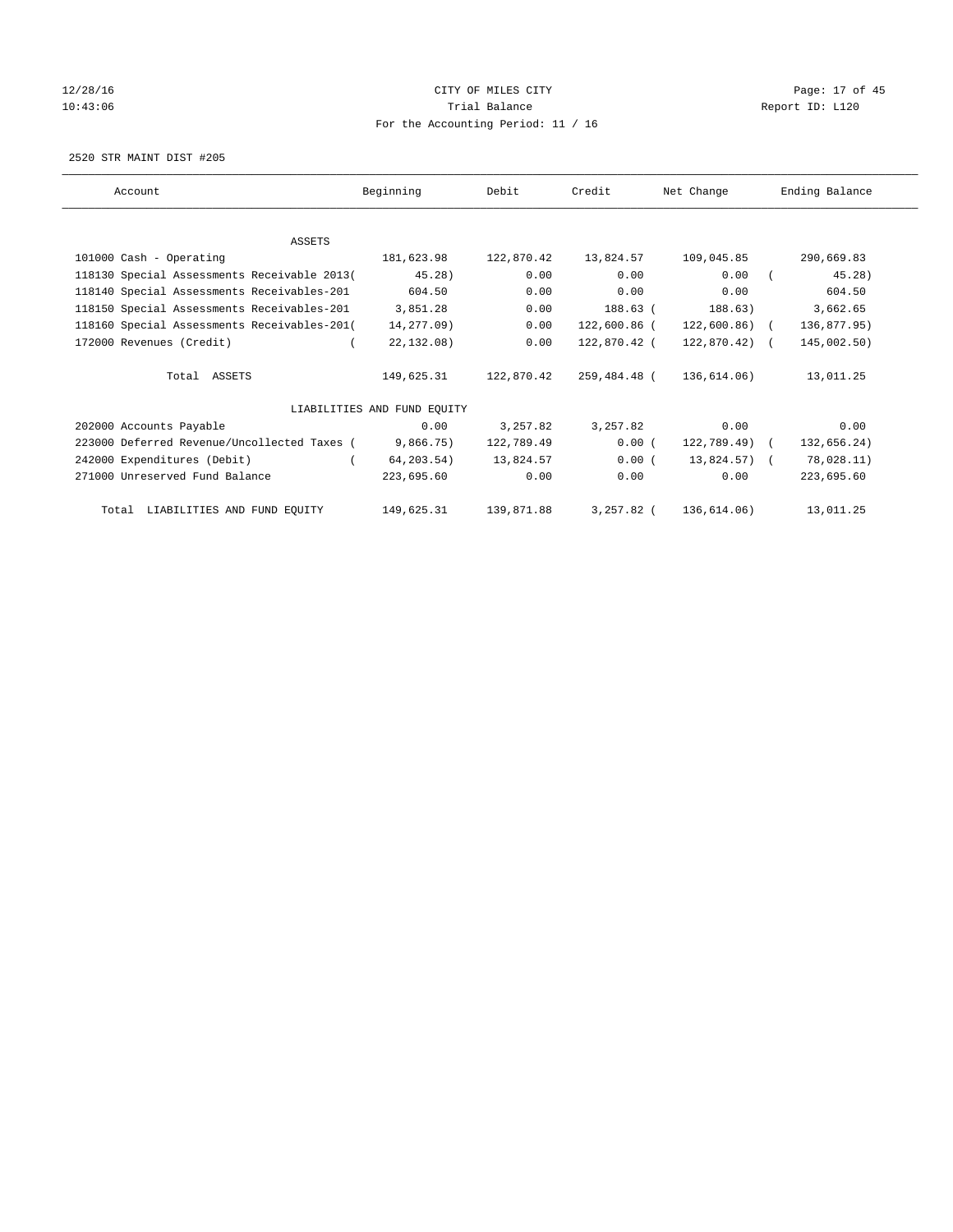# $12/28/16$  Page: 18 of 45 10:43:06 Report ID: L120 For the Accounting Period: 11 / 16

#### 2540 STR MAINT DIST#207-(MILESTOWN ESTATES)

| Account                                     | Beginning                   | Debit    | Credit       | Net Change   | Ending Balance |
|---------------------------------------------|-----------------------------|----------|--------------|--------------|----------------|
|                                             |                             |          |              |              |                |
| ASSETS                                      |                             |          |              |              |                |
| 101000 Cash - Operating                     | 1,695.27                    | 3,448.66 | 462.56       | 2,986.10     | 4,681.37       |
| 118160 Special Assessments Receivables-201( | 154.84)                     | 0.00     | $3,448.02$ ( | $3,448.02$ ( | 3,602.86)      |
| 172000 Revenues (Credit)                    | 167.79)                     | 0.00     | $3,448.66$ ( | $3,448.66$ ( | 3,616.45)      |
| Total ASSETS                                | 1,372.64                    | 3,448.66 | 7,359.24 (   | $3,910.58$ ( | 2,537.94)      |
|                                             | LIABILITIES AND FUND EQUITY |          |              |              |                |
| 223000 Deferred Revenue/Uncollected Taxes ( | 154.84)                     | 3,448.02 | 0.00(        | 3,448.02)    | 3,602.86)      |
| 242000 Expenditures (Debit)                 | 1,831.73)                   | 462.56   | 0.00(        | $462.56$ ) ( | 2, 294.29      |
| 271000 Unreserved Fund Balance              | 3,359.21                    | 0.00     | 0.00         | 0.00         | 3,359.21       |
| LIABILITIES AND FUND EQUITY<br>Total        | 1,372.64                    | 3,910.58 | 0.00(        | 3,910.58)    | 2,537.94)      |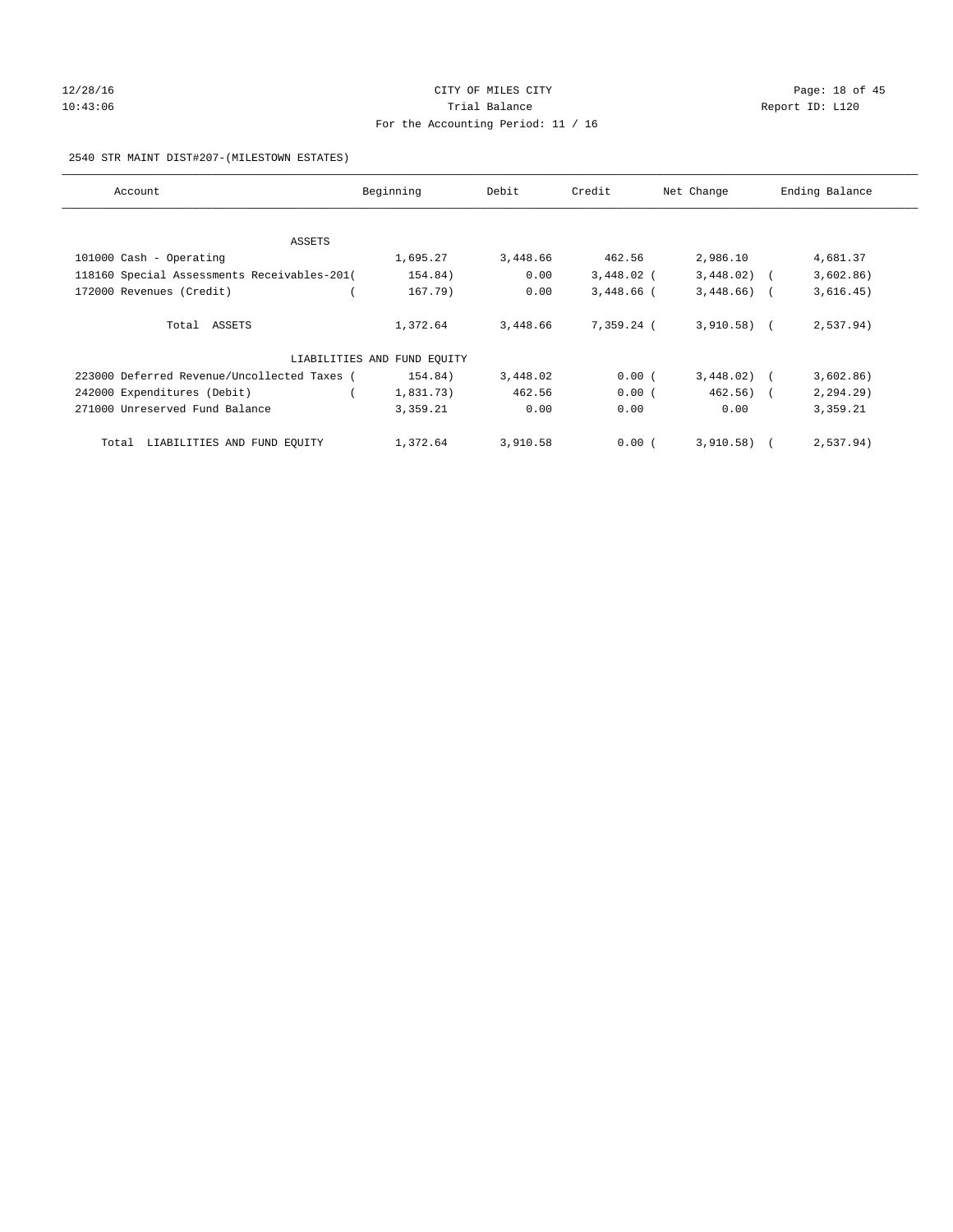| 12/28/16 |  |
|----------|--|
| 10:43:06 |  |

# CITY OF MILES CITY CONTROL CONTROL CITY CONTROL Page: 19 of 45 10:43:06 Report ID: L120 For the Accounting Period: 11 / 16

#### 2701 Fire Grants

| Account                              | Beginning                   | Debit | Credit | Net Change | Ending Balance |
|--------------------------------------|-----------------------------|-------|--------|------------|----------------|
| ASSETS                               |                             |       |        |            |                |
| 101000 Cash - Operating              | 1,025.15                    | 0.00  | 0.00   | 0.00       | 1,025.15       |
| Total ASSETS                         | 1,025.15                    | 0.00  | 0.00   | 0.00       | 1,025.15       |
|                                      | LIABILITIES AND FUND EQUITY |       |        |            |                |
| 271000 Unreserved Fund Balance       | 1,025.15                    | 0.00  | 0.00   | 0.00       | 1,025.15       |
| LIABILITIES AND FUND EQUITY<br>Total | 1,025.15                    | 0.00  | 0.00   | 0.00       | 1,025.15       |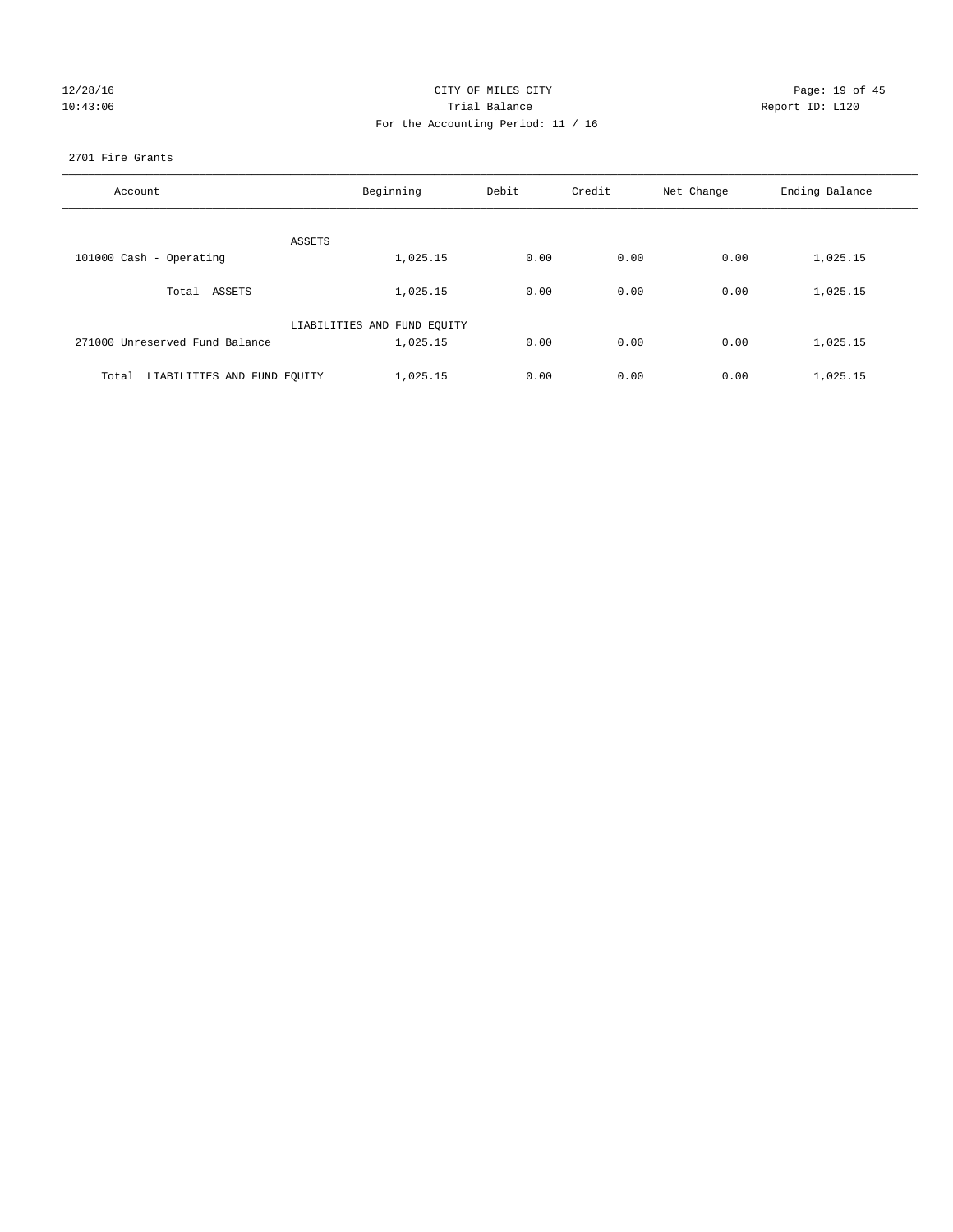# $12/28/16$  Page: 20 of 45 10:43:06 Report ID: L120 For the Accounting Period: 11 / 16

### 2820 GAS TAX

| Account                              | Beginning                   | Debit     | Credit      | Net Change   | Ending Balance           |
|--------------------------------------|-----------------------------|-----------|-------------|--------------|--------------------------|
|                                      |                             |           |             |              |                          |
| ASSETS                               |                             |           |             |              |                          |
| 101000 Cash - Operating              | 57,482.07                   | 14,927.12 | 557.00      | 14,370.12    | 71,852.19                |
| 172000 Revenues (Credit)             | 59,708.42)                  | 0.00      | 14,927.12 ( | 14,927.12)   | 74,635.54)<br>$\sqrt{2}$ |
| Total ASSETS                         | 2, 226.35)                  | 14,927.12 | 15,484.12 ( | $557.00$ (   | 2,783.35)                |
|                                      | LIABILITIES AND FUND EQUITY |           |             |              |                          |
| 242000 Expenditures (Debit)          | 2,228.00                    | 557.00    | 0.00(       | $557.00$ ) ( | 2,785.00)                |
| 271000 Unreserved Fund Balance       | 1.65                        | 0.00      | 0.00        | 0.00         | 1.65                     |
| LIABILITIES AND FUND EQUITY<br>Total | 2, 226.35)                  | 557.00    | 0.00(       | 557.00       | 2,783.35)                |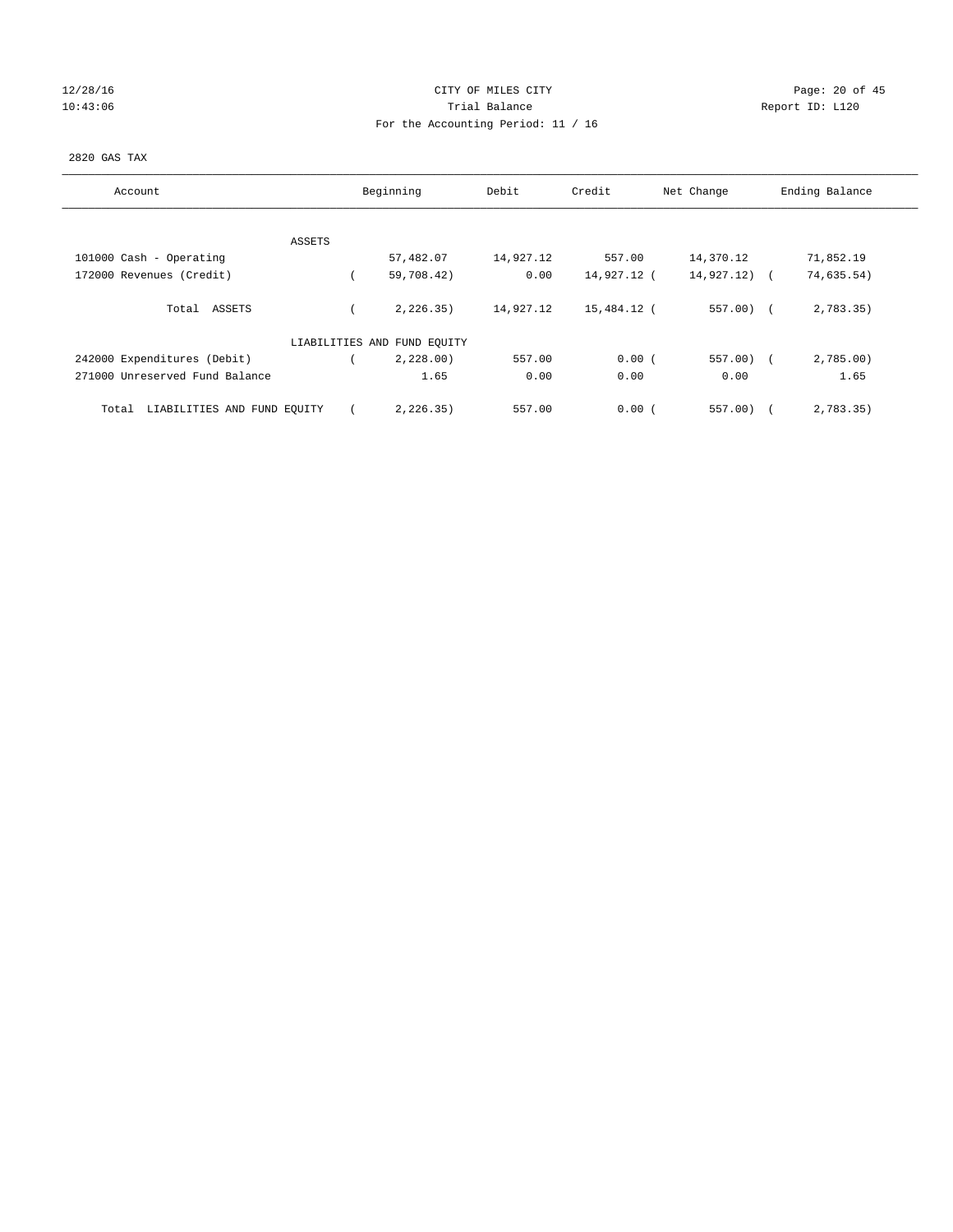# 12/28/16 Page: 21 of 45 10:43:06 Report ID: L120 For the Accounting Period: 11 / 16

#### 2850 911 EMERGENCY

| Account                              |        | Beginning<br>Debit          |            | Credit<br>Net Change |               | Ending Balance |
|--------------------------------------|--------|-----------------------------|------------|----------------------|---------------|----------------|
|                                      |        |                             |            |                      |               |                |
|                                      | ASSETS |                             |            |                      |               |                |
| 101000 Cash - Operating              |        | 183,647.91                  | 52,065.83  | 61,748.86 (          | 9,683.03)     | 173,964.88     |
| 172000 Revenues (Credit)             |        | 79,992.13)                  | 0.00       | $52,065.83$ (        | $52,065.83$ ( | 132,057.96)    |
| Total ASSETS                         |        | 103,655.78                  | 52,065.83  | 113,814.69 (         | 61,748.86)    | 41,906.92      |
|                                      |        | LIABILITIES AND FUND EQUITY |            |                      |               |                |
| 202000 Accounts Payable              |        | 0.00                        | 61,748.86  | 61,748.86            | 0.00          | 0.00           |
| 242000 Expenditures (Debit)          |        | 42,360.98)                  | 61,748.86  | 0.00(                | 61,748.86)    | 104,109.84)    |
| 271000 Unreserved Fund Balance       |        | 146,016.76                  | 0.00       | 0.00                 | 0.00          | 146,016.76     |
| LIABILITIES AND FUND EQUITY<br>Total |        | 103,655.78                  | 123,497.72 | 61,748.86 (          | 61,748.86)    | 41,906.92      |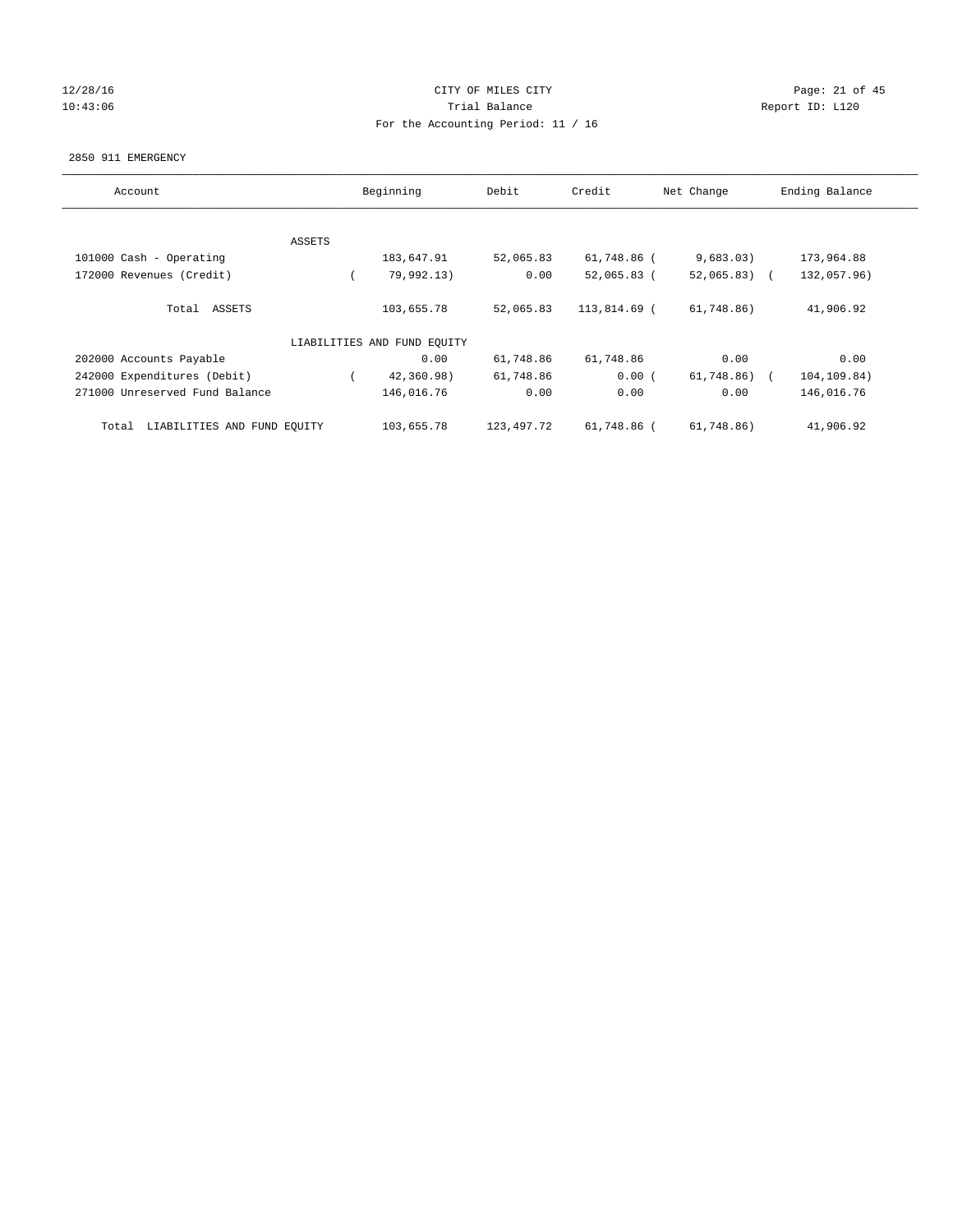# 12/28/16 Page: 22 of 45 10:43:06 Trial Balance Report ID: L120 For the Accounting Period: 11 / 16

#### 2880 LIBRARY GRANTS

| Account                                |  | Beginning                   | Debit  | Credit<br>Net Change |             | Ending Balance |             |
|----------------------------------------|--|-----------------------------|--------|----------------------|-------------|----------------|-------------|
|                                        |  |                             |        |                      |             |                |             |
| ASSETS                                 |  |                             |        |                      |             |                |             |
| 101003 Cash - per capita               |  | 16,159.67                   | 0.00   | 0.00                 | 0.00        |                | 16, 159.67  |
| 101020 Cash - Partners Program         |  | 41,254.70                   | 0.00   | $250.00$ (           | 250.00)     |                | 41,004.70   |
| 101030 Cash - Sagebrush Fed/Base Grant |  | 12,749.95                   | 0.00   | 0.00                 | 0.00        |                | 12,749.95   |
| 101033 Library - Humanities Grant      |  | 502.08                      | 0.00   | 0.00                 | 0.00        |                | 502.08      |
| 172000 Revenues (Credit)               |  | 10, 295.88)                 | 0.00   | 0.00                 | 0.00        |                | 10, 295.88) |
| Total ASSETS                           |  | 60,370.52                   | 0.00   | $250.00$ (           | 250.00)     |                | 60,120.52   |
|                                        |  | LIABILITIES AND FUND EQUITY |        |                      |             |                |             |
| 202000 Accounts Payable                |  | 0.00                        | 250.00 | 250.00               | 0.00        |                | 0.00        |
| 242000 Expenditures (Debit)            |  | 1,180.00)                   | 250.00 | 0.00(                | $250.00)$ ( |                | 1,430.00)   |
| 271000 Unreserved Fund Balance         |  | 61,550.52                   | 0.00   | 0.00                 | 0.00        |                | 61,550.52   |
| LIABILITIES AND FUND EQUITY<br>Total   |  | 60,370.52                   | 500.00 | $250.00$ $($         | 250.00      |                | 60,120.52   |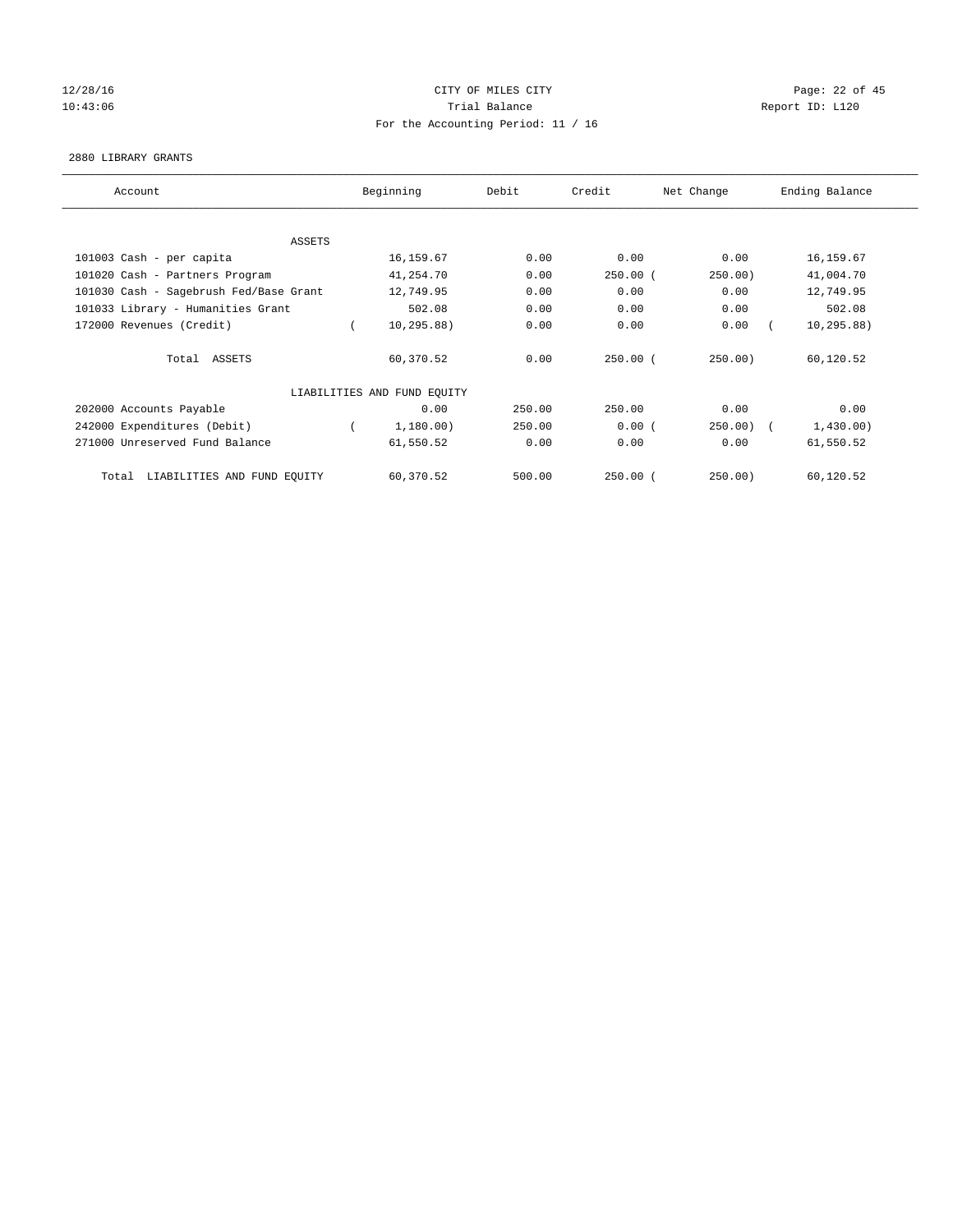# 12/28/16 Page: 23 of 45 10:43:06 Report ID: L120 For the Accounting Period: 11 / 16

2935 Historic Preservation

| Account                                 | Beginning                   | Debit    | Credit       | Net Change              | Ending Balance |
|-----------------------------------------|-----------------------------|----------|--------------|-------------------------|----------------|
|                                         |                             |          |              |                         |                |
| ASSETS                                  |                             |          |              |                         |                |
| 101000 Cash - Operating                 | 3,726.88                    | 0.00     | $3,363.12$ ( | 3,363.12)               | 363.76         |
| 101039 HP- CCHS Grant                   | 286.00                      | 0.00     | 0.00         | 0.00                    | 286.00         |
| 132000 Due From Government (Short Term) | 3,286.38                    | 0.00     | 0.00         | 0.00                    | 3,286.38       |
|                                         |                             |          |              |                         |                |
| Total ASSETS                            | 7,299.26                    | 0.00     | $3,363.12$ ( | 3,363.12)               | 3,936.14       |
|                                         |                             |          |              |                         |                |
|                                         | LIABILITIES AND FUND EQUITY |          |              |                         |                |
| 202000 Accounts Payable                 | 0.00                        | 3,144.88 | 3,144.88     | 0.00                    | 0.00           |
| 242000 Expenditures (Debit)             | 1,226.64)                   | 3,363.12 | 0.00(        | 3,363.12)<br>$\sqrt{2}$ | 4,589.76)      |
| 271000 Unreserved Fund Balance          | 8,525.90                    | 0.00     | 0.00         | 0.00                    | 8,525.90       |
|                                         |                             |          |              |                         |                |
| LIABILITIES AND FUND EQUITY<br>Total    | 7,299.26                    | 6,508.00 | 3,144.88 (   | 3,363.12)               | 3,936.14       |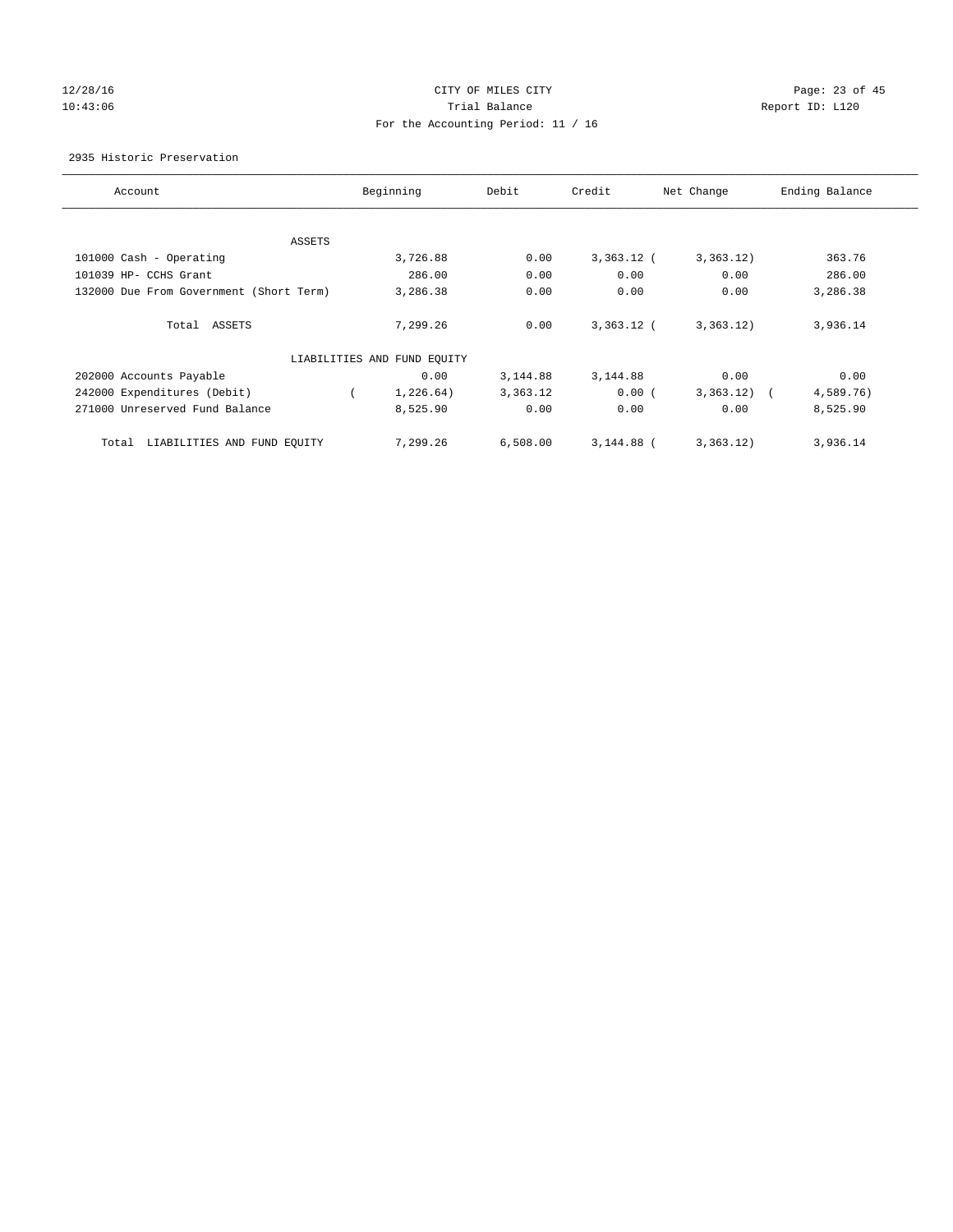# 12/28/16 Page: 24 of 45 10:43:06 Report ID: L120 For the Accounting Period: 11 / 16

#### 2985 RETIRED SENIOR VOLUNTEER PROG (RSVP)

| Account                                    | Beginning                   | Debit    | Credit       | Net Change    | Ending Balance |
|--------------------------------------------|-----------------------------|----------|--------------|---------------|----------------|
|                                            |                             |          |              |               |                |
| ASSETS                                     |                             |          |              |               |                |
| 101000 Cash - Operating                    | 7,199.90)                   | 6,453.69 | 5,698.51     | 755.18        | 6, 444.72)     |
| 101004 RSVP Non-Federal Cash Operating-Cus | 10,263.32                   | 1,825.72 | 482.93       | 1,342.79      | 11,606.11      |
| 101008 RSVP- Custer Excess                 | 2,521.42                    | 0.00     | 0.00         | 0.00          | 2,521.42       |
| 103100 Petty Cash-                         | 200.00                      | 0.00     | 0.00         | 0.00          | 200.00         |
| 172000 Revenues (Credit)                   | 27,308.55)                  | 0.00     | 8,279.41 (   | 8, 279.41)    | 35,587.96)     |
| Total ASSETS                               | 21, 523.71)                 | 8,279.41 | 14,460.85 (  | $6,181.44)$ ( | 27,705.15)     |
|                                            | LIABILITIES AND FUND EOUITY |          |              |               |                |
| 202000 Accounts Payable                    | 0.00                        | 796.19   | 796.19       | 0.00          | 0.00           |
| 242000 Expenditures (Debit)                | 31,631.73)                  | 6,565.65 | 384.21 (     | 6, 181.44)    | 37,813.17)     |
| 271000 Unreserved Fund Balance             | 10,108.02                   | 0.00     | 0.00         | 0.00          | 10,108.02      |
| LIABILITIES AND FUND EQUITY<br>Total       | 21,523.71)                  | 7,361.84 | $1,180.40$ ( | 6, 181.44)    | 27,705.15)     |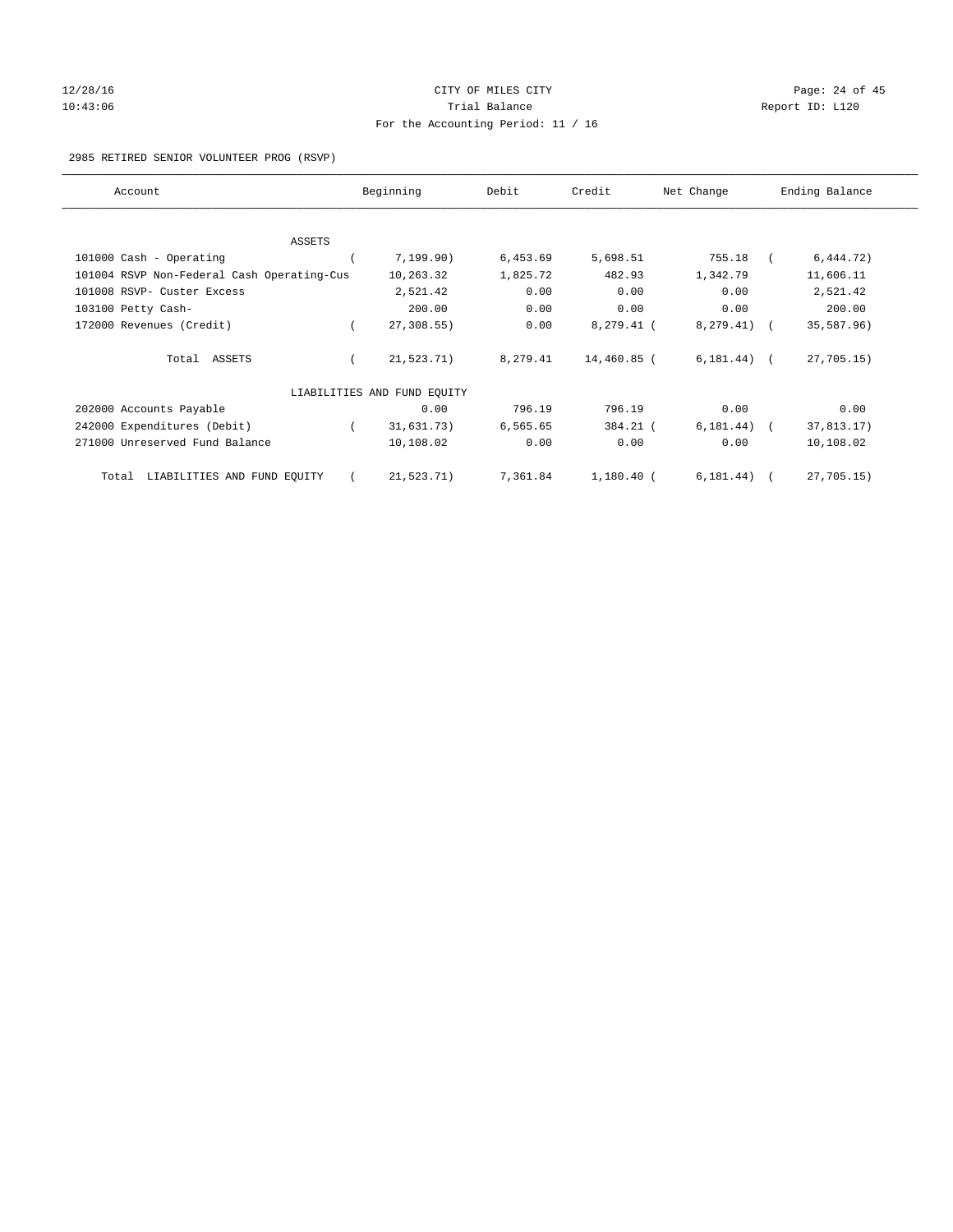# For the Accounting Period: 11 / 16

3300 Judgement & Losses-Power Settlement

| Account                                     | Beginning                   |       | Debit | Credit | Net Change | Ending Balance      |  |
|---------------------------------------------|-----------------------------|-------|-------|--------|------------|---------------------|--|
| ASSETS                                      |                             |       |       |        |            |                     |  |
| 115208 Taxes Receivable - Personal 2008     |                             | 0.47) | 0.00  | 0.00   | 0.00       | 0.47)<br>$\sqrt{2}$ |  |
| Total ASSETS                                |                             | 0.47) | 0.00  | 0.00   | 0.00       | 0.47)<br>$\sim$     |  |
|                                             | LIABILITIES AND FUND EQUITY |       |       |        |            |                     |  |
| 223200 Deferred Revenue - Pers Prop Taxes ( |                             | 0.47) | 0.00  | 0.00   | 0.00       | 0.47)<br>$\sqrt{2}$ |  |
| LIABILITIES AND FUND EQUITY<br>Total        |                             | 0.47) | 0.00  | 0.00   | 0.00       | 0.47)               |  |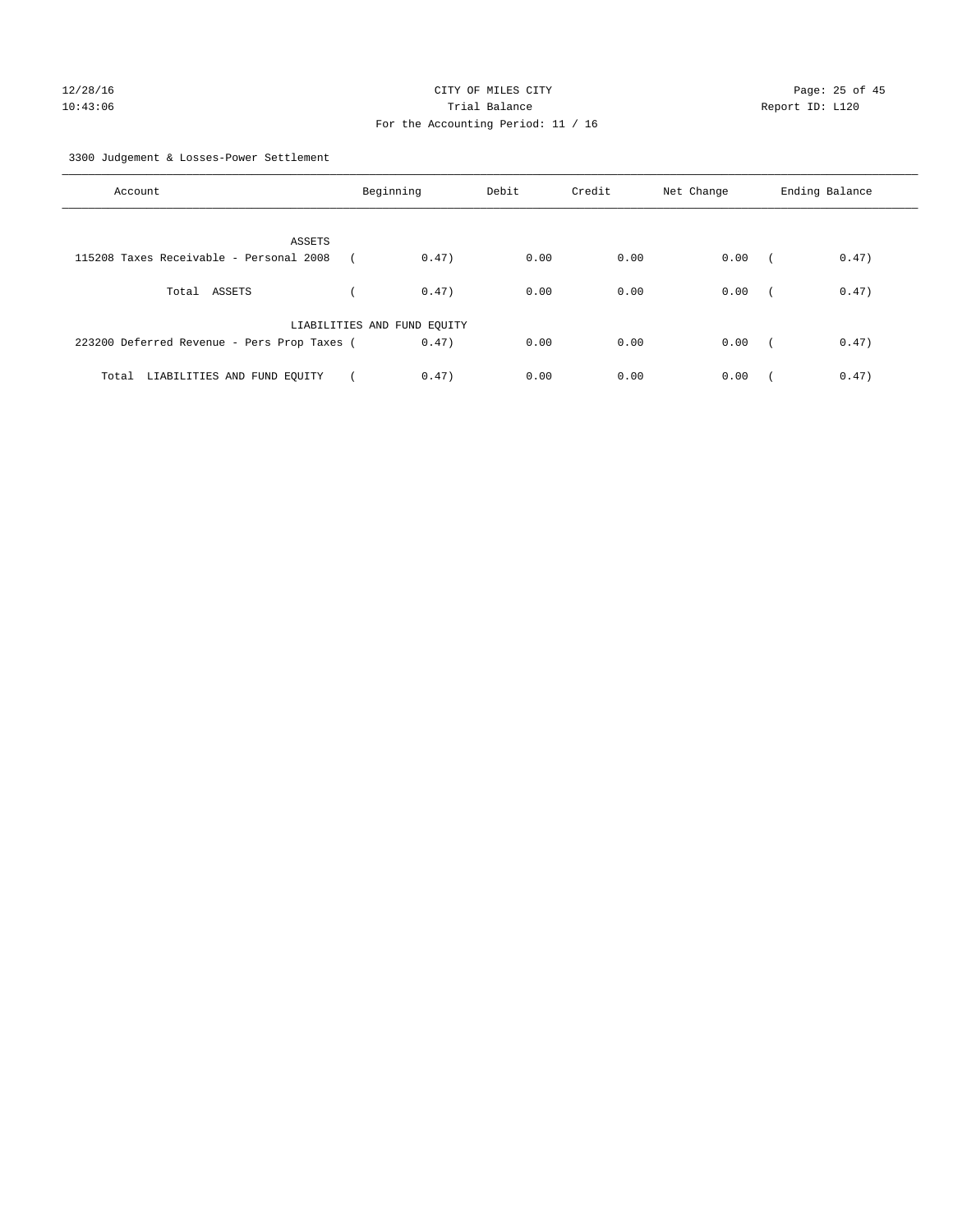# $12/28/16$  Page: 26 of 45 10:43:06 Report ID: L120 For the Accounting Period: 11 / 16

#### 3670 SID 211

| Account                                    | Beginning                   | Debit    | Credit       | Net Change   | Ending Balance |
|--------------------------------------------|-----------------------------|----------|--------------|--------------|----------------|
|                                            |                             |          |              |              |                |
| ASSETS                                     |                             |          |              |              |                |
| 101000 Cash - Operating                    | 14,269.79                   | 3,648.48 | 0.00         | 3,648.48     | 17,918.27      |
| 118000 Special Assessments Receivable 2000 | 2,551.35                    | 0.00     | 0.00         | 0.00         | 2,551.35       |
| 118150 Special Assessments Receivables-201 | 1,228.29                    | 0.00     | 186.01 (     | 186.01)      | 1,042.28       |
| 118160 Special Assessments Receivables-201 | 0.00                        | 0.00     | $3,471.05$ ( | $3,471.05$ ( | 3,471.05)      |
| 119000 Special Assmt Recbl - Deferred      | 37,821.52                   | 0.00     | 0.00         | 0.00         | 37,821.52      |
| 172000 Revenues (Credit)                   | 13,780.39)                  | 0.00     | $3,648.48$ ( | $3,648.48$ ( | 17,428.87)     |
| Total ASSETS                               | 42,090.56                   | 3,648.48 | 7,305.54 (   | 3,657.06)    | 38,433.50      |
|                                            | LIABILITIES AND FUND EQUITY |          |              |              |                |
| 223000 Deferred Revenue/Uncollected Taxes  | 41,601.16                   | 3,657.06 | 0.00(        | 3,657.06)    | 37,944.10      |
| 242000 Expenditures (Debit)                | 2, 276.18)                  | 0.00     | 0.00         | 0.00         | 2, 276.18)     |
| 271000 Unreserved Fund Balance             | 2,765.58                    | 0.00     | 0.00         | 0.00         | 2,765.58       |
| Total LIABILITIES AND FUND EQUITY          | 42,090.56                   | 3,657.06 | 0.00(        | 3,657.06)    | 38,433.50      |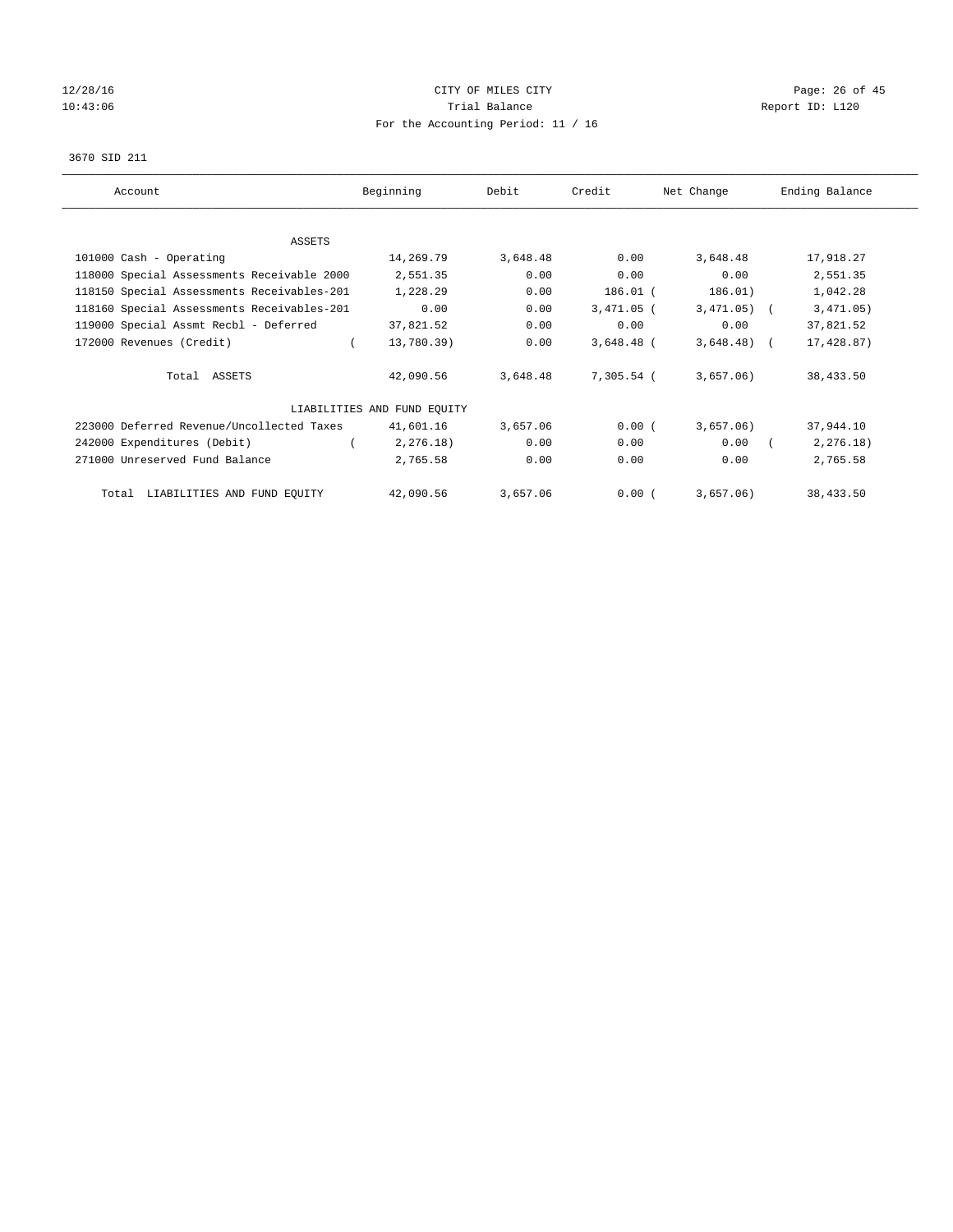# 12/28/16 Page: 27 of 45 10:43:06 Trial Balance Report ID: L120 For the Accounting Period: 11 / 16

# 4000 General Fund Capitol Improvement Fund

| Account                              | Beginning                   | Debit | Credit    | Net Change  | Ending Balance |
|--------------------------------------|-----------------------------|-------|-----------|-------------|----------------|
| ASSETS                               |                             |       |           |             |                |
| 101000 Cash - Operating              | 36,510.85                   | 13.76 | 0.00      | 13.76       | 36,524.61      |
| 172000 Revenues (Credit)             | 61.19)                      | 0.00  | $13.76$ ( | $13.76$ ) ( | 74.95)         |
| Total ASSETS                         | 36,449.66                   | 13.76 | 13.76     | 0.00        | 36,449.66      |
|                                      | LIABILITIES AND FUND EQUITY |       |           |             |                |
| 271000 Unreserved Fund Balance       | 36,449.66                   | 0.00  | 0.00      | 0.00        | 36,449.66      |
| LIABILITIES AND FUND EQUITY<br>Total | 36,449.66                   | 0.00  | 0.00      | 0.00        | 36,449.66      |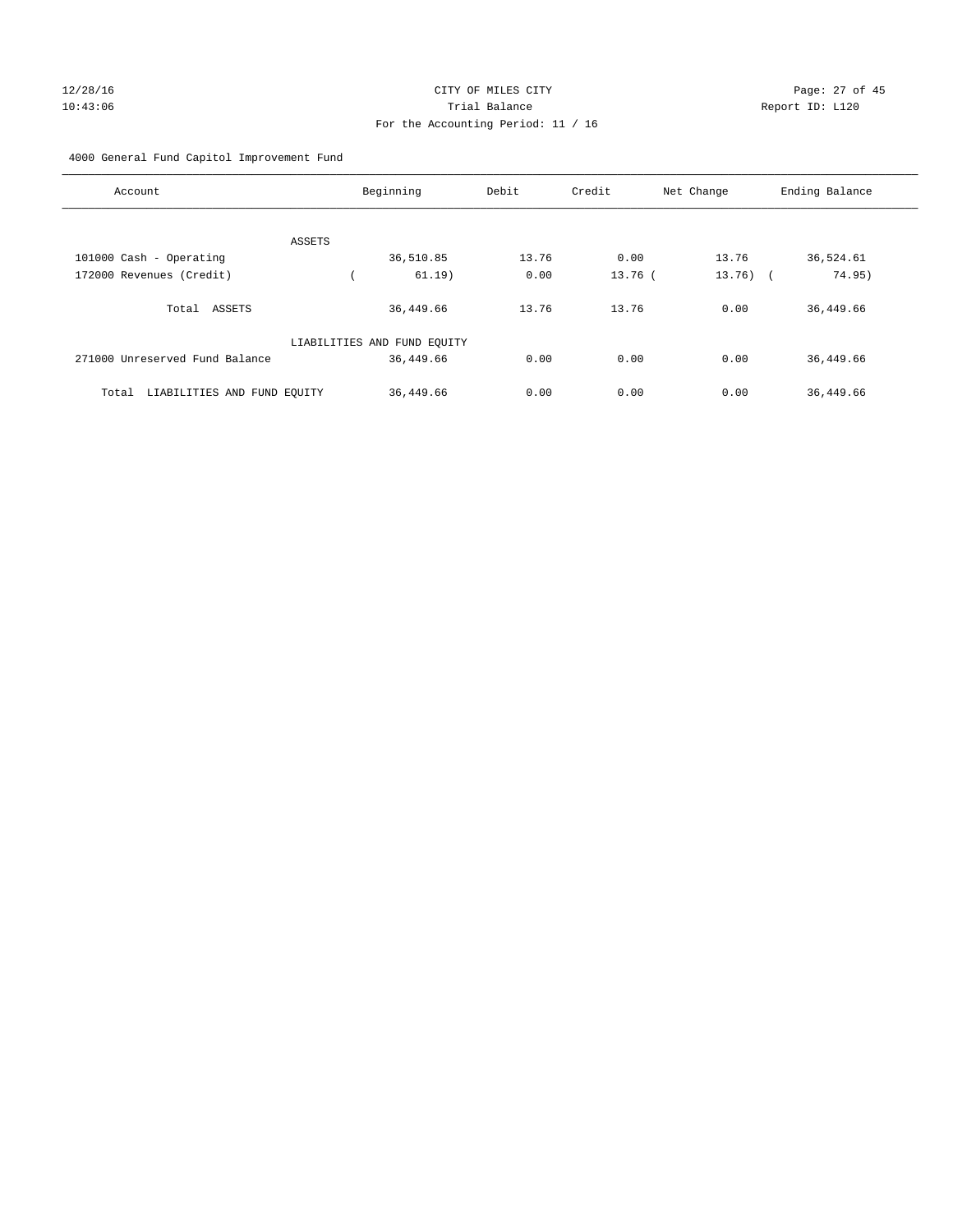# 12/28/16 Page: 28 of 45 10:43:06 Trial Balance Report ID: L120 For the Accounting Period: 11 / 16

4050 Ambulance Capital Improvement Fund

| Account                              | Beginning                   | Debit | Credit | Net Change | Ending Balance |
|--------------------------------------|-----------------------------|-------|--------|------------|----------------|
| ASSETS                               |                             |       |        |            |                |
| 101000 Cash - Operating              | 13,779.06                   | 0.00  | 0.00   | 0.00       | 13,779.06      |
| ASSETS<br>Total                      | 13,779.06                   | 0.00  | 0.00   | 0.00       | 13,779.06      |
|                                      | LIABILITIES AND FUND EQUITY |       |        |            |                |
| 271000 Unreserved Fund Balance       | 13,779.06                   | 0.00  | 0.00   | 0.00       | 13,779.06      |
| LIABILITIES AND FUND EQUITY<br>Total | 13,779.06                   | 0.00  | 0.00   | 0.00       | 13,779.06      |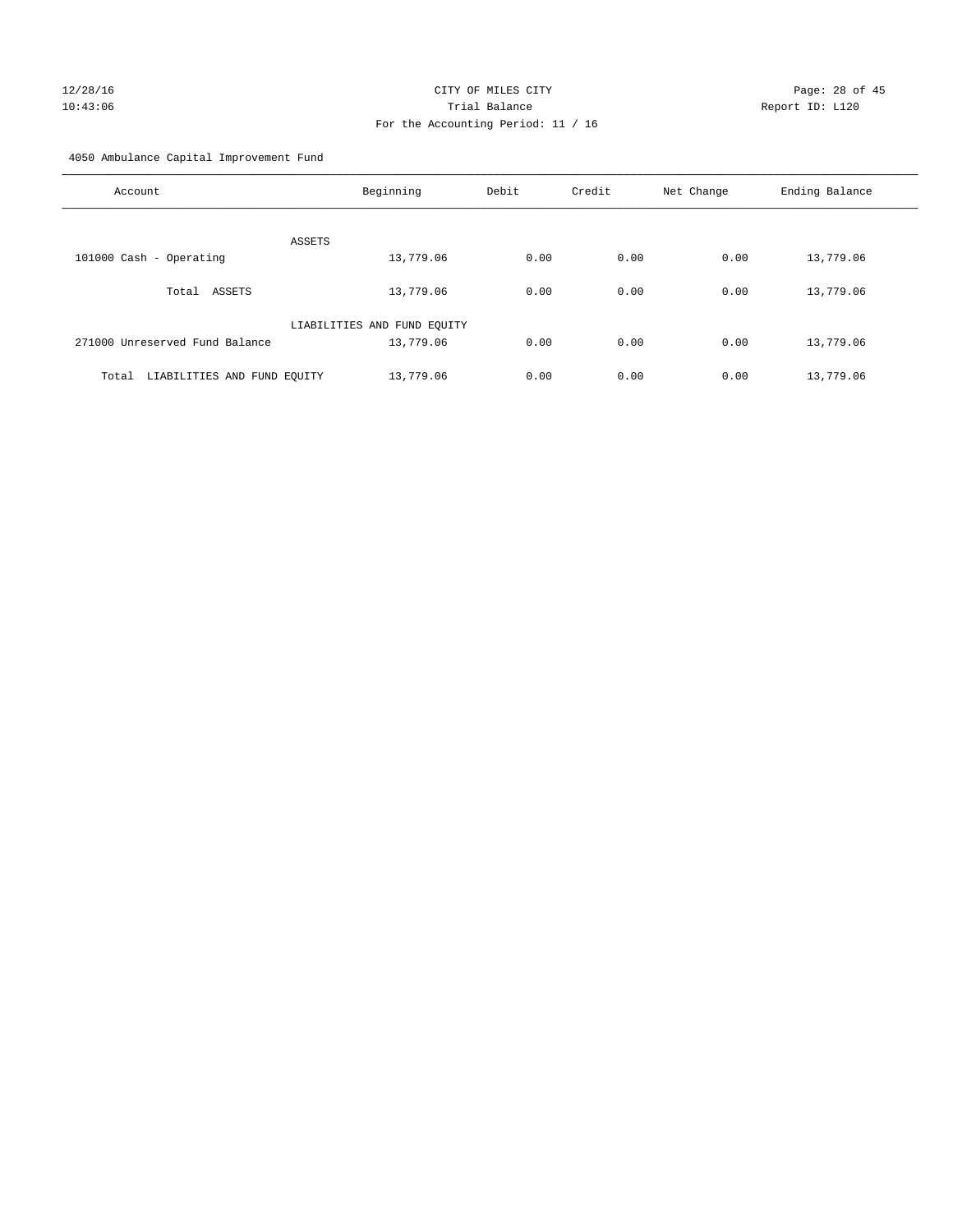# 12/28/16 Page: 29 of 45 10:43:06 Trial Balance Report ID: L120 For the Accounting Period: 11 / 16

# 4056 Airport- Capital Improvement Plan

| Account                              | Beginning                   | Debit | Credit | Net Change | Ending Balance |
|--------------------------------------|-----------------------------|-------|--------|------------|----------------|
|                                      |                             |       |        |            |                |
| ASSETS                               |                             |       |        |            |                |
| 101000 Cash - Operating              | 83,530.12                   | 0.00  | 0.00   | 0.00       | 83,530.12      |
| 172000 Revenues (Credit)             | 10, 339.12)                 | 0.00  | 0.00   | 0.00       | 10, 339.12)    |
| ASSETS<br>Total                      | 73,191.00                   | 0.00  | 0.00   | 0.00       | 73,191.00      |
|                                      | LIABILITIES AND FUND EQUITY |       |        |            |                |
| 271000 Unreserved Fund Balance       | 73,191.00                   | 0.00  | 0.00   | 0.00       | 73,191.00      |
| LIABILITIES AND FUND EQUITY<br>Total | 73,191.00                   | 0.00  | 0.00   | 0.00       | 73,191.00      |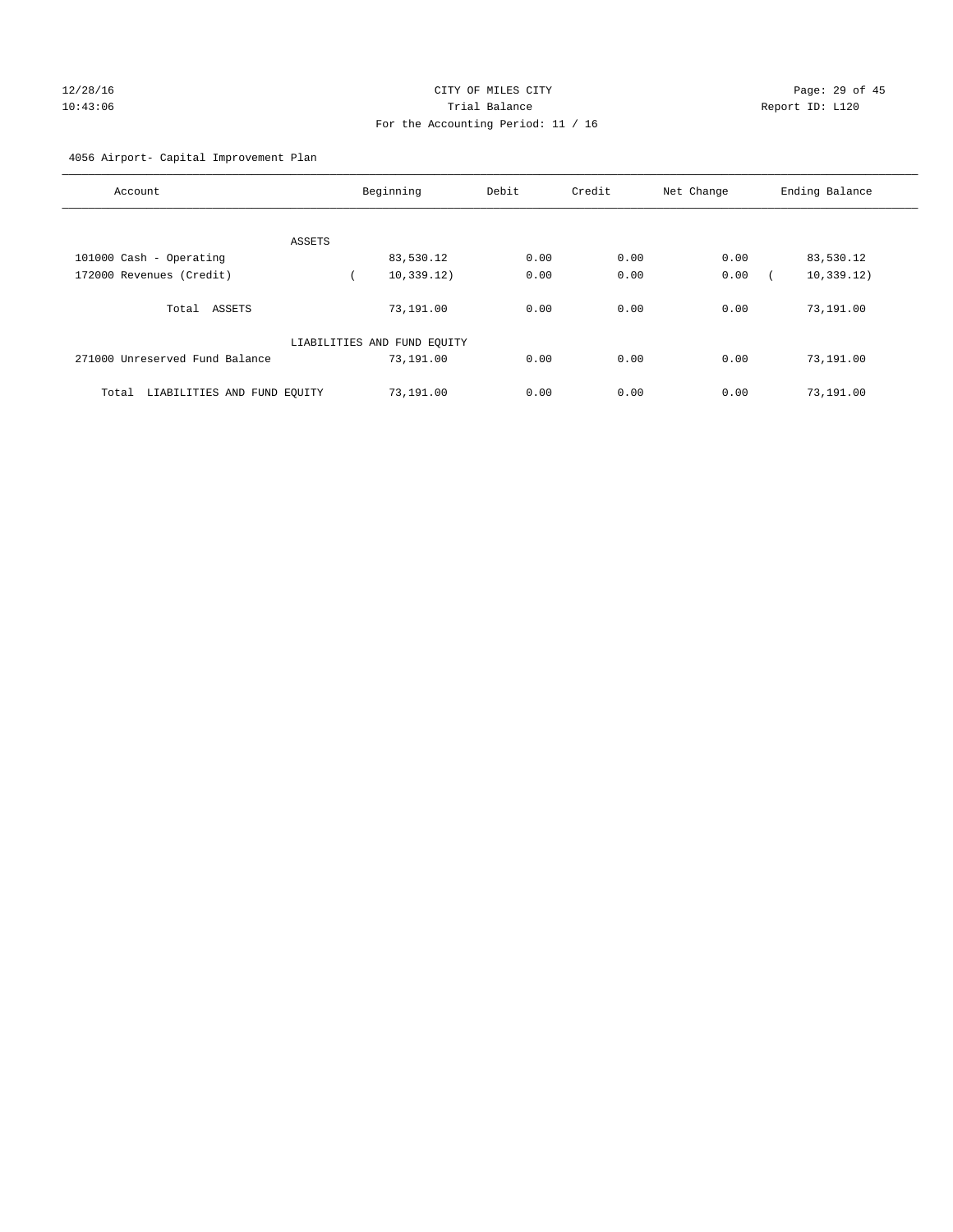# 12/28/16 Page: 30 of 45 10:43:06 Trial Balance Report ID: L120 For the Accounting Period: 11 / 16

4060 CAPITAL IMPROV-PUBLIC WORKS

| Account                              | Beginning                   | Debit  | Credit     | Net Change   | Ending Balance |
|--------------------------------------|-----------------------------|--------|------------|--------------|----------------|
|                                      |                             |        |            |              |                |
| ASSETS                               |                             |        |            |              |                |
| 101000 Cash - Operating              | 232,521.19                  | 287.60 | 0.00       | 287.60       | 232,808.79     |
| 122000 Accounts Receivable           | 432.00                      | 270.00 | 0.00       | 270.00       | 702.00         |
| 172000 Revenues (Credit)             | 5,939.06)                   | 0.00   | $557.60$ ( | $557.60$ ) ( | 6,496.66)      |
| Total ASSETS                         | 227,014.13                  | 557.60 | 557.60     | 0.00         | 227,014.13     |
|                                      | LIABILITIES AND FUND EQUITY |        |            |              |                |
| 271000 Unreserved Fund Balance       | 227,014.13                  | 0.00   | 0.00       | 0.00         | 227,014.13     |
| LIABILITIES AND FUND EQUITY<br>Total | 227,014.13                  | 0.00   | 0.00       | 0.00         | 227,014.13     |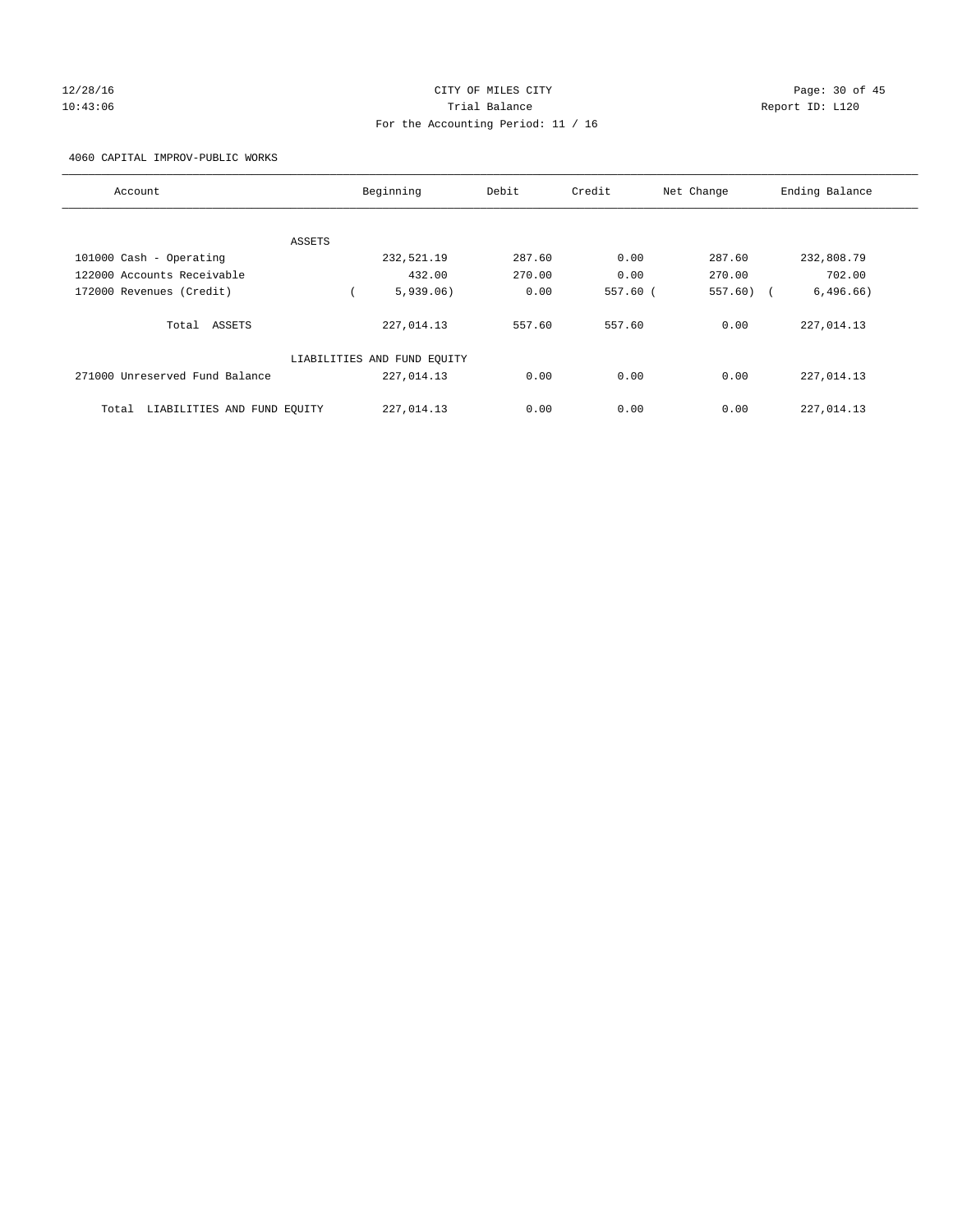# 12/28/16 Page: 31 of 45 10:43:06 Trial Balance Report ID: L120 For the Accounting Period: 11 / 16

#### 5210 WATER UTILITY

| Account                                                   | Beginning                   | Debit       | Credit         | Net Change   | Ending Balance                 |
|-----------------------------------------------------------|-----------------------------|-------------|----------------|--------------|--------------------------------|
| ASSETS                                                    |                             |             |                |              |                                |
| 101000 Cash - Operating                                   | 2,843,978.26                | 173,934.84  | 150,762.14     | 23,172.70    | 2,867,150.96                   |
| 101010 Deposit Cash                                       | 99,550.00                   | 3,550.00    | 3,250.00       | 300.00       | 99,850.00                      |
| 102240 Cash - Replacement & Depreciation                  | 1,489,589.35                | 0.00        | 0.00           | 0.00         | 1,489,589.35                   |
| 102250 Cash - System Devlopment Fees                      | 294, 233. 25                | 600.00      | 0.00           | 600.00       | 294,833.25                     |
| 102270 Cash - Curb Stop Replacement Fee                   | 273,709.69                  | 4,002.14    | 1,656.43       | 2,345.71     | 276,055.40                     |
| 102312 RevBnd/CurYearDebt-DNRC/CarbonTank                 | 64,168.40                   | 11,520.52   | 69,396.25 (    | 57,875.73)   | 6,292.67                       |
| 102313 RevBnd/CurYearDebt-DNRC/NE WtrLine                 | 53,105.82                   | 11,805.94   | $71, 116.25$ ( | 59, 310. 31) | 6, 204.49)<br>$\sqrt{2}$       |
| 102315 RevBnd/CurYearDebt-ARRA/NE Water Li                | 5,895.91                    | 1,473.96    | 8,858.75 (     | 7,384.79)    | 1,488.88)                      |
| 102322 RevBnd/Reserve-DNRC/CarbonTank                     | 153,009.00                  | 0.00        | 0.00           | 0.00         | 153,009.00                     |
| 102323 RevBnd/Reserve-DNRC/NE WtrLine                     | 128,653.00                  | 0.00        | 0.00           | 0.00         | 128,653.00                     |
| 102325 RevBnd/Reserve-ARRA B-NE Waterline                 | 18,245.00                   | 0.00        | 0.00           | 0.00         | 18,245.00                      |
| 103000 Petty Cash                                         | 330.00                      | 0.00        | 0.00           | 0.00         | 330.00                         |
| 122000 Accounts Receivable                                | 195,769.01                  | 142,334.50  | 174,518.74 (   | 32,184.24)   | 163,584.77                     |
| 122020 Accounts Receivable-\$2.00 State Ass(              | 4.00)                       | 0.00        | 0.00           | 0.00         | $\left($<br>4.00)              |
| 162000 Deferred outflows-GASB68                           | 33,300.00                   | 0.00        | 0.00           | 0.00         | 33,300.00                      |
| 172000 Revenues (Credit)                                  | 929,695.08)                 | 53.65       | 139,693.54 (   | 139,639.89)  | 1,069,334.97)                  |
| 181000 Land                                               | 41,844.00                   | 0.00        | 0.00           | 0.00         | 41,844.00                      |
| 182000 Buildings                                          | 22,997.00                   | 0.00        | 0.00           | 0.00         | 22,997.00                      |
| 182100 Allowance for Depr - Buildings (Cre(               | 22,997.00)                  | 0.00        | 0.00           | 0.00         | 22,997.00)<br>$\overline{(\ }$ |
| 186000 Machinery and Equipment                            | 427, 225. 70                | 0.00        | 0.00           | 0.00         | 427, 225.70                    |
| 186100 Allowance for Depr - Machinery & Eq(               | $265, 339.00$ )             | 0.00        | 0.00           | 0.00         | 265, 339.00)                   |
| 188000 Const. Work in Progress-NE Wtr Line                | 81,951.75                   | 0.00        | 0.00           | 0.00         | 81,951.75                      |
| 189100 Source of Supply                                   | 3,448,234.49                | 0.00        | 0.00           | 0.00         | 3, 448, 234.49                 |
| 189110 Allowance for Depreciation - Source(               | 569, 298.00)                | 0.00        | 0.00           | 0.00         | 569,298.00)<br>$\left($        |
| 189300 Treatment Plant                                    | 3,716,158.00                | 0.00        | 0.00           | 0.00         | 3,716,158.00                   |
| 189310 Allowance for Depr - Treatment Plan(               | 1,895,615.00)               | 0.00        | 0.00           | 0.00         | (1,895,615.00)                 |
| 189400 Transmission & Distribution                        | 12,964,779.77               | 0.00        | 0.00           | 0.00         | 12,964,779.77                  |
| 189410 Allowance for Depr - Trans & Distri( 3,749,501.00) |                             | 0.00        | 0.00           | 0.00         | 3,749,501.00)                  |
| Total ASSETS                                              | 18,924,278.32               | 349, 275.55 | 619,252.10 (   | 269,976.55)  | 18,654,301.77                  |
|                                                           | LIABILITIES AND FUND EQUITY |             |                |              |                                |
| 202000 Accounts Payable                                   | 0.00                        | 209,880.93  | 209,880.93     | 0.00         | 0.00                           |
| 214000 Deposits Payable                                   | 99,700.00                   | 3,250.00    | 3,550.00       | 300.00       | 100,000.00                     |
| 214010 Refunds Payable<br>$\left($                        | 189.50)                     | 304.52      | 143.58 (       | 160.94)      | 350.44)                        |
| 223899 Deferred inflows-GASB 68                           | 111,493.00                  | 0.00        | 0.00           | 0.00         | 111,493.00                     |
| 231000 BONDS PAYABLE                                      | 4,665,000.00                | 0.00        | 0.00           | 0.00         | 4,665,000.00                   |
| 237000 Net Pension liability-GASB 68                      | 429,854.00                  | 0.00        | 0.00           | 0.00         | 429,854.00                     |
| 238000 Other Post Employment Benefits                     | 5,459.00                    | 0.00        | 0.00           | 0.00         | 5,459.00                       |
| 239000 Compensated Absences Payable                       | 91,620.00                   | 0.00        | 0.00           | 0.00         | 91,620.00                      |
| 242000 Expenditures (Debit)                               | 442,587.21)                 | 270,855.67  | 740.06 (       | 270, 115.61) | 712,702.82)                    |
| 250300 Reserve Revenue Bond - Current Debt                | 323, 303.85                 | 0.00        | 0.00           | 0.00         | 323, 303.85                    |
| 250500 Reserve - System Dev Fees                          | 171,098.25                  | 0.00        | 0.00           | 0.00         | 171,098.25                     |
| 250600 Reserve for Replacement & Depreciat                | 1,351,889.30                | 0.00        | 0.00           | 0.00         | 1,351,889.30                   |
| 271000 Unreserved Fund Balance                            | 493,065.00)                 | 0.00        | 0.00           | 0.00         | 493,065.00)                    |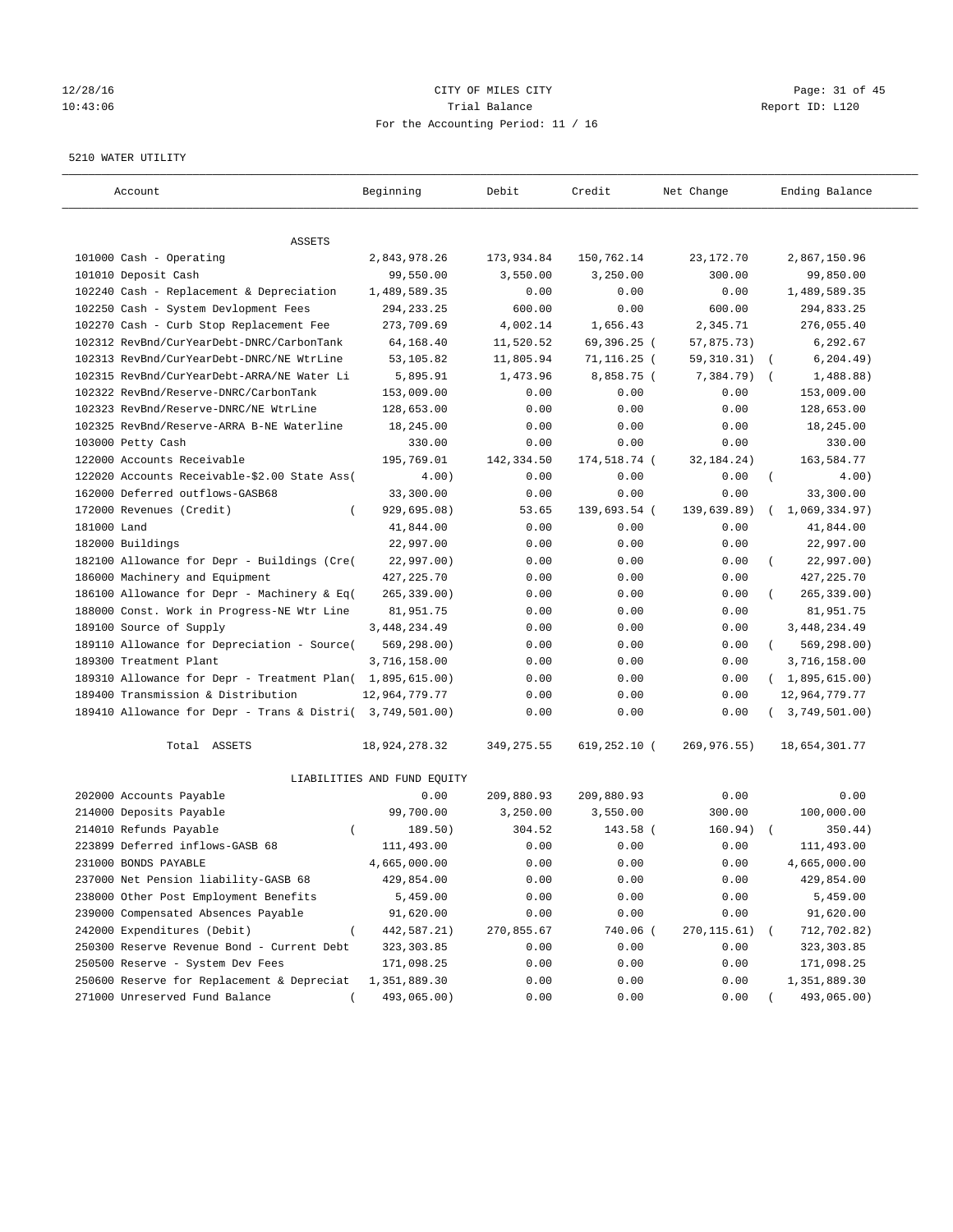# 12/28/16 Page: 32 of 45 10:43:06 Report ID: L120 For the Accounting Period: 11 / 16

# 5210 WATER UTILITY

| Account                              | Beginning     | Debit        | Credit     | Net Change  | Ending Balance |
|--------------------------------------|---------------|--------------|------------|-------------|----------------|
| 272000 Unreserved Retained Earnings  | 12,610,702.63 | 0.00         | 0.00       | 0.00        | 12,610,702.63  |
| LIABILITIES AND FUND EQUITY<br>Total | 18,924,278.32 | 484, 291, 12 | 214,314.57 | 269,976.55) | 18,654,301.77  |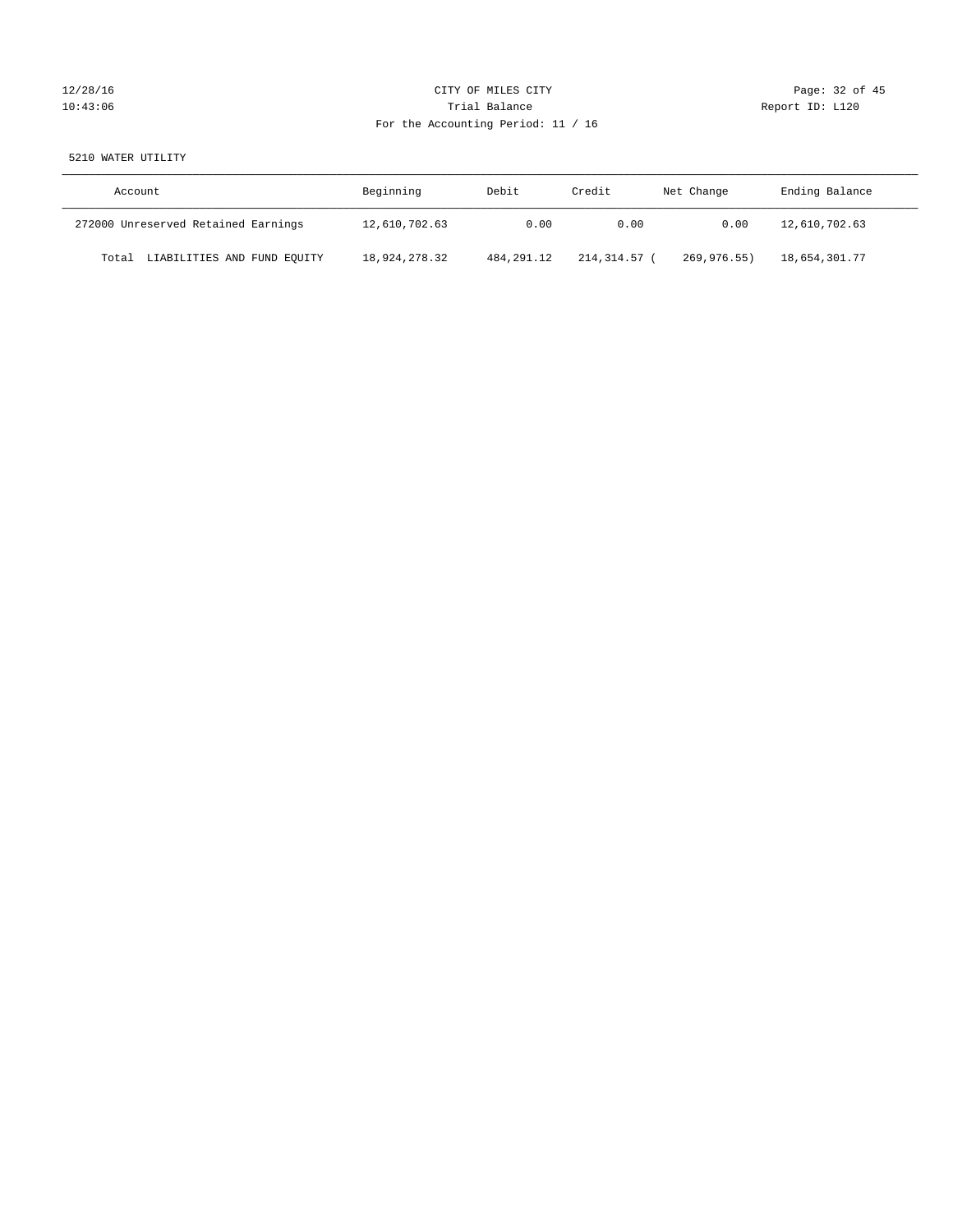# 12/28/16 Page: 33 of 45 10:43:06 Trial Balance Report ID: L120 For the Accounting Period: 11 / 16

#### 5310 SEWER UTILITY

| Account                                                   | Beginning                   | Debit        | Credit                          | Net Change                              | Ending Balance          |
|-----------------------------------------------------------|-----------------------------|--------------|---------------------------------|-----------------------------------------|-------------------------|
| ASSETS                                                    |                             |              |                                 |                                         |                         |
| 101000 Cash - Operating                                   | 527,380.57                  | 168,988.13   | 240,656.50 (                    | 71,668.37)                              | 455,712.20              |
| 102240 Cash - Replacement & Depreciation                  | 195,098.39                  | 0.00         | 0.00                            | 0.00                                    | 195,098.39              |
| 102250 Cash - System Devlopment Fees                      | 143,520.91                  | 600.00       | 0.00                            | 600.00                                  | 144,120.91              |
| 102279 WWtr Treatment Plant-Phase II Const(               | 476,051.60)                 | 0.00         | 952,385.41 (                    | 952, 385.41)                            | 1,428,437.01)           |
| 102280 WWtr Treatment Plant-Phase I Constr                | 678,063.46                  | 0.00         | 0.00                            | 0.00                                    | 678,063.46              |
| 102316 RevBnd/CurYearDebt-Phase 1 Haynes L                | 133,708.90                  | 8,398.75     | $50, 125.00$ (                  | 41,726.25)                              | 91,982.65               |
| 102317 RevBnd/CurYearDebt-WWTP Phase II                   | 111,530.56                  | 27,882.64    | 0.00                            | 27,882.64                               | 139, 413. 20            |
| 102390 REV BOND/RESERVE-Sewer Phase 1                     | 101,735.00                  | 0.00         | 0.00                            | 0.00                                    | 101,735.00              |
| 102396 REV BOND/RESERVE-SEWER PHASE II                    | 2,368.00                    | 0.00         | 0.00                            | 0.00                                    | 2,368.00                |
| 122000 Accounts Receivable                                | 195,021.64                  | 165, 192. 26 | 167,391.76 (                    | 2,199.50)                               | 192,822.14              |
| 162000 Deferred outflows-GASB68                           | 25, 347.00                  | 0.00         | 0.00                            | 0.00                                    | 25, 347.00              |
| 172000 Revenues (Credit)<br>$\left($                      | 733,094.97)                 | 29.28        | 167,253.31 (                    | 167, 224.03)                            | 900, 319.00)            |
| 181000 Land                                               | 2.00                        | 0.00         | 0.00                            | 0.00                                    | 2.00                    |
| 186000 Machinery and Equipment                            | 742,196.54                  | 0.00         | 0.00                            | 0.00                                    | 742,196.54              |
| 186100 Allowance for Depr - Machinery & Eq(               | 419,509.00)                 | 0.00         | 0.00                            | 0.00                                    | 419,509.00)<br>$\left($ |
| 188000 Const. Work in Progress-NE Wtr Line                | 436,099.60                  | 0.00         | 0.00                            | 0.00                                    | 436,099.60              |
| 189300 Treatment Plant                                    | 4,648,138.96                | 0.00         | 0.00                            | 0.00                                    | 4,648,138.96            |
| 189310 Allowance for Depr - Treatment Plan(               | 1,346,808.00)               | 0.00         | 0.00                            | 0.00                                    | (1, 346, 808.00)        |
| 189400 Transmission & Distribution                        | 4,028,819.40                | 0.00         | 0.00                            | 0.00                                    | 4,028,819.40            |
| 189410 Allowance for Depr - Trans & Distri( 1,402,371.00) |                             | 0.00         | 0.00                            | 0.00                                    | 1,402,371.00)           |
| Total ASSETS                                              | 7,591,196.36                |              |                                 | 371,091.06 1,577,811.98 ( 1,206,720.92) | 6,384,475.44            |
|                                                           | LIABILITIES AND FUND EQUITY |              |                                 |                                         |                         |
| 202000 Accounts Payable                                   | 0.00                        |              | 1, 157, 060. 15 1, 157, 060. 15 | 0.00                                    | 0.00                    |
| 223899 Deferred inflows-GASB 68                           | 84,866.00                   | 0.00         | 0.00                            | 0.00                                    | 84,866.00               |
| 231300 Bonds Pay 1979 Issue                               | 1,275,000.00                | 0.00         | 0.00                            | 0.00                                    | 1,275,000.00            |
| 237000 Net Pension liability-GASB 68                      | 327,195.00                  | 0.00         | 0.00                            | 0.00                                    | 327,195.00              |
| 238000 Other Post Employment Benefits                     | 4,469.00                    | 0.00         | 0.00                            | 0.00                                    | 4,469.00                |
| 239000 Compensated Absences Payable                       | 73,362.00                   | 0.00         | 0.00                            | 0.00                                    | 73,362.00               |
| 242000 Expenditures (Debit)                               | 870,809.20)                 | 1,206,885.52 | $164.60$ $($                    | 1,206,720.92)                           | 2,077,530.12            |
| 250500 Reserve - System Dev Fees                          | 82,925.91                   | 0.00         | 0.00                            | 0.00                                    | 82,925.91               |
| 250600 Reserve for Replacement & Depreciat                | 1,666,491.83                | 0.00         | 0.00                            | 0.00                                    | 1,666,491.83            |
| 271000 Unreserved Fund Balance<br>$\left($                | 376,601.00)                 | 0.00         | 0.00                            | 0.00                                    | 376, 601.00)            |
| 272000 Unreserved Retained Earnings                       | 5, 324, 296.82              | 0.00         | 0.00                            | 0.00                                    | 5, 324, 296.82          |
| Total LIABILITIES AND FUND EOUITY                         | 7,591,196.36                |              | 2, 363, 945.67 1, 157, 224.75 ( | 1, 206, 720, 92)                        | 6,384,475.44            |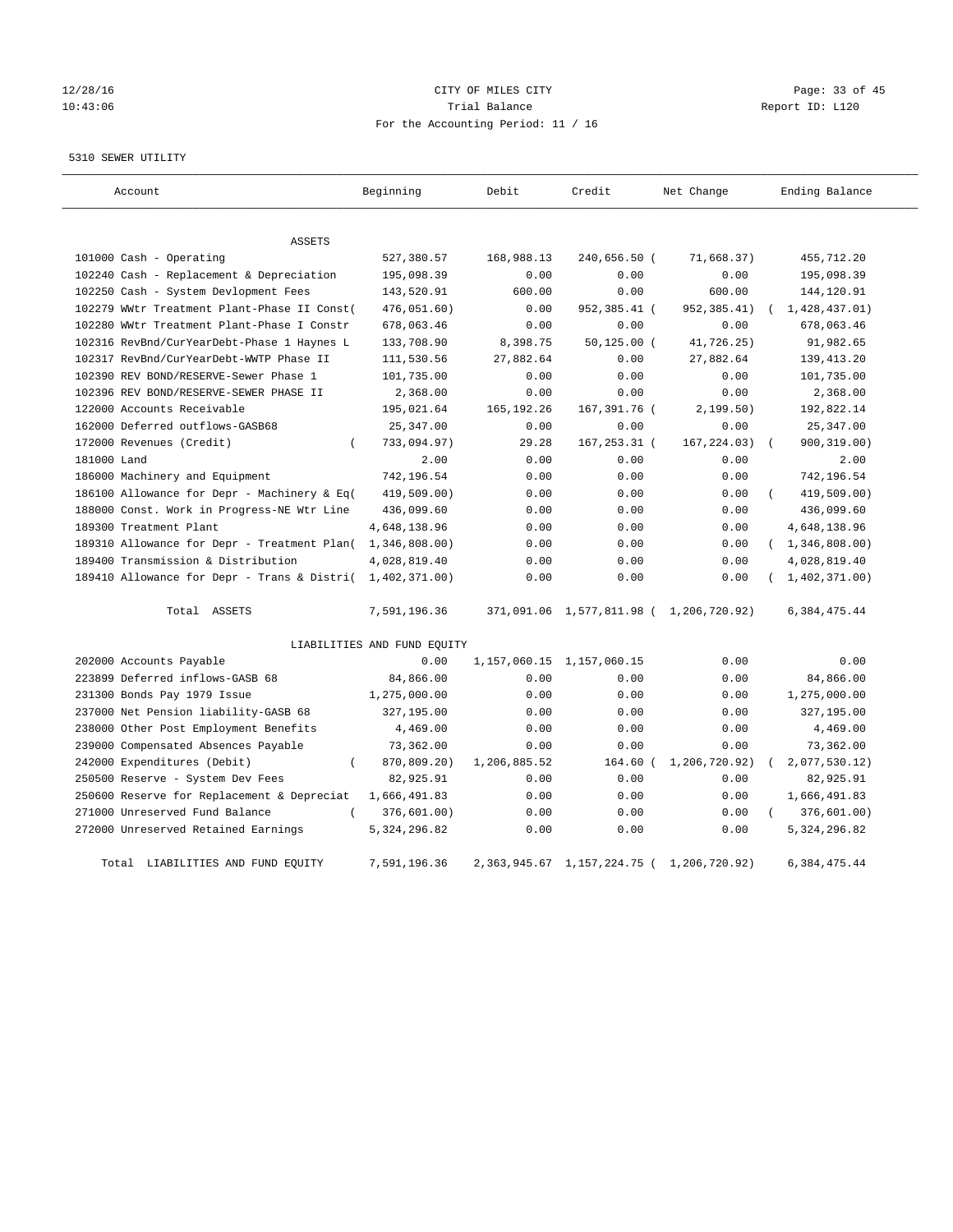# 12/28/16 Page: 34 of 45 10:43:06 Trial Balance Report ID: L120 For the Accounting Period: 11 / 16

#### 5510 AMBULANCE FUND

| Account                                                   | Beginning                   | Debit       | Credit       | Net Change   | Ending Balance        |
|-----------------------------------------------------------|-----------------------------|-------------|--------------|--------------|-----------------------|
| <b>ASSETS</b>                                             |                             |             |              |              |                       |
| 101000 Cash - Operating<br>$\left($                       | 244,636.89)                 | 42,509.54   | 32, 145. 42  | 10,364.12    | 234, 272. 77)         |
| 113211 Taxes Receivable - Real 2011                       | 19.68                       | 0.00        | 0.00         | 0.00         | 19.68                 |
| 113213 Tax Receivables Real-2013                          | 0.06                        | 0.00        | 0.00         | 0.00         | 0.06)                 |
| 113214 Taxes Receivable- Real 2014                        | 3.21                        | 0.00        | $0.92$ (     | 0.92)        | 2.29                  |
| 113215 Tax Receivables Real-2015                          | 20.25                       | 0.00        | 0.00         | 0.00         | 20.25                 |
| 113216 Tax Receivables real-2016<br>$\overline{(\ }$      | 307.99)                     | 0.70        | $3,562.64$ ( | 3, 561.94)   | 3,869.93)<br>$\left($ |
| 115208 Taxes Receivable - Personal 2008                   | 0.01                        | 0.00        | 0.00         | 0.00         | 0.01                  |
| 115214 Taxes Receivable Personal 2014<br>$\overline{(\ }$ | 0.01)                       | 0.00        | 0.00         | 0.00         | 0.01)                 |
| 115215 Taxes Receivable Personal-2015                     | 0.12                        | 0.00        | 0.00         | 0.00         | 0.12                  |
| 115216 Tax receivable personal-2016                       | 13.71                       | 0.00        | 5.06(        | 5.06)        | 8.65                  |
| 122000 Accounts Receivable                                | 345,678.11                  | 55,868.07   | 26, 449. 71  | 29, 418.36   | 375,096.47            |
| 122100 Acct Receivable<br>$\left($                        | 136,018.20)                 | 0.00        | 0.00         | 0.00         | 136,018.20)           |
| 162000 Deferred outflows-GASB68                           | 23, 211.00                  | 0.00        | 0.00         | 0.00         | 23, 211.00            |
| 172000 Revenues (Credit)<br>$\left($                      | 228, 193. 27)               | 11.26       | 63,220.35 (  | 63, 209.09)  | 291,402.36)           |
| 186000 Machinery and Equipment                            | 411, 482.11                 | 0.00        | 0.00         | 0.00         | 411, 482.11           |
| 186100 Allowance for Depr - Machinery & Eq(               | 245,859.00)                 | 0.00        | 0.00         | 0.00         | 245,859.00)           |
| Total ASSETS<br>$\left($                                  | 74,587.22)                  | 98,389.57   | 125,384.10 ( | 26,994.53) ( | 101,581.75)           |
|                                                           | LIABILITIES AND FUND EQUITY |             |              |              |                       |
| 202000 Accounts Payable                                   | 0.00                        | 4,977.12    | 4,977.12     | 0.00         | 0.00                  |
| 223100 Deferred Revenue - Real Prop Taxes (               | 384.36)                     | 3,563.56    | 0.70(        | 3, 562.86)   | 3,947.22)             |
| 223200 Deferred Revenue - Pers Prop Taxes (               | 5.75)                       | 5.06        | 0.00(        | 5.06)        | 10.81)                |
| 223899 Deferred inflows-GASB 68                           | 25,139.00                   | 0.00        | 0.00         | 0.00         | 25,139.00             |
| 235000 CONTRACTS/NOTES/LOANS PAYABLE                      | 13,180.35                   | 0.00        | 0.00         | 0.00         | 13,180.35             |
| 237000 Net Pension liability-GASB 68                      | 126,566.00                  | 0.00        | 0.00         | 0.00         | 126,566.00            |
| 238000 Other Post Employment Benefits                     | 2,330.00                    | 0.00        | 0.00         | 0.00         | 2,330.00              |
| 239000 Compensated Absences Payable                       | 19,147.00                   | 0.00        | 0.00         | 0.00         | 19,147.00             |
| 242000 Expenditures (Debit)<br>$\left($                   | 218,004.42)                 | 32, 299. 25 | 8,872.64 (   | 23, 426.61)  | 241, 431.03)          |
| 271000 Unreserved Fund Balance                            | 121,630.00)                 | 0.00        | 0.00         | 0.00         | 121,630.00)           |
| 272000 Unreserved Retained Earnings                       | 79,074.96                   | 0.00        | 0.00         | 0.00         | 79,074.96             |
| Total LIABILITIES AND FUND EQUITY                         | 74,587.22)                  | 40,844.99   | 13,850.46 (  | 26,994.53)   | 101,581.75)           |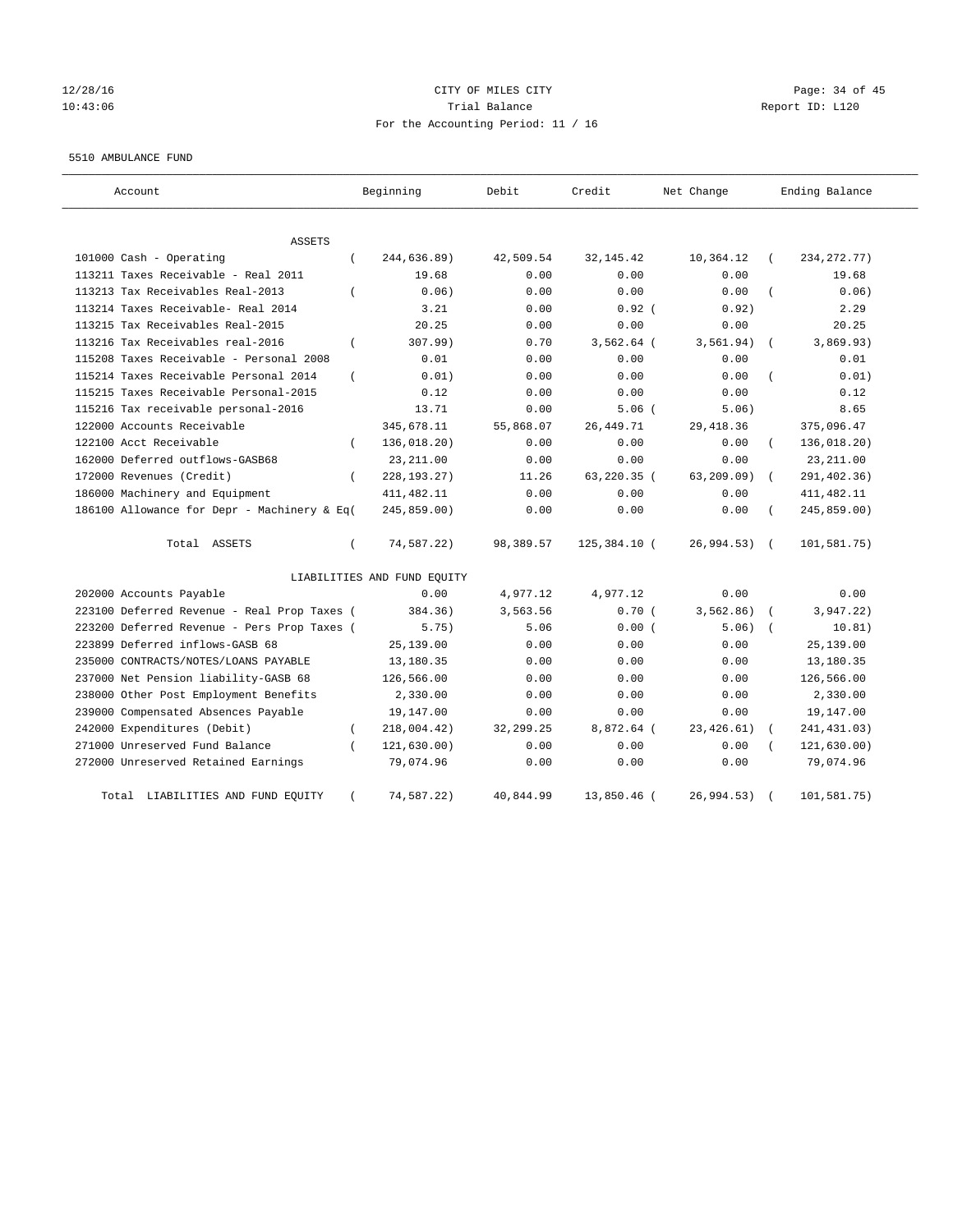# 12/28/16 Page: 35 of 45 10:43:06 Trial Balance Report ID: L120 For the Accounting Period: 11 / 16

#### 5610 AIRPORT OPERATING

| Account                                            | Beginning                   | Debit      | Credit       | Net Change   | Ending Balance            |
|----------------------------------------------------|-----------------------------|------------|--------------|--------------|---------------------------|
| ASSETS                                             |                             |            |              |              |                           |
| 101000 Cash - Operating                            | 3,365.93                    | 103,486.71 | 29,952.42    | 73,534.29    | 76,900.22                 |
| 101100 Cash-FAA Grant/St Loan-2008                 | 6,748.74                    | 0.00       | 0.00         | 0.00         | 6,748.74                  |
| 102230 Cash - Surplus/Credit Card Acct<br>$\left($ | 6.47)                       | 18,891.09  | 18,891.09    | 0.00         | 6.47)                     |
| 103000 Petty Cash                                  | 100.00                      | 0.00       | 0.00         | 0.00         | 100.00                    |
| 113211 Taxes Receivable - Real 2011                | 11.57                       | 0.00       | 0.00         | 0.00         | 11.57                     |
| 113213 Tax Receivables Real-2013                   | 0.12)                       | 0.00       | 0.00         | 0.00         | 0.12)                     |
| 113214 Taxes Receivable- Real 2014                 | 4.83                        | 0.00       | $1.38$ (     | 1.38)        | 3.45                      |
| 113215 Tax Receivables Real-2015                   | 30.40                       | 0.00       | 0.00         | 0.00         | 30.40                     |
| 113216 Tax Receivables real-2016<br>$\left($       | 461.98)                     | 1.04       | $5,343.97$ ( | 5,342.93)    | 5,804.91)                 |
| 115208 Taxes Receivable - Personal 2008            | 0.02                        | 0.00       | 0.00         | 0.00         | 0.02                      |
| 115215 Taxes Receivable Personal-2015              | 0.20                        | 0.00       | 0.00         | 0.00         | 0.20                      |
| 115216 Tax receivable personal-2016                | 20.58                       | 0.00       | $7.59$ (     | 7.59)        | 12.99                     |
| 132000 Due From Government (Short Term)            | 306,196.40                  | 0.00       | 0.00         | 0.00         | 306,196.40                |
| 141000 Prepaid Expense                             | 4,615.00                    | 0.00       | 0.00         | 0.00         | 4,615.00                  |
| 162000 Deferred outflows-GASB68                    | 5,629.00                    | 0.00       | 0.00         | 0.00         | 5,629.00                  |
| 172000 Revenues (Credit)                           | 537, 325.96)                | 1,326.04   | 104,811.71 ( | 103,485.67)  | 640,811.63)<br>$\sqrt{2}$ |
| 181000 Land                                        | 19,983.00                   | 0.00       | 0.00         | 0.00         | 19,983.00                 |
| 182000 Buildings                                   | 677,537.00                  | 0.00       | 0.00         | 0.00         | 677,537.00                |
| 182100 Allowance for Depr - Buildings (Cre(        | 358,424.00)                 | 0.00       | 0.00         | 0.00         | 358,424.00)               |
| 184000 Improvements Other Than Buildings           | 8,543,759.48                | 0.00       | 0.00         | 0.00         | 8,543,759.48              |
| 184100 Allowance for Depr - Imp Other Than(        | 2,580,004.00)               | 0.00       | 0.00         | 0.00         | 2,580,004.00              |
| 186000 Machinery and Equipment                     | 907,191.59                  | 0.00       | 0.00         | 0.00         | 907,191.59                |
| 186100 Allowance for Depr - Machinery & Eq(        | 387,207.00)                 | 0.00       | 0.00         | 0.00         | 387,207.00)               |
| 188000 Const. Work in Progress-NE Wtr Line         | 4, 424, 881. 78             | 0.00       | 0.00         | 0.00         | 4, 424, 881.78            |
| Total ASSETS                                       | 11,036,645.99               | 123,704.88 | 159,008.16 ( | 35, 303. 28) | 11,001,342.71             |
|                                                    | LIABILITIES AND FUND EQUITY |            |              |              |                           |
| 202000 Accounts Payable                            | 266,216.05                  | 16,000.90  | 16,000.90    | 0.00         | 266,216.05                |
| 223100 Deferred Revenue - Real Prop Taxes (        | 576.52)                     | 5,345.35   | $1.04$ (     | 5,344.31)    | 5,920.83)                 |
| 223200 Deferred Revenue - Pers Prop Taxes (        | 8.62)                       | 7.59       | 0.00(        | 7.59)        | 16.21)                    |
| 223899 Deferred inflows-GASB 68                    | 18,846.00                   | 0.00       | 0.00         | 0.00         | 18,846.00                 |
| 235000 CONTRACTS/NOTES/LOANS PAYABLE               | 7,801.10                    | 0.00       | 0.00         | 0.00         | 7,801.10                  |
| 235140 LTrm Pay/Intercap-Runway                    | 35,649.13                   | 0.00       | 0.00         | 0.00         | 35,649.13                 |
| 235150 LTrm Pay/MT Aeronautics                     | 9,842.00                    | 0.00       | 0.00         | 0.00         | 9,842.00                  |
| 235160 LTrm Pay/MT Aeronautics (2)                 | 152,577.00                  | 0.00       | 0.00         | 0.00         | 152,577.00                |
| 237000 Net Pension liability-GASB 68               | 72,658.00                   | 0.00       | 0.00         | 0.00         | 72,658.00                 |
| 238000 Other Post Employment Benefits              | 1,266.00                    | 0.00       | 0.00         | 0.00         | 1,266.00                  |
| 239000 Compensated Absences Payable                | 6,943.00                    | 0.00       | 0.00         | 0.00         | 6,943.00                  |
| 242000 Expenditures (Debit)<br>$\overline{(\ }$    | 515,820.46)                 | 29,951.38  | 0.00(        | 29,951.38)   | 545,771.84)               |
| 250600 Reserve for Replacement & Depreciat         | 18,913.67                   | 0.00       | 0.00         | 0.00         | 18,913.67                 |
| 271000 Unreserved Fund Balance<br>$\left($         | 80,253.00)                  | 0.00       | 0.00         | 0.00         | 80,253.00)                |
| 272000 Unreserved Retained Earnings                | 11,042,592.64               | 0.00       | 0.00         | 0.00         | 11,042,592.64             |
| Total LIABILITIES AND FUND EQUITY                  | 11,036,645.99               | 51,305.22  | 16,001.94 (  | 35, 303. 28) | 11,001,342.71             |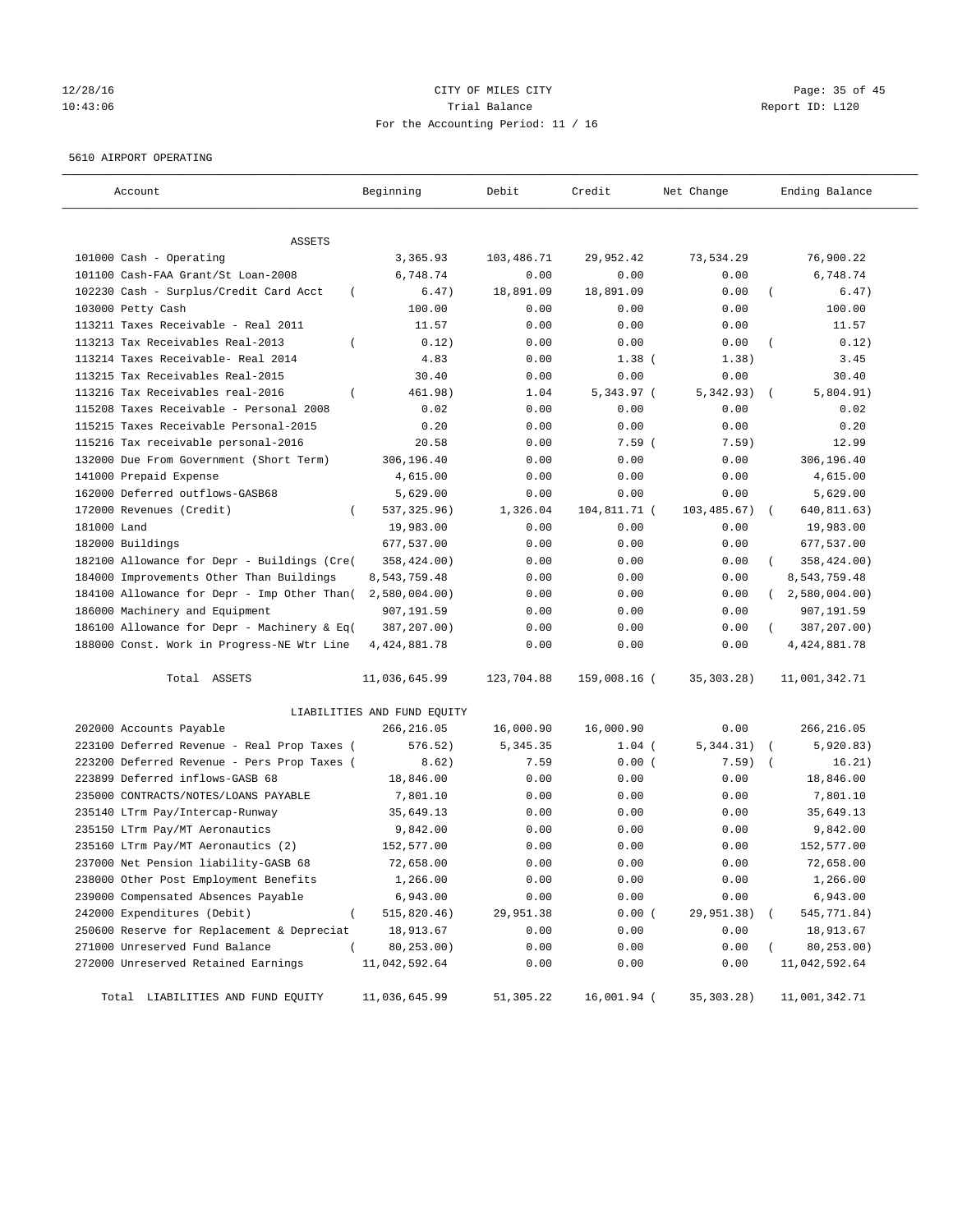# 12/28/16 Page: 36 of 45 10:43:06 Report ID: L120 For the Accounting Period: 11 / 16

#### 6040 PUBLIC WORKS

| Account                              | Beginning                   | Debit     | Credit       | Net Change    | Ending Balance |
|--------------------------------------|-----------------------------|-----------|--------------|---------------|----------------|
|                                      |                             |           |              |               |                |
| ASSETS<br>101000 Cash - Operating    | 56,823.60                   | 0.00      | 12,426.28 (  | 12,426.28)    | 44,397.32      |
|                                      |                             |           |              |               |                |
| 172000 Revenues (Credit)             | 37,629.00)                  | 0.00      | 0.00         | 0.00          | 37,629.00      |
| Total ASSETS                         | 19,194.60                   | 0.00      | 12,426.28 (  | 12,426.28)    | 6,768.32       |
|                                      | LIABILITIES AND FUND EQUITY |           |              |               |                |
| 202000 Accounts Payable              | 0.00                        | 3,797.97  | 3,797.97     | 0.00          | 0.00           |
| 239000 Compensated Absences Payable  | 13,896.00                   | 0.00      | 0.00         | 0.00          | 13,896.00      |
| 242000 Expenditures (Debit)          | 62, 317, 76)                | 12,426.28 | 0.00(        | $12,426.28$ ( | 74,744.04)     |
| 271000 Unreserved Fund Balance       | 29,119.09)                  | 0.00      | 0.00         | 0.00          | 29,119.09)     |
| 272000 Unreserved Retained Earnings  | 96,735.45                   | 0.00      | 0.00         | 0.00          | 96,735.45      |
| LIABILITIES AND FUND EQUITY<br>Total | 19,194.60                   | 16,224.25 | $3.797.97$ ( | 12,426.28)    | 6,768.32       |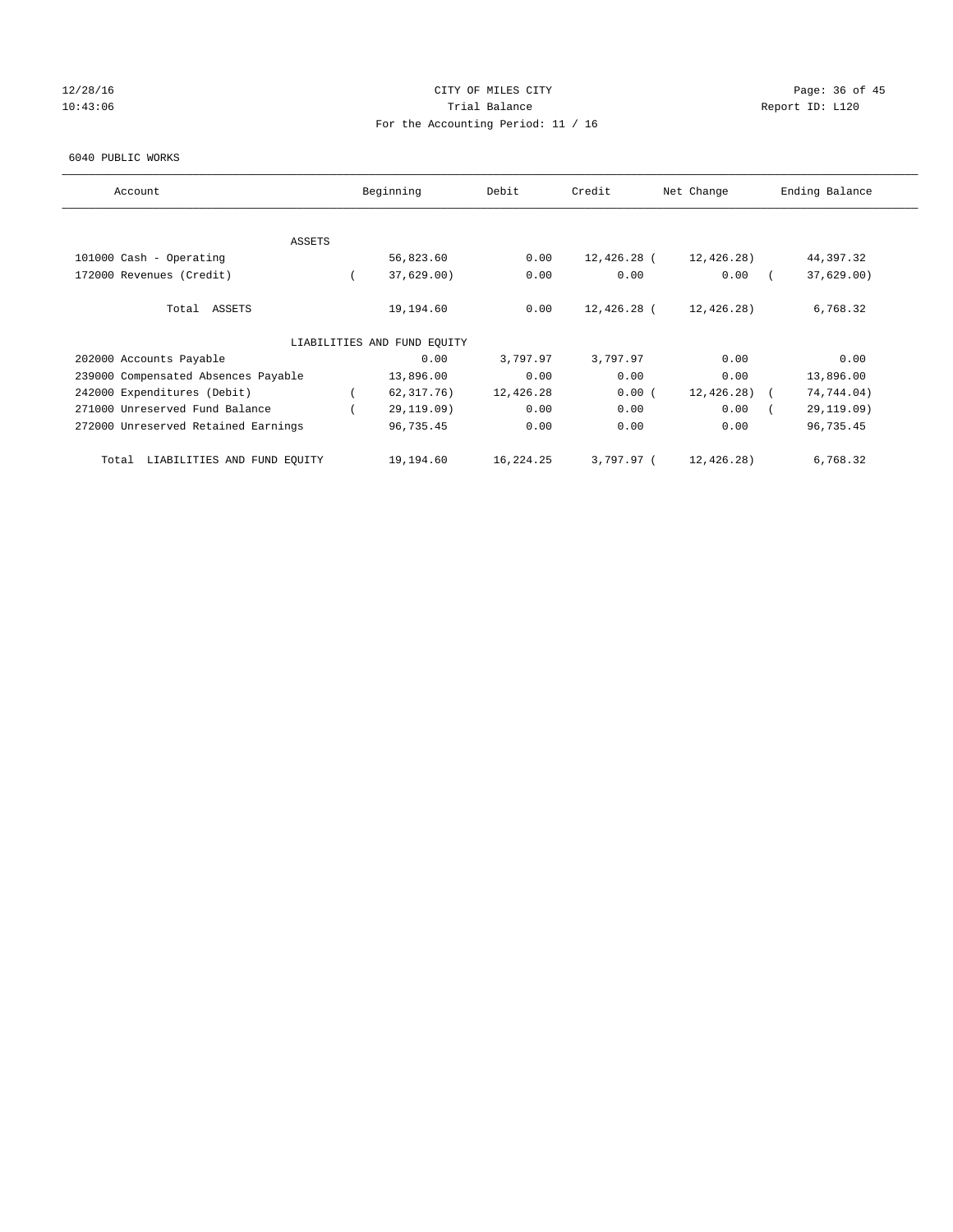# 12/28/16 Page: 37 of 45 10:43:06 Trial Balance Report ID: L120 For the Accounting Period: 11 / 16

# 7370 TBID

| Account                              | Beginning                   | Debit     | Credit    | Net Change | Ending Balance |
|--------------------------------------|-----------------------------|-----------|-----------|------------|----------------|
|                                      |                             |           |           |            |                |
|                                      | ASSETS                      |           |           |            |                |
| 101000 Cash - Operating              | 0.00                        | 24,411.00 | 24,411.00 | 0.00       | 0.00           |
|                                      |                             |           |           |            |                |
| Total ASSETS                         | 0.00                        | 24,411.00 | 24,411.00 | 0.00       | 0.00           |
|                                      | LIABILITIES AND FUND EQUITY |           |           |            |                |
| 202000 Accounts Payable              | 0.00                        | 24,411.00 | 24,411.00 | 0.00       | 0.00           |
| 212500 Due to Others                 | 0.00                        | 24,411.00 | 24,411.00 | 0.00       | 0.00           |
|                                      |                             |           |           |            |                |
| LIABILITIES AND FUND EQUITY<br>Total | 0.00                        | 48,822.00 | 48,822.00 | 0.00       | 0.00           |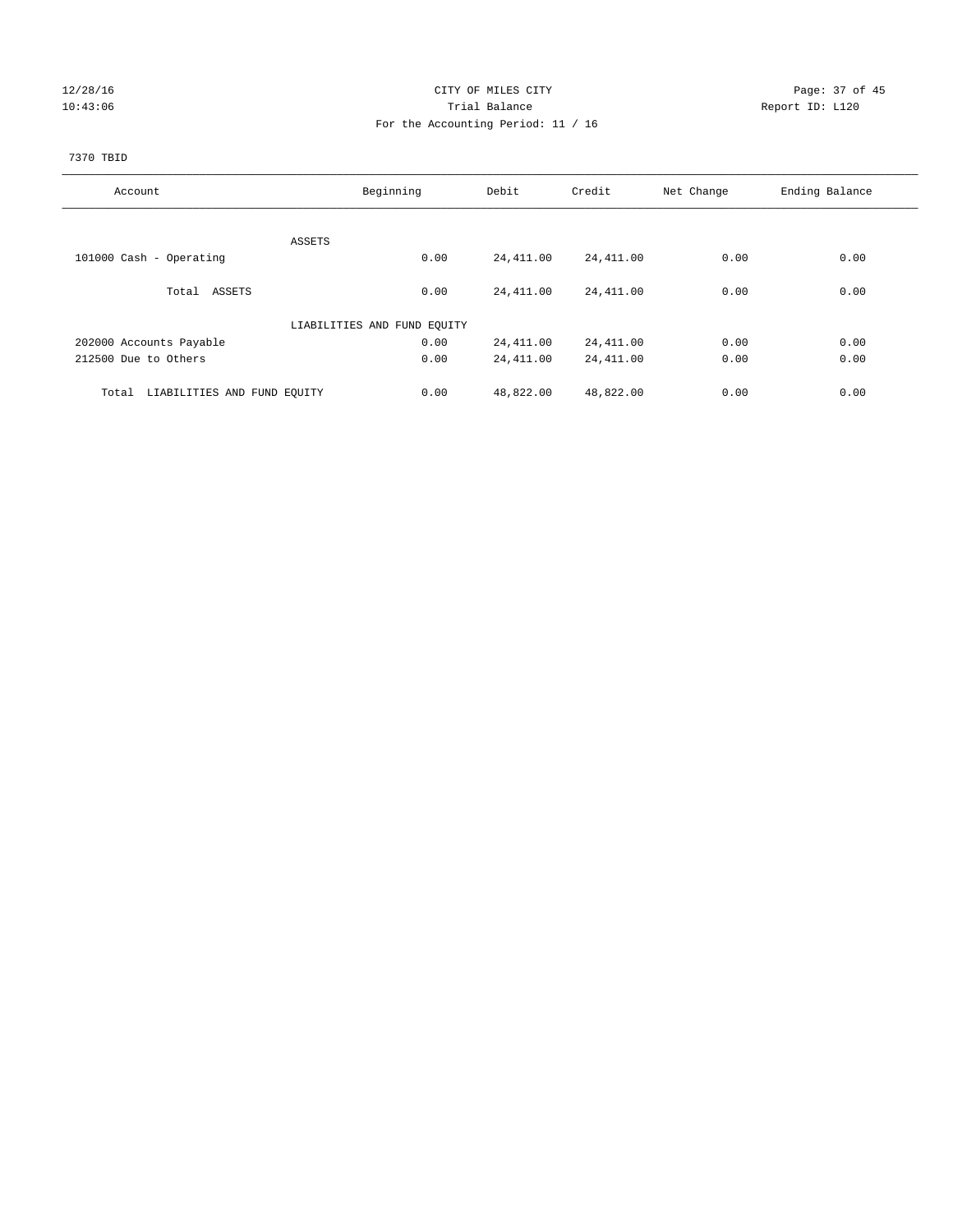# 12/28/16 Page: 38 of 45 10:43:06 Trial Balance Report ID: L120 For the Accounting Period: 11 / 16

7467 Law Enforcement Academy Surcharge

| Account                                   | Beginning                   | Debit  | Credit | Net Change | Ending Balance |
|-------------------------------------------|-----------------------------|--------|--------|------------|----------------|
| ASSETS                                    |                             |        |        |            |                |
| 101000 Cash - Operating                   | 577.00                      | 383.00 | 0.00   | 383.00     | 960.00         |
| Total ASSETS                              | 577.00                      | 383.00 | 0.00   | 383.00     | 960.00         |
|                                           | LIABILITIES AND FUND EQUITY |        |        |            |                |
| 212200 Due to Federal, Soc Sec & Medicare | 577.00                      | 0.00   | 383.00 | 383.00     | 960.00         |
| LIABILITIES AND FUND EQUITY<br>Total      | 577.00                      | 0.00   | 383.00 | 383.00     | 960.00         |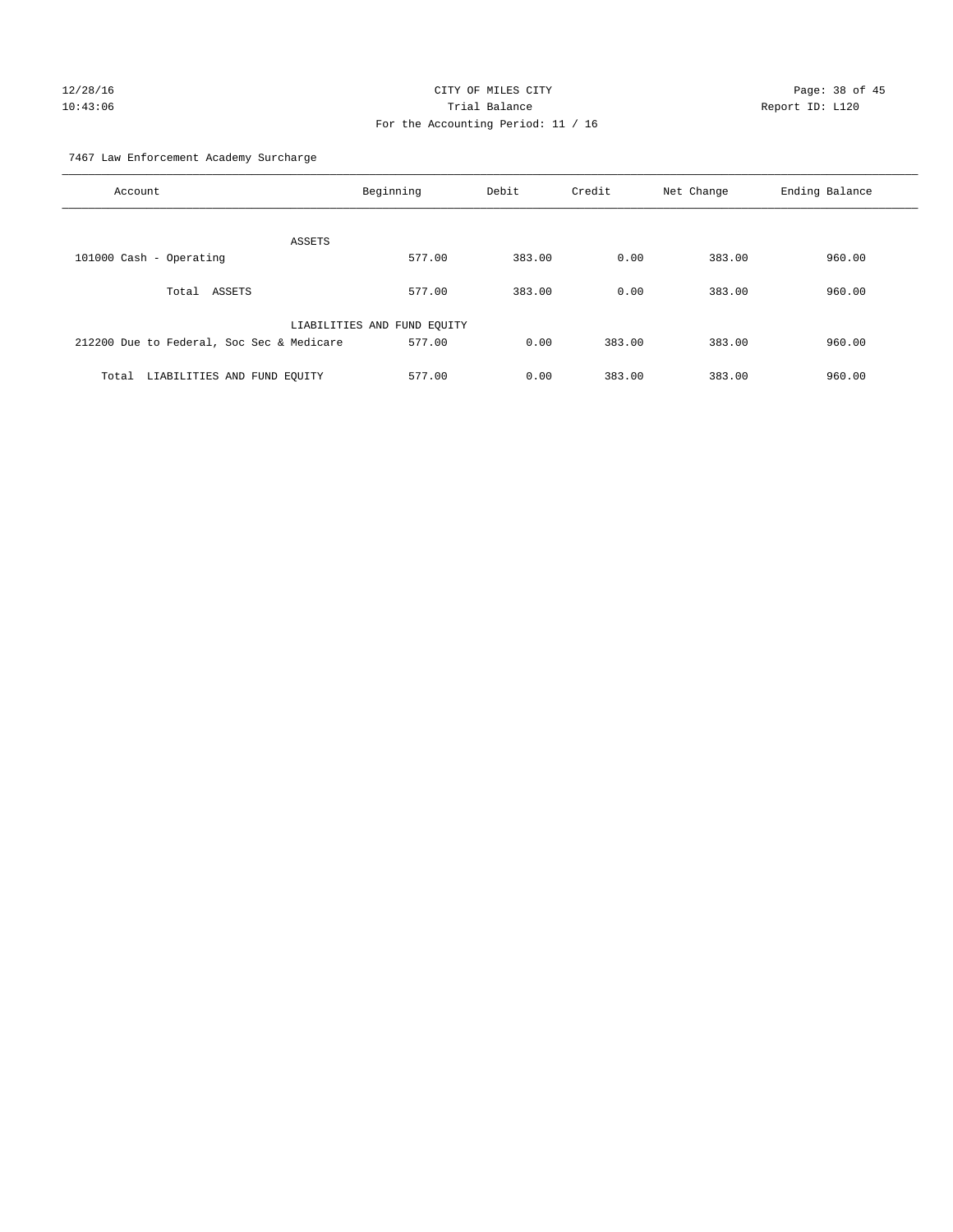### 7471 CIVIL LEGAL ASSIST/VICTIM DOM VIOLENCE PROG

| Account                              | Beginning                   | Debit  | Credit | Net Change | Ending Balance |
|--------------------------------------|-----------------------------|--------|--------|------------|----------------|
| ASSETS                               |                             |        |        |            |                |
| 101000 Cash - Operating              | 1,022.00                    | 607.00 | 0.00   | 607.00     | 1,629.00       |
| Total ASSETS                         | 1,022.00                    | 607.00 | 0.00   | 607.00     | 1,629.00       |
|                                      | LIABILITIES AND FUND EQUITY |        |        |            |                |
| 212500 Due to Others                 | 1,022.00                    | 0.00   | 607.00 | 607.00     | 1,629.00       |
| LIABILITIES AND FUND EQUITY<br>Total | 1,022.00                    | 0.00   | 607.00 | 607.00     | 1,629.00       |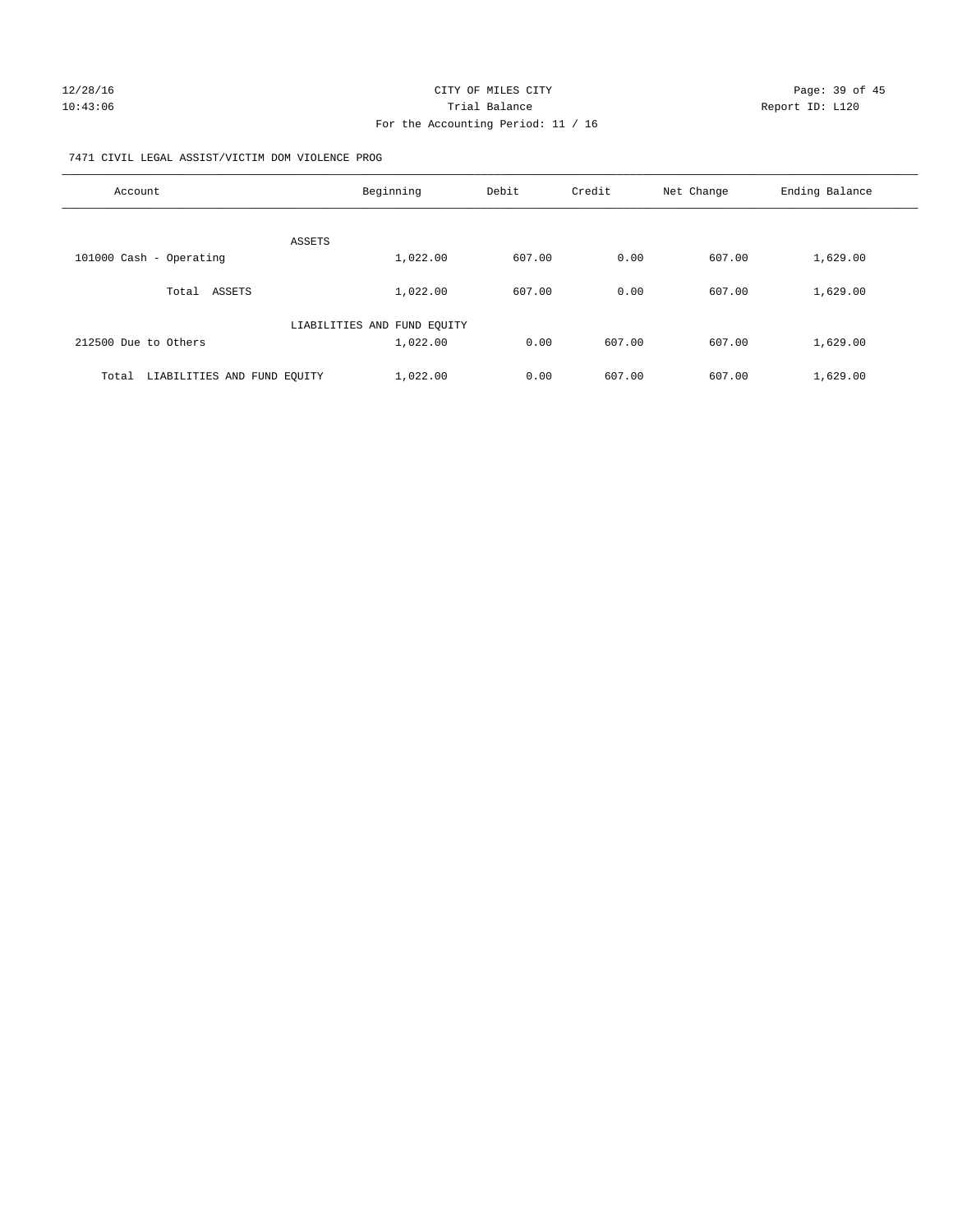# 12/28/16 Page: 40 of 45 10:43:06 Report ID: L120 For the Accounting Period: 11 / 16

#### 7910 PAYROLL FUND

| Account                                   | Beginning                   | Debit      | Credit      | Net Change | Ending Balance |
|-------------------------------------------|-----------------------------|------------|-------------|------------|----------------|
|                                           |                             |            |             |            |                |
| ASSETS                                    |                             |            |             |            |                |
| 101000 Cash - Operating                   | 88,787.17                   | 490,386.09 | 471,038.84  | 19,347.25  | 108,134.42     |
| Total ASSETS                              | 88,787.17                   | 490,386.09 | 471,038.84  | 19,347.25  | 108,134.42     |
|                                           | LIABILITIES AND FUND EQUITY |            |             |            |                |
| 201000 Warrants Payable                   | 74,077.80                   | 83,077.14  | 87,164.50   | 4,087.36   | 78,165.16      |
| 212200 Due to Federal, Soc Sec & Medicare | 0.00                        | 73,748.14  | 73,748.14   | 0.00       | 0.00           |
| 212202 Due to State Unemployment          | 500.53                      | 0.00       | 539.92      | 539.92     | 1,040.45       |
| 212203 Due to Worker's Compensation       | 14,263.99                   | 0.00       | 14,990.58   | 14,990.58  | 29, 254.57     |
| 212204 Due to State Income Tax            | 0.00                        | 16,053.00  | 16,053.00   | 0.00       | 0.00           |
| 212205 due to MPORS-GABA                  | 97.67)                      | 13,105.79  | 13, 162.38  | 56.59      | 41.08)         |
| 212207 Due to AFLAC, AFLAC PRETAX         | 0.00                        | 501.46     | 501.46      | 0.00       | 0.00           |
| 212208 Due to Health Ins, Dental, Vision  | 0.00                        | 61,298.12  | 61,298.12   | 0.00       | 0.00           |
| 212209 Due to PERS Retirement             | 42.52                       | 34,717.01  | 34,389.81 ( | 327.20) (  | 284.68)        |
| 212210 Due to FURS-GABA Retirement        | 0.00                        | 13, 173.52 | 13, 173. 52 | 0.00       | 0.00           |
| Total LIABILITIES AND FUND EQUITY         | 88,787.17                   | 295,674.18 | 315,021.43  | 19,347.25  | 108,134.42     |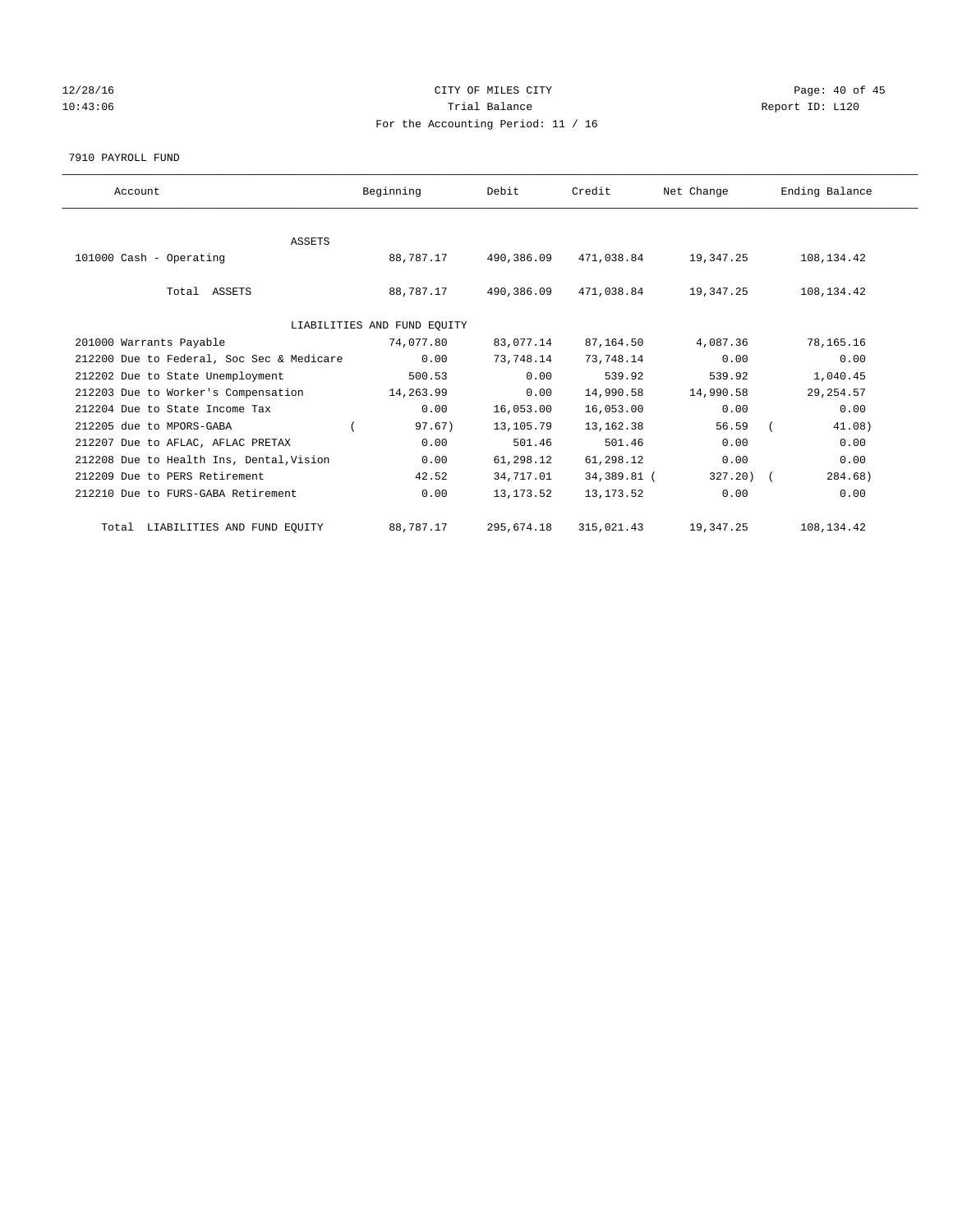# 12/28/16 Page: 41 of 45 10:43:06 Report ID: L120 For the Accounting Period: 11 / 16

#### 7930 CLAIMS FUND

| Account                              | Beginning                   | Debit | Credit                    | Net Change | Ending Balance |
|--------------------------------------|-----------------------------|-------|---------------------------|------------|----------------|
| ASSETS                               |                             |       |                           |            |                |
| 101000 Cash - Operating              | 164,768.08                  |       | 1,601,618.34 1,329,646.23 | 271,972.11 | 436,740.19     |
| ASSETS<br>Total                      | 164,768.08                  |       | 1,601,618.34 1,329,646.23 | 271,972.11 | 436,740.19     |
|                                      | LIABILITIES AND FUND EQUITY |       |                           |            |                |
| 201000 Warrants Payable              | 164,768.08                  |       | 1,329,646.23 1,601,618.34 | 271,972.11 | 436,740.19     |
| LIABILITIES AND FUND EQUITY<br>Total | 164,768.08                  |       | 1,329,646.23 1,601,618.34 | 271,972.11 | 436,740.19     |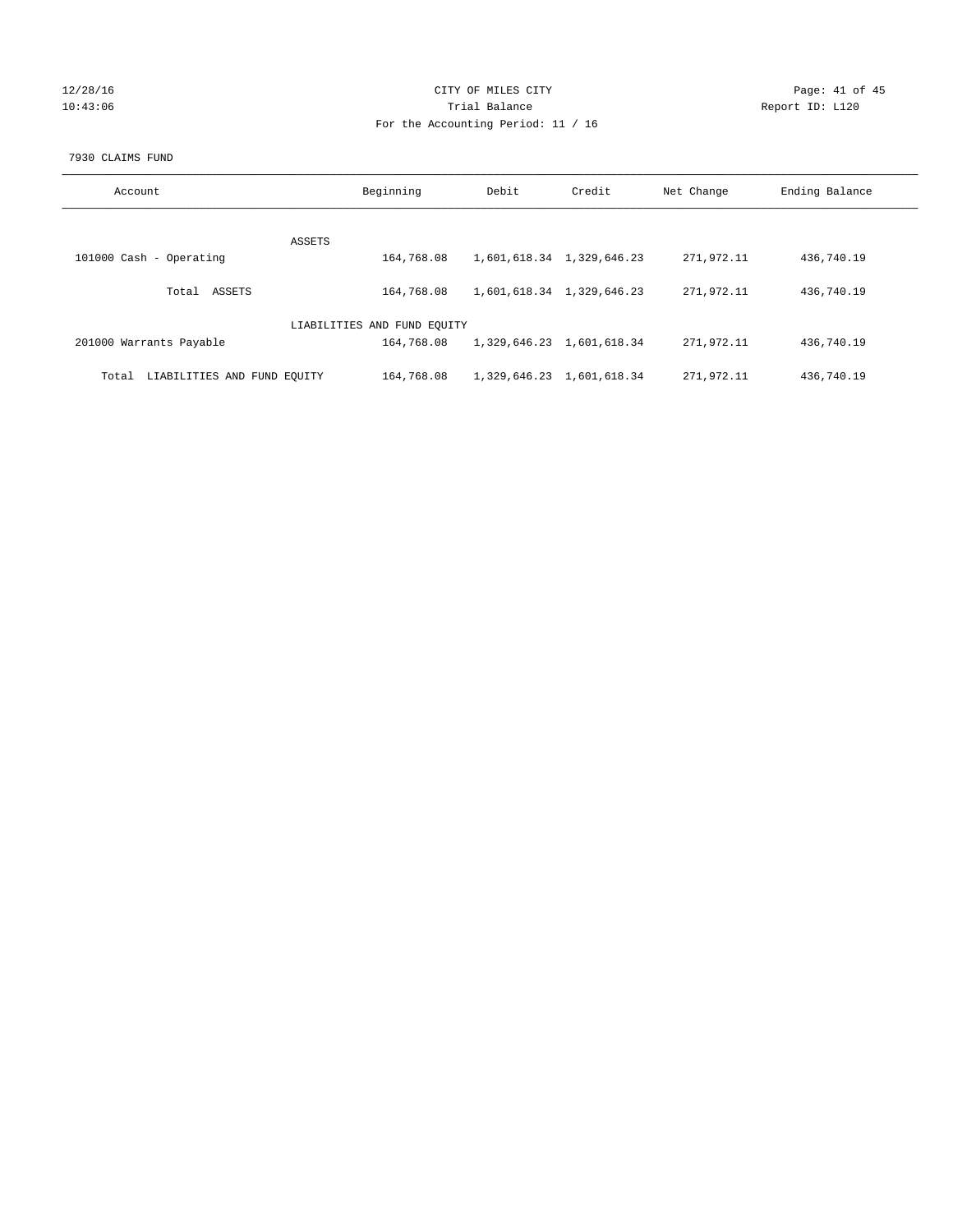# 12/28/16 Page: 42 of 45 10:43:06 Trial Balance Report ID: L120 For the Accounting Period: 11 / 16

7980 CUSTER CO WATER & SEWER DISTRICT

| Account                                 | Beginning                   | Debit     | Credit      | Net Change | Ending Balance |
|-----------------------------------------|-----------------------------|-----------|-------------|------------|----------------|
|                                         |                             |           |             |            |                |
| ASSETS                                  |                             |           |             |            |                |
| 101000 Cash - Operating                 | 0.07                        | 15,540.04 | 15,540.04   | 0.00       | 0.07           |
| 122000 Accounts Receivable              | 16,851.87                   | 14,684.60 | 15,540.04 ( | 855.44)    | 15,996.43      |
| Total ASSETS                            | 16,851.94                   | 30,224.64 | 31,080.08 ( | 855.44)    | 15,996.50      |
|                                         | LIABILITIES AND FUND EQUITY |           |             |            |                |
| 202000 Accounts Payable                 | 0.00                        | 15,540.04 | 15,540.04   | 0.00       | 0.00           |
| 211020 Due to Custer Water & Sewer Dist | 16,851.94                   | 15,540.04 | 14,684.60 ( | 855.44)    | 15,996.50      |
| LIABILITIES AND FUND EOUITY<br>Total    | 16,851.94                   | 31,080.08 | 30,224.64 ( | 855.44)    | 15,996.50      |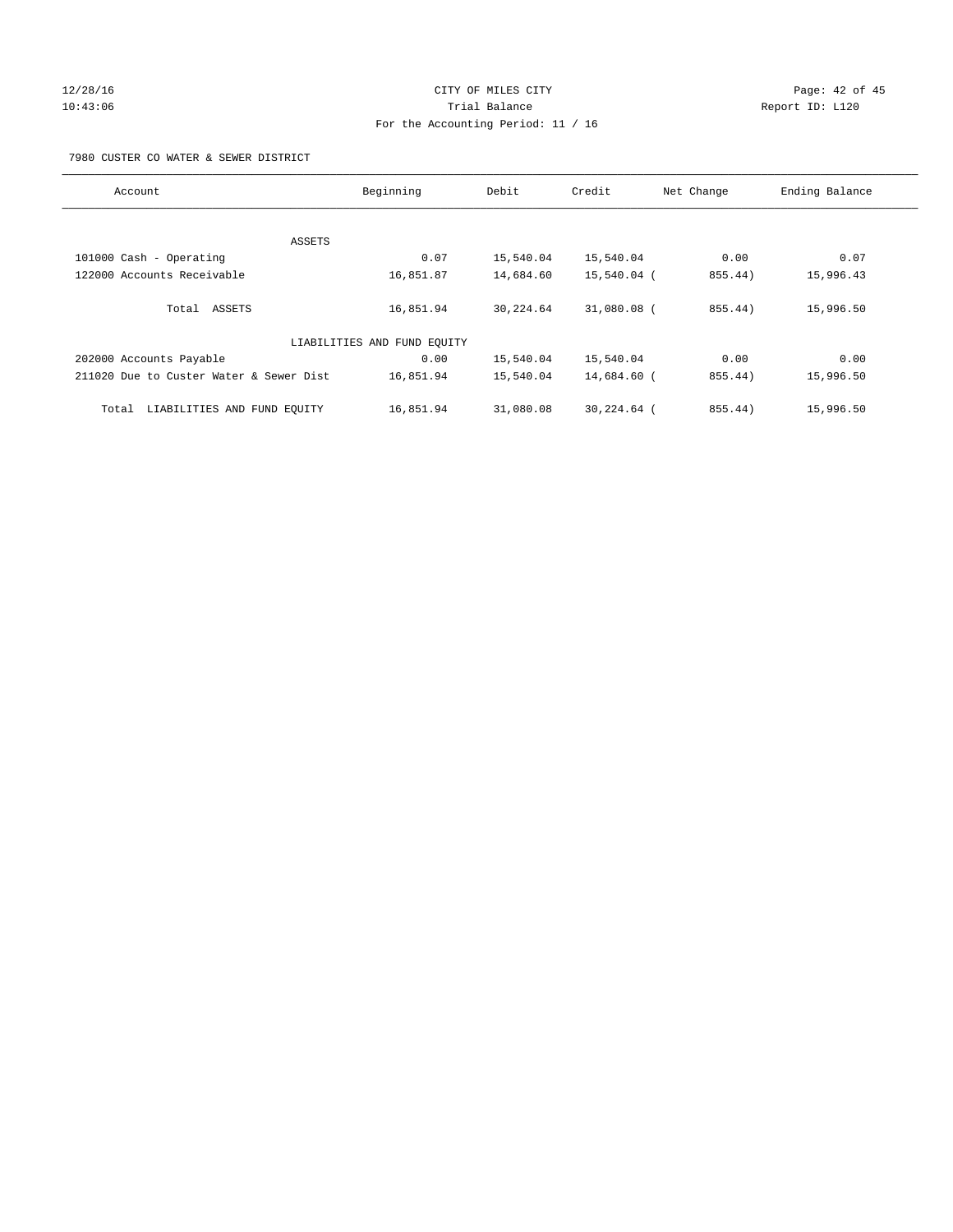# 12/28/16 Page: 43 of 45 10:43:06 Trial Balance Report ID: L120 For the Accounting Period: 11 / 16

7981 Interest Clearing

| Account                           | Beginning                   | Debit    | Credit   | Net Change | Ending Balance |
|-----------------------------------|-----------------------------|----------|----------|------------|----------------|
|                                   | ASSETS                      |          |          |            |                |
| 101000 Cash - Operating           | 0.00                        | 2,840.22 | 2,840.22 | 0.00       | 0.00           |
| Total ASSETS                      | 0.00                        | 2,840.22 | 2,840.22 | 0.00       | 0.00           |
|                                   | LIABILITIES AND FUND EQUITY |          |          |            |                |
| 212500 Due to Others              | 0.00                        | 2,840.22 | 2,840.22 | 0.00       | 0.00           |
| Total LIABILITIES AND FUND EQUITY | 0.00                        | 2,840.22 | 2,840.22 | 0.00       | 0.00           |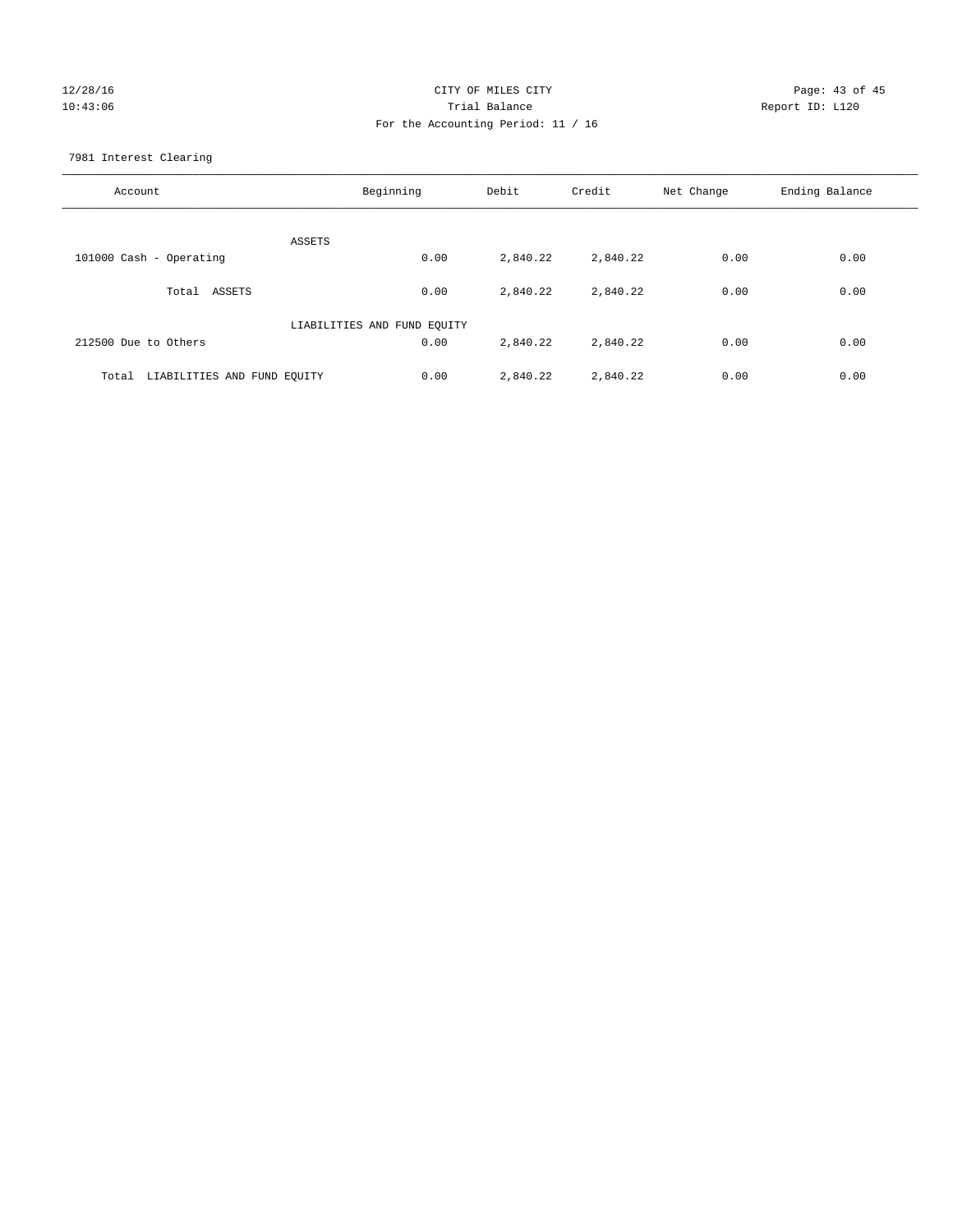# 12/28/16 Page: 44 of 45 10:43:06 Report ID: L120 For the Accounting Period: 11 / 16

#### 9000 GENERAL FIXED ASSETS GROUP OF ACCOUNTS FUND

| Account                                                    | Beginning                   | Debit | Credit | Net Change | Ending Balance  |
|------------------------------------------------------------|-----------------------------|-------|--------|------------|-----------------|
| ASSETS                                                     |                             |       |        |            |                 |
| 181000 Land                                                | 526,599.00                  | 0.00  | 0.00   | 0.00       | 526,599.00      |
| 182000 Buildings                                           | 1,986,836.00                | 0.00  | 0.00   | 0.00       | 1,986,836.00    |
| 182100 Allowance for Depr - Buildings (Cre(                | 684,991.00)                 | 0.00  | 0.00   | 0.00       | 684,991.00)     |
| 186000 Machinery and Equipment                             | 3,038,732.00                | 0.00  | 0.00   | 0.00       | 3,038,732.00    |
| 186100 Allowance for Depr - Machinery & Eq(                | 1,463,750.00)               | 0.00  | 0.00   | 0.00       | 1,463,750.00    |
| 187000 Infrastructure                                      | 33,670,108.00               | 0.00  | 0.00   | 0.00       | 33,670,108.00   |
| 187100 Allowance For Depreciation - Infras( 16,321,771.00) |                             | 0.00  | 0.00   | 0.00       | 16,321,771.00)  |
| Total ASSETS                                               | 20,751,763.00               | 0.00  | 0.00   | 0.00       | 20, 751, 763.00 |
|                                                            | LIABILITIES AND FUND EQUITY |       |        |            |                 |
| 280000 INVESTMENT IN GENERAL FIXED ASSETS                  | 20,751,763.00               | 0.00  | 0.00   | 0.00       | 20, 751, 763.00 |
| LIABILITIES AND FUND EQUITY<br>Total                       | 20, 751, 763.00             | 0.00  | 0.00   | 0.00       | 20, 751, 763.00 |